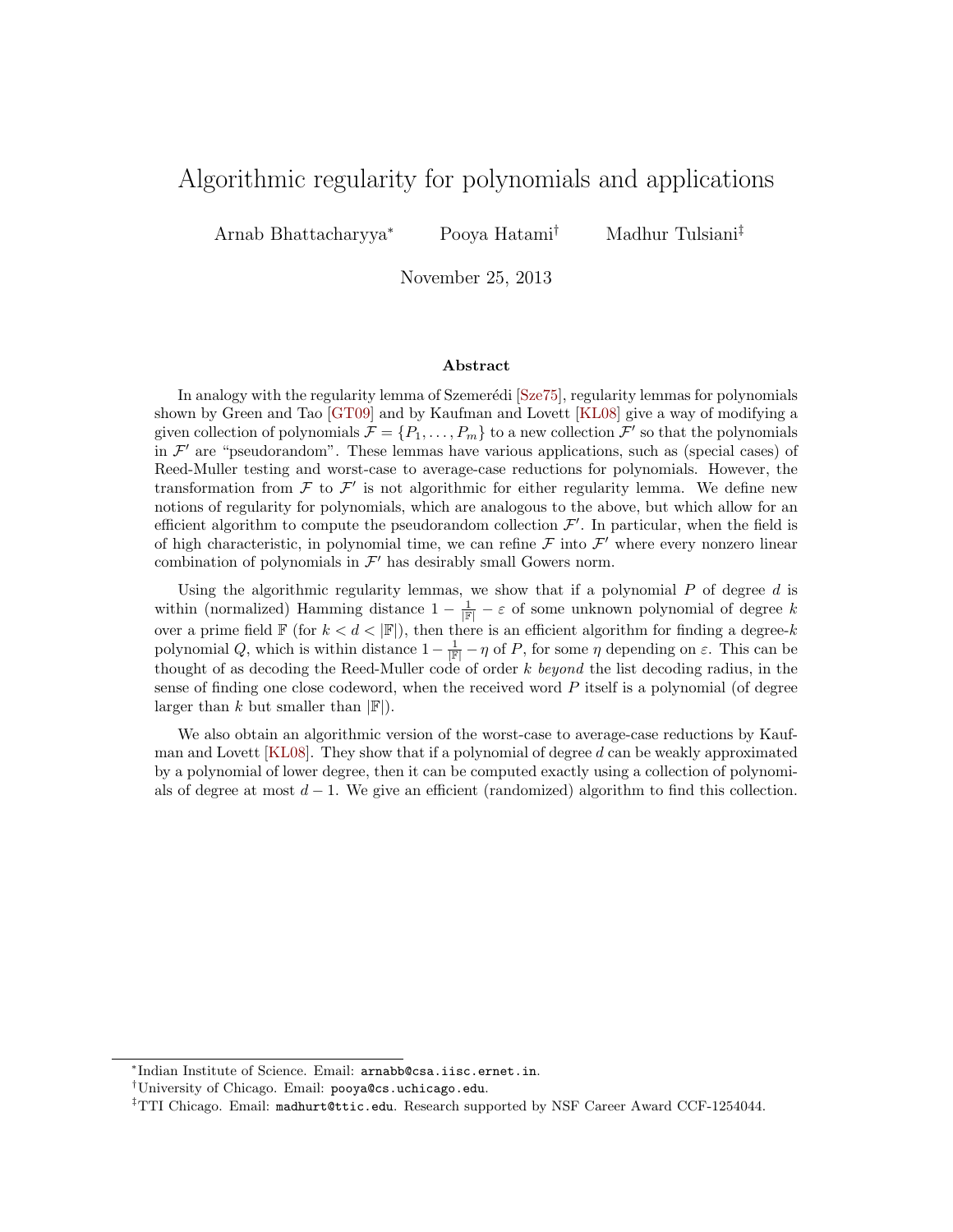## 1 Introduction

Regularity is a notion of "pseudorandomness" that allows one to decompose a given object into a collection of simpler objects which appear random according to certain statistics. The famous regularity lemma of Szemerédi [\[Sze75,](#page-32-0) [Sze78\]](#page-32-3) says that any dense graph can be partitioned into a collection of bounded number of "pseudorandom" bipartite graphs. The Szemerédi regularity lemma has numerous applications in combinatorics and property testing.

The original proof by Szemerédi was non-algorithmic and the question of finding an algorithm for computing the regularity partition was first considered by Alon et al.  $[ADL+94]$ , motivated (at least partly) by the problem of converting some of the applications of the regularity lemma into algorithms. The regularity lemma is often used to guarantee the existence of certain structures in a graph, and an algorithmic version of the lemma allows one to find these structures in a given graph. Since then, there have been numerous improvements and extensions to the algorithmic version of the Szemerédi regularity lemma, of which the works [\[AN06,](#page-31-1) [FK99,](#page-31-2) [KRT03,](#page-32-4) [FMS10\]](#page-31-3) constitute a partial list (see [\[FMS10\]](#page-31-3) for a detailed discussion).

In studying a special case of the inverse conjecture for Gowers' norms over finite fields, Green and Tao [\[GT09\]](#page-32-1) introduced a notion of regularity for a collection of polynomials. We call a collection  $\mathcal{F} = \{P_1, \ldots, P_m\}$  of a bounded number of polynomials over  $\mathbb{F}^n$  for a prime field  $\mathbb{F}$ , a factor of degree  $d$ , if all the polynomials in the collection have degree at most  $d$ . The Green-Tao notion of regularity states that a given factor is regular if every linear combination  $\sum_{i=1}^{m} c_i \cdot P_i$  of the polynomials in the given factor has high rank i.e., if  $k \leq d$  is the degree of the highest-degree polynomial with a non-zero coefficient in the linear combination  $Q = \sum_i c_i \cdot P_i$ , then Q cannot be written as a function Γ of some bounded number M of degree- $(k − 1)$  polynomials. Their notion in fact allows M to be a function of the number of polynomials in  $\mathcal F$  (which is m here).

Green and Tao show that any given factor  $\mathcal F$  of bounded degree-d with the number of polynomials m denoted as  $\dim(\mathcal{F})$ , and a function  $F : \mathbb{N} \to \mathbb{N}$ , one can "refine" it to a factor  $\mathcal{F}'$  of degree-d which is  $F$ -regular i.e., it is regular in the above sense, with the lower bound on the rank given by  $F(\dim(\mathcal{F}'))$ . Here by  $\mathcal{F}'$  being a refinement of  $\mathcal{F}$ , we mean that each polynomial P in  $\mathcal{F}$  can be expressed as a function of polynomials from  $\mathcal{F}'$ . Also, they show that the number of polynomials in  $\mathcal{F}'$  depends only on d, dim( $\mathcal{F}$ ) and the function F, but is independent of the number of variables n. This can again be compared with the Szemerédi regularity lemma, which is proved by showing that starting from any partition of a given graph, one can "refine" it to a regular partition, such that the number of pieces only depend on the regularity parameter and the number of pieces in the original partition.

We consider (and solve) the question of finding an algorithmic version of the above regularity lemma, motivated by one of the applications in [\[GT09\]](#page-32-1). For  $c \in \mathbb{F}$ , let  $e_{\mathbb{F}}(c)$  denote  $e^{2\pi i c/|\mathbb{F}|}$ , where i is the square root of  $-1$ . For  $f : \mathbb{F}^n \to \mathbb{C}$ , let  $\Delta_h(f)(x) = f(x+h)\overline{f(x)}$  denote the multiplicative derivative of f in the direction h. Then  $||f||_{U^{k+1}}$ , the  $(k + 1)$ th Gowers norm of f, is defined as

<span id="page-1-0"></span>
$$
||f||_{U^{k+1}} \stackrel{\text{def}}{=} \left| \mathbb{E}_{x, h_1, \dots, h_k \in \mathbb{F}^n} \left[ \Delta_{h_1} \dots \Delta_{h_k} f(x) \right] \right|^{1/2^k}.
$$

Green and Tao show the following:

**Theorem 1.1** ([\[GT09\]](#page-32-1)) If a polynomial P of degree  $d < |\mathbb{F}|$  satisfies  $||e_{\mathbb{F}}(P)||_{U^{k+1}} \geq \varepsilon$ , then there exists a polynomial Q of degree at most k, such that

$$
|\langle e_{\mathbb{F}}(P), e_{\mathbb{F}}(Q)\rangle| = \left|\mathop{\mathbb{E}}_{x \in \mathbb{F}^n} \left[e_{\mathbb{F}}(P(x) - Q(x))\right]\right| \geq \eta,
$$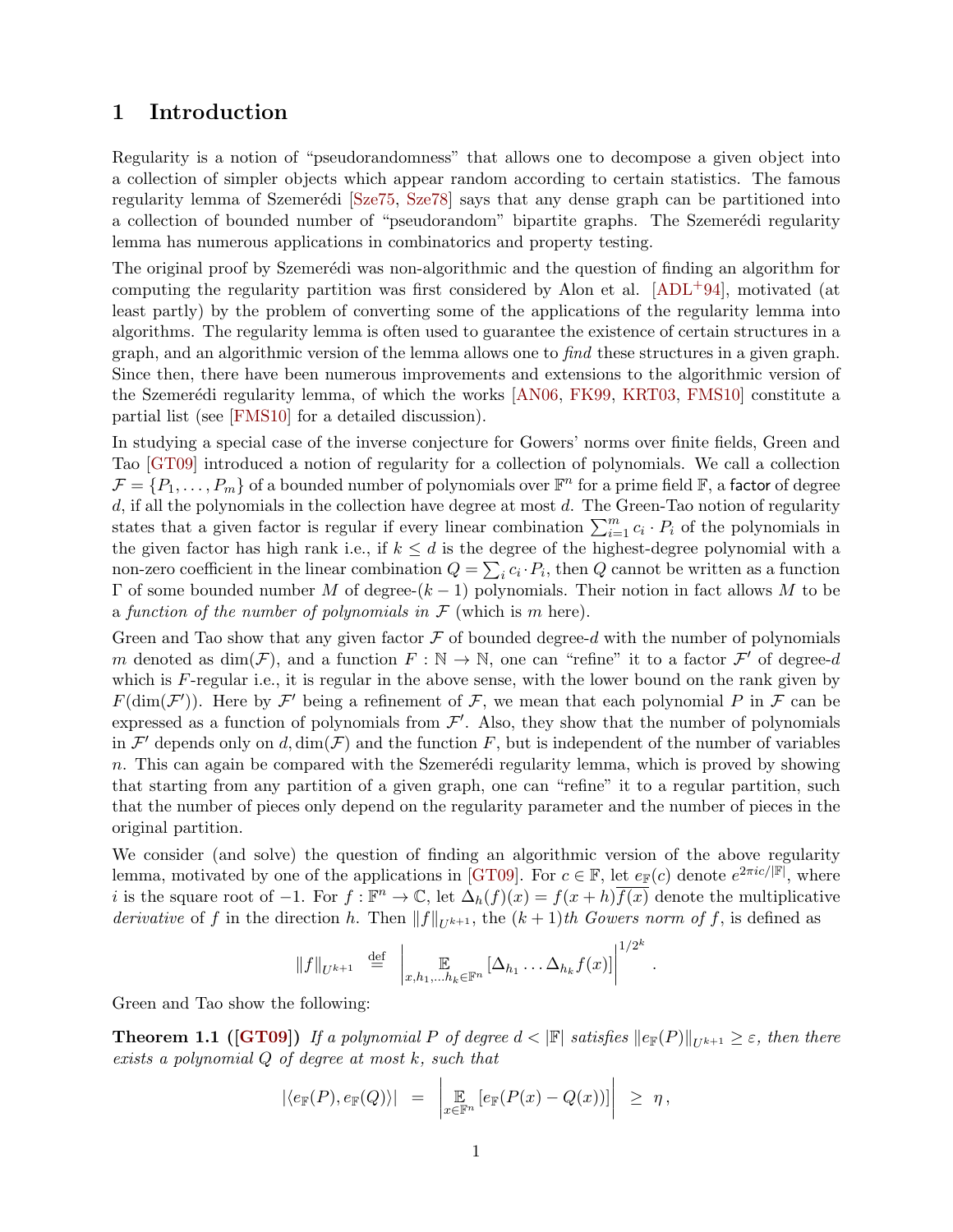<span id="page-2-0"></span>for some  $\eta$  depending only on  $\varepsilon$  and d.

Testing and Decoding Reed-Muller codes beyond the list-decoding radius. The above result has a direct interpretation in terms of Reed-Muller codes over F, which raises the algorithmic question we consider. The Reed-Muller code of order k over  $\mathbb{F}^n$  is simply the set of polynomials of degree at most k over  $\mathbb{F}^n$ . If for a given polynomial P of degree d, there exists a polynomial Q of degree k such that  $\mathbb{P}_{x\in\mathbb{F}^n}[P(x) = Q(x)] \geq \frac{1}{\mathbb{F}} + \varepsilon$ , which is the same as saying that  $\text{Dist}(P,Q) \leq$  $1-\frac{1}{\mathbb{F}}-\varepsilon$  (for  $\text{Dist}(P,Q)$  denoting the normalized Hamming distance), then it follows from the definition of Gowers norms and the Gowers Cauchy-Schwarz inequality that  $||e_{\mathbb{F}}(tP)||_{U^{k+1}} \geq \varepsilon$  for a nonzero  $t \in \mathbb{F}$ . Then, [Theorem 1.1](#page-1-0) gives that there exists a polynomial  $\tilde{Q}$  of degree k such that  $\begin{array}{c} \begin{array}{c} \begin{array}{c} \end{array} \\ \begin{array}{c} \end{array} \end{array} \end{array}$  $\left\langle e_{\mathbb{F}}(tP), e_{\mathbb{F}}(\tilde{Q}) \right\rangle \geq \eta$ , which can be translated to saying that  $\text{Dist}(P, Q') \leq 1 - \frac{1}{|\mathbb{F}|} - \eta'$  for some  $\eta' > 0$  and Q' of degree k.

Thus, the Gowers norm gives an approximate test for checking if for a given  $P$ , there exists a  $Q$  of degree at most k within Hamming distance  $1 - \frac{1}{|\mathbb{F}|} - \varepsilon$ . If there exists a Q, then the Gowers norm is large and if the Gowers norm is larger than  $\varepsilon$ , then there exists a  $Q'$  within distance  $1 - \frac{1}{\|\mathbb{F}\|} - \eta'$ . This is remarkable because the list-decoding radius of Reed-Muller of order k codes is only  $1 - \frac{k}{\lvert \mathbb{F} \rvert}$ for  $k < |\mathbb{F}|$  [\[Gop10\]](#page-31-4), and the test works even beyond that. In fact the Hamming distance of a random P is  $1-\frac{1}{\mathbb{F}}-o(1)$  from all Q of degree k and the test works all the way up to that distance. However, note that [Theorem 1.1](#page-1-0) only shows that this test works for a P which is a polynomial of degree  $d < |\mathbb{F}|$ . Tao and Ziegler [\[TZ10\]](#page-32-5) later showed that this test works even when P is an arbitrary function and  $k < |\mathbb{F}|$ . For fields of low characteristic, the only general testing results for all functions of the above flavor (which works beyond the list-decoding radius) were proved by Samorodnitsky [\[Sam07\]](#page-32-6) for Reed-Muller codes of order 2 over  $\mathbb{F}_2^n$  and by Green and Tao [\[GT08\]](#page-31-5) for Reed-Muller codes of order 2 over  $\mathbb{F}_5^n$ .

Given the above, it is natural to consider the *decoding* analogue of the above question:

Given P of degree d over  $\mathbb{F}^n$ , if there exists Q of degree k such that  $\text{Dist}(P,Q) \leq 1 - \frac{1}{|\mathbb{F}|} - \varepsilon$ , can one find a  $Q'$  (in time polynomial in n) such that  $\mathsf{Dist}(P,Q') \leq 1 - \frac{1}{\mathbb{F}} - \eta$  for some  $\eta$  depending on  $\varepsilon$ ?

Note that d, k and  $\mathbb{F}$  are assumed to be constants and dependence on these is allowed, but not on n. Also, observe that there might be exponentially many such  $Q$  since we are in the regime beyond the list-decoding radius (see [\[KLP12\]](#page-32-7)), but the question turns out to be tractable since we only ask for one such Q and allow a loss from  $\varepsilon$  to  $\eta$ .

Such a decoding question was solved for Reed-Muller codes of order 2 over  $\mathbb{F}_2$ , for any given function f (instead of a polynomial P of bounded degree) by  $[TW11]$ . We solve the above decoding question for polynomials P of degree d and the Reed-Muller code of order k for  $k \leq d < |\mathbb{F}|$ . This special case can be interpreted as follows: if P is of degree-d for some degree  $k \leq d < |\mathbb{F}|$ , then we can think of P being obtained from some  $Q$  of degree  $k$  (which is a codeword) by adding the "noise"  $P - Q$  of degree d. Thus, when the noise is "structured" i.e., given by a degree-d polynomial, we can decode in the above sense (of finding some codeword within a given distance) even beyond the list-decoding radius.

Both our algorithmic version of the regularity lemma and the decoding algorithm, are randomized algorithms that run in time  $O(n^d)$  and output the desired objects with high probability. This is linear time for regularity since even writing a polynomial of degree d takes time  $\Omega(n^d)$ . For the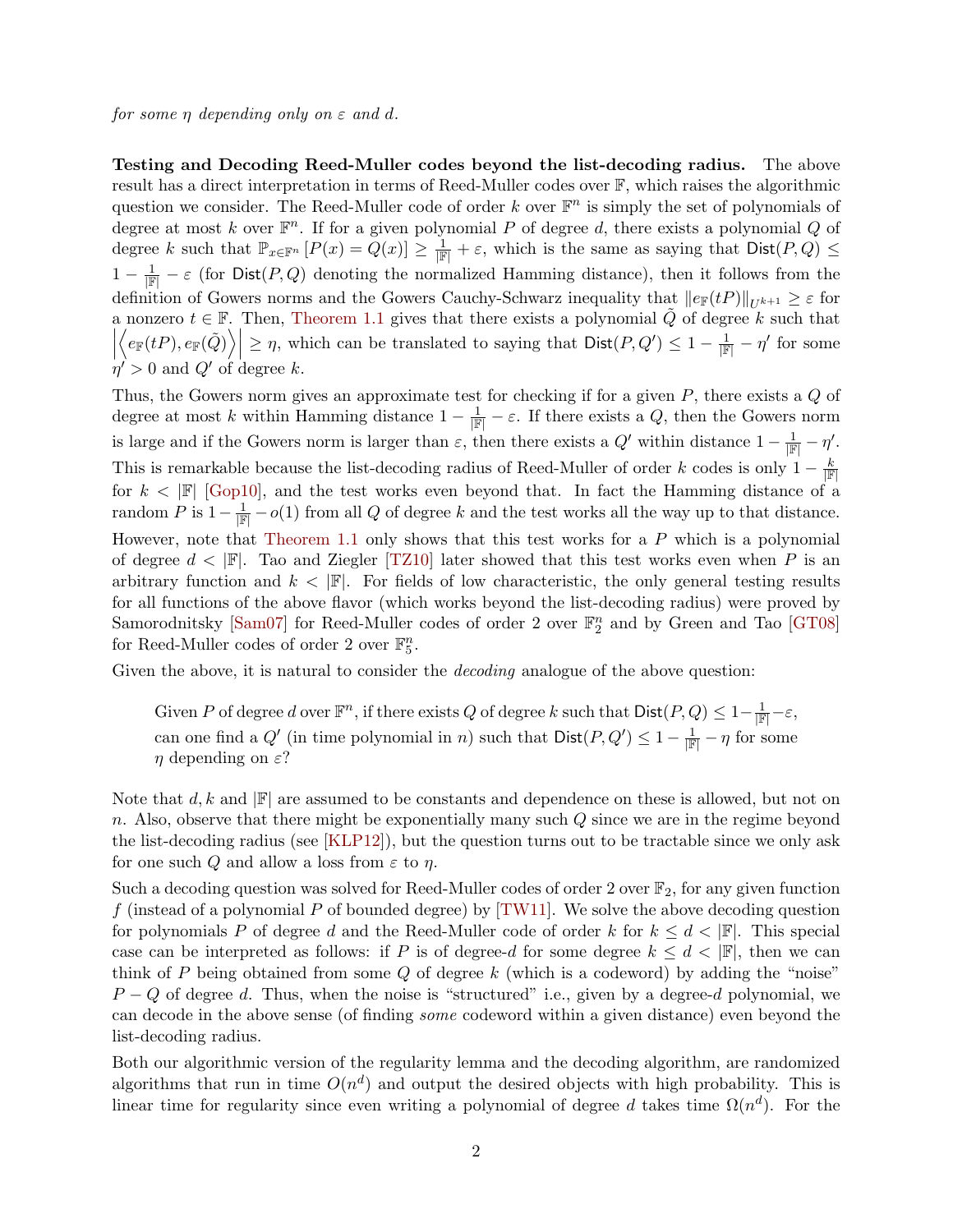<span id="page-3-0"></span>question of finding a degree k polynomial within a given distance of  $P$ , it is possible that one may be able to do this in time  $O(n^k)$ , but we do not achieve this.

We remark that we do not give a regularity lemma for the notion of regularity stated by Green and Tao. We in fact define a related analytical notion of regularity, and show that one can prove an efficient regularity lemma for this notion, and also that this notion suffices for their application and our algorithmic version of it. However, our algorithmic version of the regularity lemma (for this notion) only works when  $|\mathbb{F}| > d$ . This is because our notion of regularity is based on the Gowers norm, and even to prove the regularity lemma, one needs to use (and modify) the proof of Green and Tao for the inverse theorem in [\[GT09\]](#page-32-1), and their proof only works when  $|\mathbb{F}| > d$ .

We define other notions later, which work over small fields. However, the above notion based on Gowers norms is conceptually much simpler and may be useful for other applications. We would like to point out that a similar notion of regularity, called analytic rank, was introduced by Gowers and Wolf [\[GW10\]](#page-32-9) and later used by Tao and Ziegler [\[TZ12\]](#page-32-10) in their proof of inverse theorem for Gowers norms.

Regularity for Low Characteristics and Efficient Worst-Case to Average-Case Reductions for Polynomials. Kaufman and Lovett [\[KL08\]](#page-32-2) develop a more involved notion of regularity to carry over part of the Green-Tao result to the setting when  $\mathbb{F}$  is small.

The technical part of the Green-Tao proof proves the following result: If  $P$  is a polynomial of degree d such that bias( $P = \mathbb{E}_x[e_F(P(x))]] \ge \delta$ , then there exist polynomials  $Q_1, \ldots, Q_M$  of degree at most  $d-1$ , and a function  $\Gamma : \mathbb{F}^M \to \mathbb{F}$  such that  $P = \Gamma(Q_1, \ldots, Q_M)$ . Here M depends only on  $d, \delta$  and  $|\mathbb{F}|$ . This can be read as saying that a biased degree-d polynomial can be computed by few polynomials of degree  $d-1$ .

Kaufman and Lovett [\[KL08\]](#page-32-2) manage to derive the above conclusion even when  $\mathbb{F}$  is small, by defining and analyzing a more sophisticated notion of regularity. The notion is bit technical and we defer the description to [Section 3.](#page-7-0) They also use their analog of the above result to derive an interesting application. Let P be a degree-d polynomial which can be weakly approximated by a lower degree polynomial Q, of degree  $k < d$ . Here by weak approximation we mean  $\langle e_{\mathbb{F}}(P), e_{\mathbb{F}}(Q) \rangle \ge$ δ. Then Kaufman and Lovett show that  $P$  can in fact be *computed* by lower degree polynomials i.e., there exist  $Q_1, \ldots, Q_m$  of degree at most  $d-1$  and a function  $\Gamma : \mathbb{F}^M \to \mathbb{F}$ , such that  $P =$  $\Gamma(Q_1, \ldots, Q_M)$ . Again, M depends only on  $d, \delta$  and  $|\mathbb{F}|$ .

We consider the question of whether it is possible to find the polynomials  $Q_1, \ldots, Q_M$  and the function Γ efficiently? To this end, we define a version of the Kaufman-Lovett regularity notion, for which we can prove an algorithmic regularity lemma over low characteristics. We also use this lemma to give an efficient algorithm for finding the above polynomials  $Q_1, \ldots, Q_M$  with high probability.

We believe that our notions of regularity and the algorithmic regularity lemmas for these will also be useful in other applications. We collect the various notions of regularity and provide a more technical overview in [Section 3.](#page-7-0) We also provide a brief overview of the proofs below.

### Proof Overview

The key technical part of both the Green-Tao result and the Kaufman-Lovett result is proving that a biased polynomial of degree d can be computed by a few polynomials of degree at most  $d-1$ . Both proofs proceed by applying a lemma of Bogdanov and Viola [\[BV07\]](#page-31-6) to find a factor  $\mathcal F$  of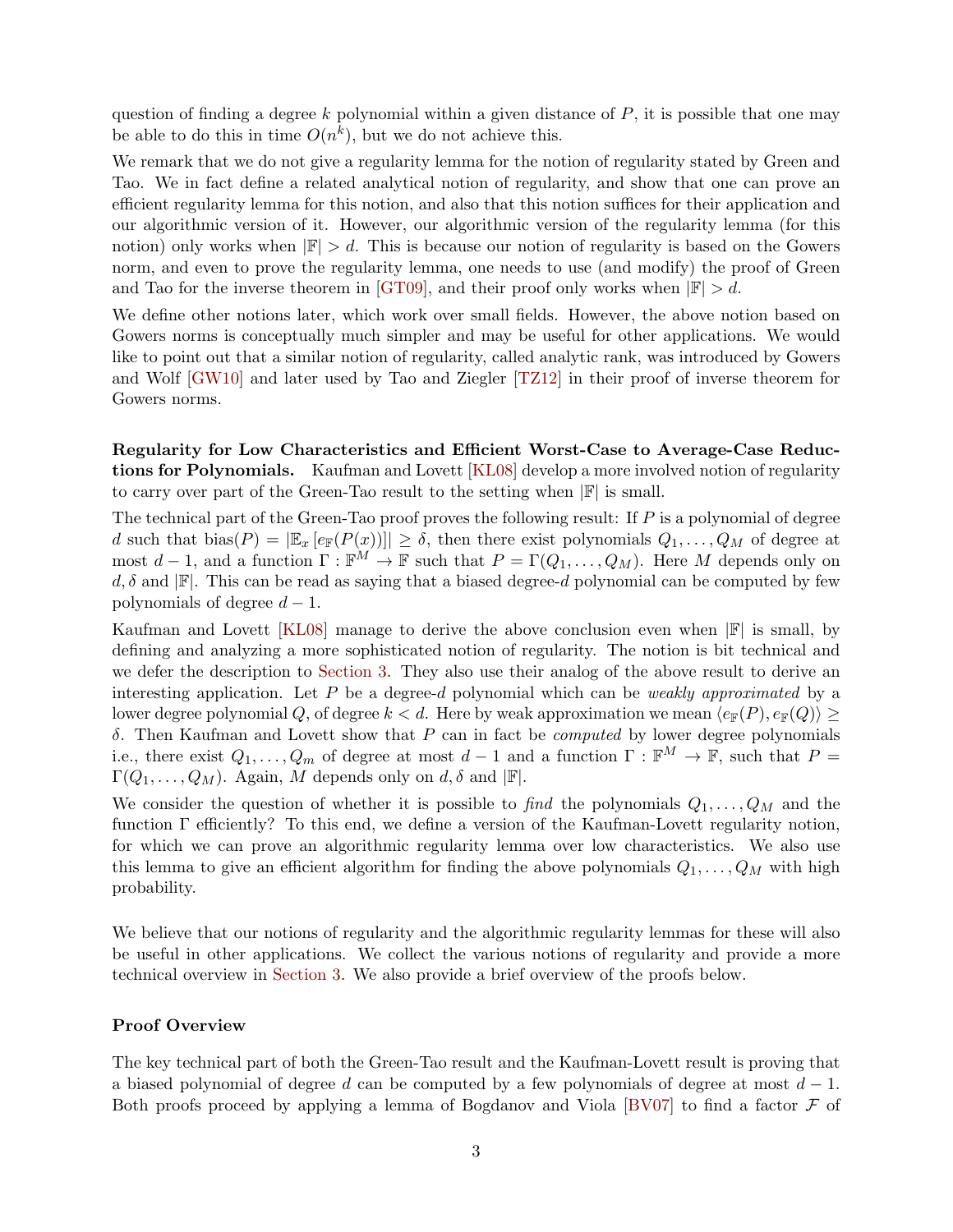<span id="page-4-0"></span>degree  $d-1$  such that the polynomials in F compute P correctly on most inputs  $x \in \mathbb{F}^n$ . Then both proofs proceed to refine  $\mathcal F$  to  $\mathcal F'$  by their respective notions of regularity, and show that the polynomials in  $\mathcal{F}'$  must in fact compute P exactly. It is an easy observation, which we make in [Section 2,](#page-5-0) that the Bogdanov-Viola lemma is algorithmic.

What remains is then to show that one can refine  $\mathcal F$  to  $\mathcal F'$  efficiently. As discussed before this is not possible using the original notions of regularity, and we achieve this by defining related but somewhat different notions of regularity. For these notions, we are able to go from  $\mathcal F$  to  $\mathcal F'$ efficiently. But then, we also need to prove that  $\mathcal{F}'$  which is now regular according to our new notion of regularity, still computes P exactly. For this we need to show that the Green-Tao (resp. Kaufman-Lovett) proof goes through with our notion. This requires a tighter analysis of both the proofs by Green-Tao and Kaufman-Lovett, and amounts to showing that the new notions of regularity, although are weaker, they still obey similar equidistribution properties that are used in both proofs.

The key difficulty in proving an algorithmic regularity lemma for polynomials is the same as that in the case of Szemerédi's lemma for graphs: proving a certificate of non-regularity. For example, in the Green-Tao notion, a factor  $\mathcal{F} = \{P_1, \ldots, P_m\}$  is not regular, if a linear combination  $\sum_i c_i \cdot P_i$ can be expressed as function  $\Gamma(Q_1, \ldots, Q_M)$  for some lower degree polynomials  $Q_1, \ldots, Q_M$  and an appropriate M. They then proceed by adding  $Q_1, \ldots, Q_M$  to the factor and removing one of the  $P_i$ s. However, to provide an algorithmic version, one needs to find  $Q_1, \ldots, Q_M$ , which is not an easy problem.

We get around this by defining a notion of regularity which requires the Gowers norm of every linear combination to be small (we call notion  $\gamma$ -uniformity). Now it is easy to check if some linear combination (of say degree d) has large Gowers norm. However, if this happens, it is not clear how to proceed to refine  $\mathcal F$ . We then look at the proof of Green and Tao, who show that when a polynomial has large Gowers norm, then an appropriate derivative of it (when we also think of the direction for the derivative as a variable) has large bias. This means that this derivative can now be computed on most inputs by polynomials of degree  $d-1$  (using Bogdanov-Viola), forming a factor  $\mathcal{F}_{d-1}$  of degree  $d-1$ . By induction, we can assume that we can in fact refine  $\mathcal{F}_{d-1}$  to a regular  $\mathcal{F}_{d-1}'$  factor of degree  $d-1$ . If our notion of regularity is good enough to show that a regular  $\mathcal{F}_{d-1}$  must exactly compute the derivative (and hence also the linear combination), we can add all the polynomials in  $\mathcal{F}_{d-1}$  to  $\mathcal F$  and proceed. Note that because of the nature of this induction, the proof of the Green-Tao result and the refinement of a factor to a regular one, are linked and thus we only obtain an algorithmic lemma with this notion when  $|\mathbb{F}| > d$ .

For the Kaufman-Lovett version, our notion simply says that the bias of certain linear combinations of polynomials in the factor and their derivatives is small,

along with a few other technical conditions imposed in [\[KL08\]](#page-32-2). Although the notion of regularity here is more complicated, the proof of the algorithmic regularity lemma is in fact simpler and does not involve an induction as in the above case. However, showing that our notion suffices for their application requires some work. We defer the details to [Section 3](#page-7-0) and [Section 6.](#page-23-0)

### 1.1 Definitions

**Definition 1.2 (Factors)** Let  $d \geq 0$  and  $M_1, \ldots, M_d$  be non-negative integers. By factor of degree d on  $\mathbb{F}^n$  we mean a collection  $\mathcal{F} = (P_{i,j})_{1 \leq i \leq d, 1 \leq j \leq M_i}$  of polynomials where  $\deg(P_{i,j}) = i$  for all i, j. By the dimension vector of F we mean  $(M_1, \ldots, M_d) \in \mathbb{N}^d$  and by the dimension of F denoted by  $dim(\mathcal{F})$  we mean the number of polynomials in the factor, namely  $M_1 + \cdots + M_d$ .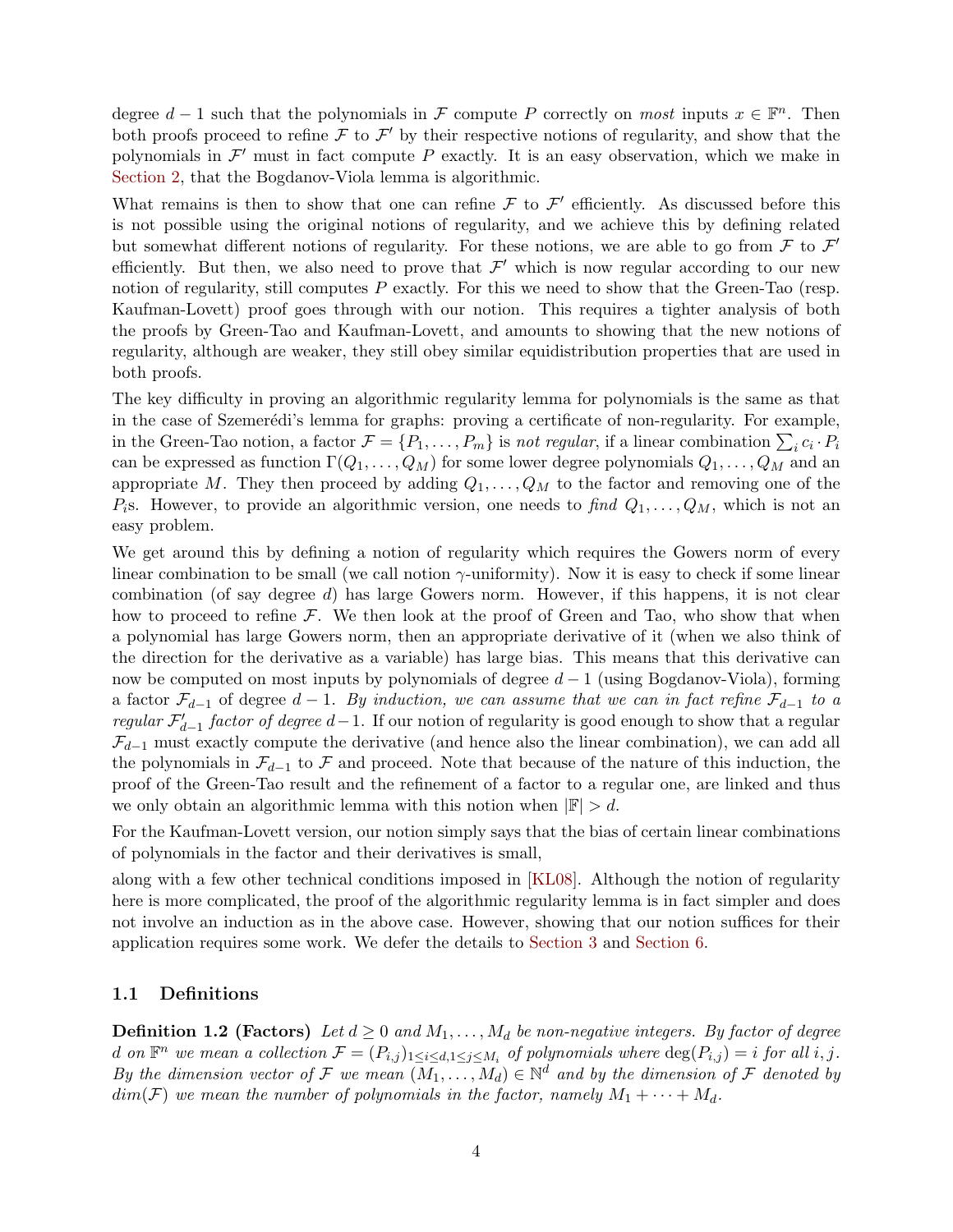<span id="page-5-2"></span>Every factor F defines a  $\sigma$ -algebra  $\sigma(F)$  defined by atoms of the form  $\{x : P_{i,j}(x) = c_{i,j}\}\$ . We write  $\Sigma = \mathbb{F}^{M_1} \times \cdots \times \mathbb{F}^{M_d}$  and call this the configuration space of F. Moreover we let  $\|\mathcal{F}\| \stackrel{\text{def}}{=} |\Sigma|$ . By abuse of notation we write  $\mathcal{F}: \mathbb{F}^n \to \Sigma$  for the evaluation map  $\mathcal{F}(x) = (P_{i,j}(x))_{1 \leq i \leq d, 1 \leq j \leq M_i}$ .

Sometimes if we do not make use of the dimension vector of F explicitly, we may write  $\mathcal{F} =$  $\{P_1,...,P_m\}$ . In this notation, we will simply use i as index of the polynomial  $P_i$ , and not to denote the degree of  $P_i$ .

**Definition 1.3 (Measurability)** Let  $\mathcal{F} = \{P_1, \ldots, P_m\}$  be a factor of degree d and let  $f : \mathbb{F}^n \to \mathbb{F}$ be any given function. We say that f is measurable in F if there exists a function  $\Gamma : \mathbb{F}^m \to \mathbb{F}$  such that  $f = \Gamma(P_1, \ldots, P_m)$ .

We say that f is  $\sigma$ -close to being measurable if there exists a  $\Gamma$  such that  $\mathbb{P}_{x\in\mathbb{F}^n} [f(x) \neq \Gamma(P_1(x), \ldots, P_m(x))] \leq \sigma.$ 

**Definition 1.4 (Refinement)** Let  $\mathcal{F} = \{P_1, \ldots, P_m\}$  be a factor of degree d. We say that a factor  $\mathcal{F}'=\{Q_1,\ldots,Q_M\}$  of degree-d is a refinement of  $\mathcal F$  if each polynomial  $P_i$  in  $\mathcal F$  is measurable in  $\mathcal{F}'$  i.e., there exists  $\Gamma: \mathbb{F}^M \to \mathbb{F}^m$ , so that  $(P_1, \ldots, P_m) = \Gamma(Q_1, \ldots, Q_M)$ .

We say that  $\mathcal{F}'$  is  $\sigma$ -close to being a refinement of  $\mathcal{F}$ , if there exists  $\Gamma : \mathbb{F}^M \to \mathbb{F}^m$ , so that  $\mathbb{P}_{x\in\mathbb{F}^n}\left[(P_1(x),\ldots,P_m(x))\neq \Gamma(Q_1(x),\ldots,Q_M(x))\right]\leq \sigma.$ 

**Definition 1.5 (Derivatives)** For a polynomial  $P : \mathbb{F}^n \to \mathbb{F}$  and a point  $h \in \mathbb{F}^n$ , we define the derivative of P in direction h as the function  $D_h P(x) = P(x + h) - P(x)$ . Note that if P is of degree d, then  $D_hP$  is of degree  $d-1$ .

For a function  $f: \mathbb{F}^n \to \mathbb{C}$ , we will use the derivative to mean the multiplicative derivative defined as  $\Delta_h f(x) = f(x+h) \overline{f(x)}$ . Note that if  $f = e_{\mathbb{F}}(P)$  for some polynomial P, then  $\Delta_h f = e_{\mathbb{F}}(D_h P)$ .

## <span id="page-5-0"></span>2 Approximating a biased polynomial

The Bogdanov-Viola Lemma [\[BV07\]](#page-31-6) states that if a polynomial of degree d is biased then it can be approximated by a bounded set of polynomials of lower degree. The following is an easy to observe algorithmic version of this lemma. We follow the proof of the lemma by Green and Tao [\[GT09\]](#page-32-1).

<span id="page-5-1"></span>Lemma 2.1 (Algorithmic Bogdanov-Viola lemma) Let  $d \geq 0$  be an integer, and  $\delta, \sigma, \beta \in$  $(0, 1]$  be parameters. There exists a randomized algorithm, that given query access to a polynomial  $P: \mathbb{F}^n \to \mathbb{F}$  of degree d with

 $bias(P) \geq \delta$ ,

runs in time  $O_{\delta,\beta,\sigma}(n^d)$ , and with probability  $1-\beta$  returns functions  $\widetilde{P}: \mathbb{F}^n \to \mathbb{F}$  and  $\Gamma: \mathbb{F}^C \to \mathbb{F}$ , and a set of polynomials  $P_1, ..., P_C$ , where  $C \leq \frac{|\mathbb{F}|^5}{\delta^2 \sigma}$  $\frac{|\mathbb{P}|^{\infty}}{\delta^2 \sigma \beta}$  and  $\deg(P_i) < d$  for all  $i \in [C]$ , for which

- $\mathbb{P}_r(P(x) \neq \widetilde{P}(x)) \leq \sigma$ , and
- $\widetilde{P}(x) = \Gamma(P_1(x), ..., P_C(x)).$

**Proof:** The proof will be an adaptation of the proof from [\[GT09\]](#page-32-1). Given query access to the polynomial P, we can compute the explicit description of P in  $O(n^d)$  queries. For every  $a \in \mathbb{F}$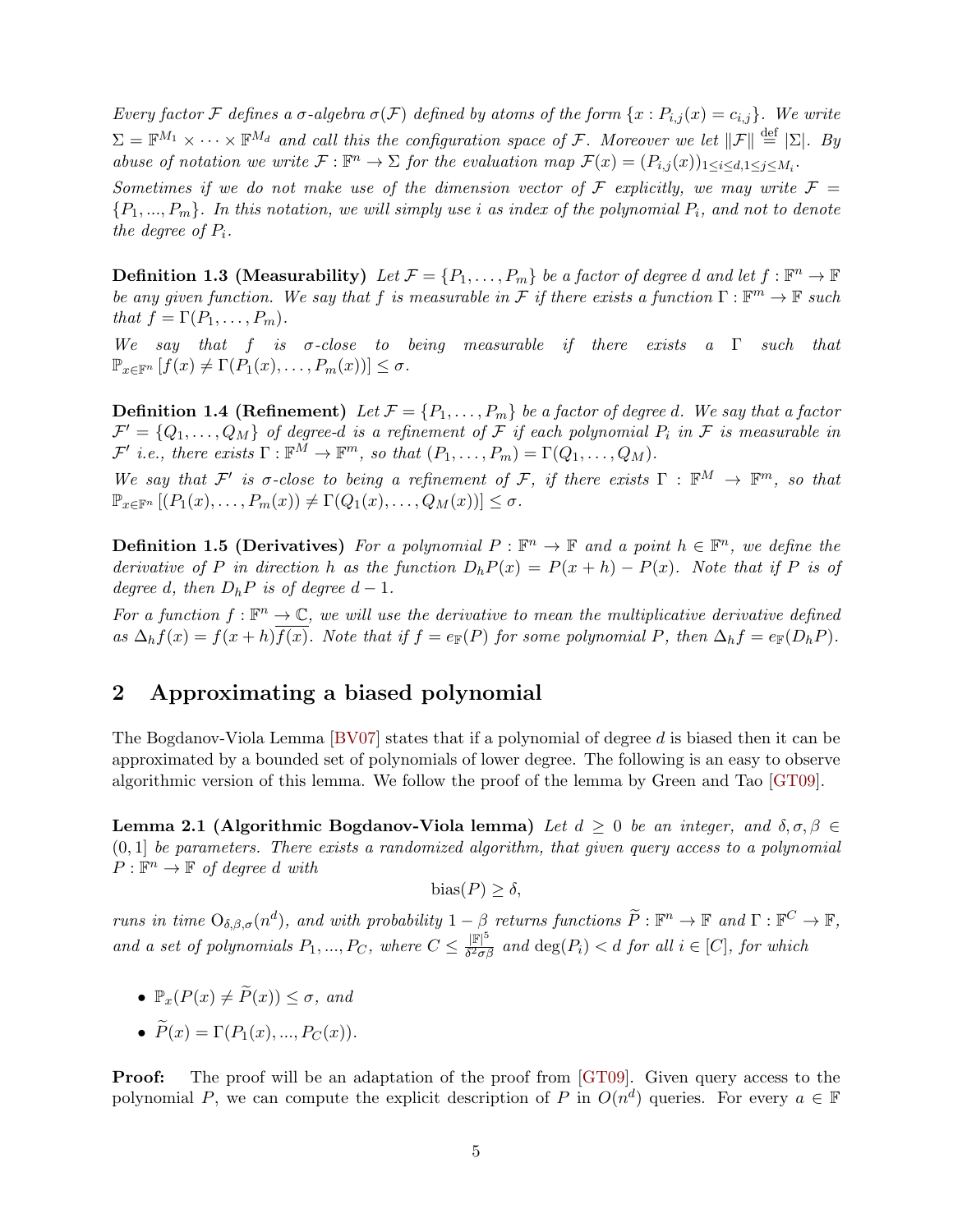define the measure  $\mu_a(t) \stackrel{\text{def}}{=} \mathbb{P}(P(x) = a + t)$ . It is easy to see that if bias $(P(x)) \ge \delta$  then, for every  $a \neq b$ ,

<span id="page-6-0"></span>
$$
\|\mu_a - \mu_b\| \ge \frac{4\delta}{|\mathbb{F}|}.\tag{1}
$$

We will try to estimate each of these distributions. Let

$$
\widetilde{\mu}_a(t) \stackrel{\text{def}}{=} \frac{1}{C} \sum_{1 \le i \le C} \mathbb{1}_{P(x_i) = a+t},
$$

where  $C > \frac{|\mathbb{F}|^5}{\delta \cdot \beta_1}$  $\frac{|\mathbb{F}|^{\infty}}{\delta \cdot \beta_1}$ , and  $x_1, x_2, ..., x_C \in \mathbb{F}^n$  are chosen uniformly at random. Therefore by an application of Chebyshev's inequality

<span id="page-6-1"></span>
$$
\mathbb{P}\left(|\widetilde{\mu}_a(t) - \mu_a(t)| > \frac{\delta}{2|\mathbb{F}|^2}\right) < \frac{\beta_1}{|\mathbb{F}|},
$$
  

$$
\mathbb{P}\left(||\widetilde{\mu}_a - \mu_a|| > \frac{\delta}{2|\mathbb{F}|^2}\right) < \beta_1.
$$
 (2)

for all  $t \in \mathbb{F}$  and therefore

Now we will focus on approximating  $P(x)$ . Remember that  $D_h P(x) = P(x + h) - P(x)$  is the additive derivative of  $P(x)$  in direction h. We have

$$
\mathbb{P}_{h}(D_{h}P(x) = r) = \mathbb{P}_{h}(P(x+h) - P(x) = r) = \mu_{P(x)}(r),
$$

where  $h \in \mathbb{F}^n$  is chosen uniformly at random. Let  $\mathbf{h} = (h_1, ..., h_C) \in (\mathbb{F}^n)^C$  be chosen uniformly at random, where  $C$  is a sufficiently large constant to be chosen later. Define

$$
\mu_{\rm obs}^{(x)}(t) \stackrel{\text{def}}{=} \frac{1}{C} \sum_{1 \le i \le C} \mathbb{1}_{D_{h_j} P(x) = t},
$$

and let

$$
\widetilde{P}_h(x) \stackrel{\text{def}}{=} \argmin_{r \in \mathbb{F}} \left\| \widetilde{\mu}_r - \mu_{\text{obs}}^{(x)} \right\|.
$$

Now choosing  $C \geq \frac{|\mathbb{F}|^5}{\delta^2 \sigma^6}$  $\frac{|\mathbb{F}|^2}{\delta^2 \sigma \beta_2}$  follows

$$
\mathbb{P}_{h}(\widetilde{P}_{h}(x) \neq P(x)) \leq \mathbb{P}_{h} \left( \left\| \mu_{\text{obs}}^{(x)} - \mu_{P(x)} \right\| \geq \frac{\delta}{|\mathbb{F}|} \right) \leq \sigma \beta_{2},\tag{3}
$$

where the first inequality follows from  $(1)$  and  $(2)$ . Therefore

$$
\mathop{\mathbb{P}}_{x,h}(\widetilde{P}_h(x) \neq P(x)) = \mathop{\mathbb{E}}_{x,h} \mathop{\mathbb{E}}_{h} \mathop{\mathbb{I}}_{\widetilde{P}_h(x) \neq P(x)} \leq \sigma \beta_2,
$$

and thus

$$
\mathbb{P}_{h}\left[\mathbb{P}_{x}\left(\widetilde{P}_{h}(x) \neq P(x)\right) \geq \sigma\right] \leq \beta_{2}.
$$

Let  $P_i \stackrel{\text{def}}{=} D_{h_i} P$ , so that  $P_i$  is of degree  $\leq d$  and  $\widetilde{P}_h$  is a function of  $P_1, ..., P_C$ . Now setting  $\beta_1 := \frac{\beta}{2|\mathbb{F}|^2}$ and  $\beta_2 := \frac{\beta}{2}$  $\frac{\beta}{2}$  finishes the proof.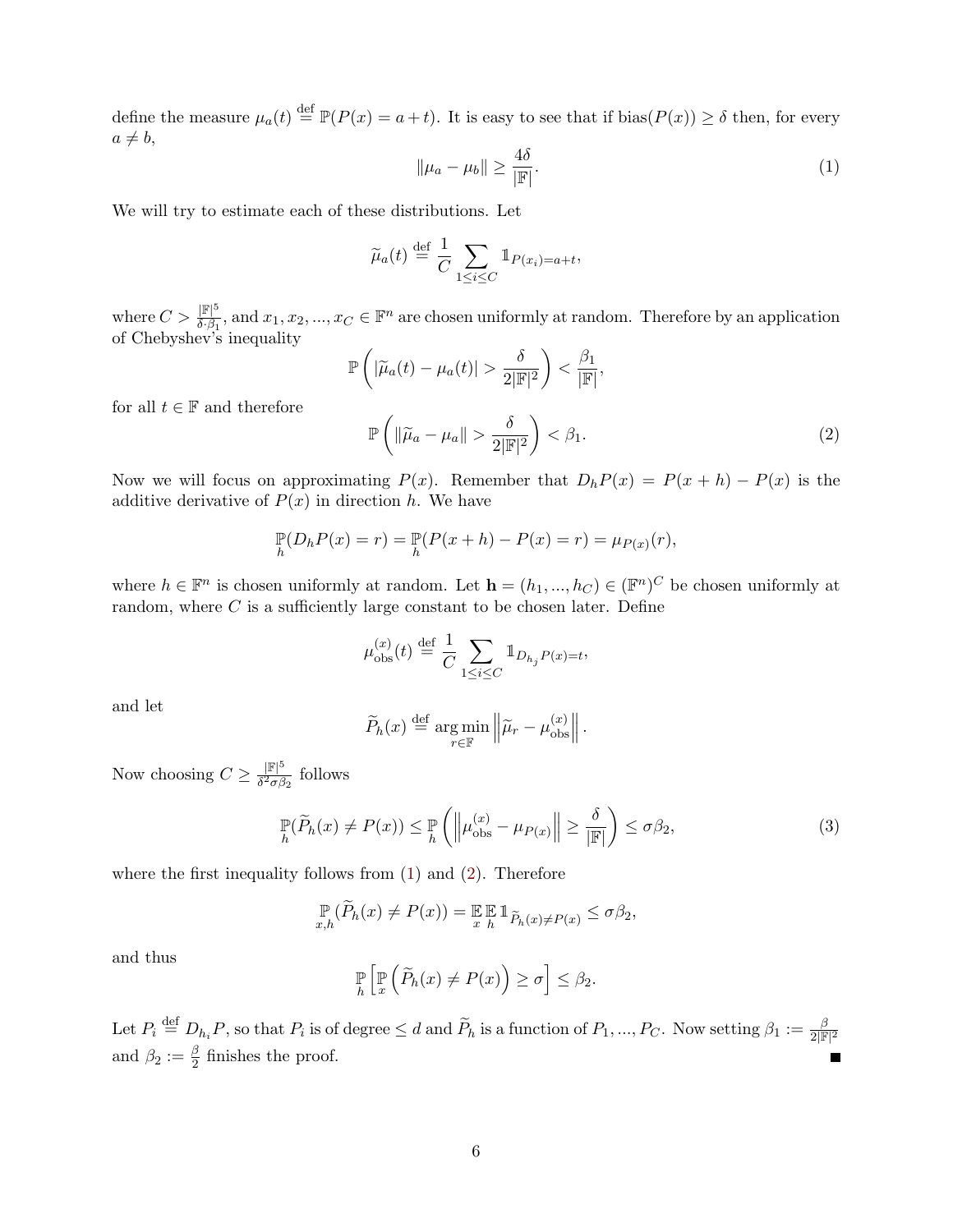## <span id="page-7-3"></span><span id="page-7-0"></span>3 Notions of Regularity

Notions of regularity similar to the following one defined by Green and Tao [\[GT09\]](#page-32-1), play an important role in concepts related to polynomials.

<span id="page-7-2"></span>**Definition 3.1 (F-regularity)** Let F be a factor of degree d, and let  $F : \mathbb{N} \to \mathbb{N}$  be a growth function. We say that F is F-regular if for every collection of coefficients  ${c_{i,j} \in \mathbb{F}}_{1 \leq i \leq d, 1 \leq j \leq M_i}$ , we have

$$
\operatorname{rank}_{k-1}\left(\sum_{i=1}^d \sum_{j=1}^{M_i} c_{i,j} P_{i,j}\right) \ge F(\dim(\mathcal{F})),
$$

where k is the largest i such that there is a nonzero  $c_{i,j}$ .

The following, by now well-known, lemma states that given a polynomial factor one can refine it to a regular one.

<span id="page-7-1"></span>Lemma 3.2 (Regularity Lemma for Polynomials) Let  $d \geq 1$ ,  $F : \mathbb{N} \to \mathbb{N}$  be a growth function, and let F be a factor of degree d. Then there exists an F-regular extension  $\mathcal{F}'$  of  $\mathcal F$  of same degree d, satisfying

$$
\dim(\mathcal{F}') = O_{F,d,\dim(\mathcal{F})}(1).
$$

We provide a proof for two reasons, self-containment and the fact that we will use the idea of this proof later in the section.

**Proof:** We shall induct on the dimension vectors  $(M_1, ..., M_d)$ . Notice that the dimension vectors of a factor of degree d takes values in  $\mathbb{N}^d$ , and we will use the reverse lexicographical ordering on this space for our induction. The proof for  $d = 1$  is obvious, because non-zero linear functions have infinite rank<sub>0</sub>, unless there is a linear dependency between the polynomials in  $\mathcal{F}$ , which we can simply discard by removing the polynomials that can be written as a linear combination of the others.

If  $F$  is already F-regular, then we are done. Otherwise, there is a set of coefficients  ${c_{i,j}}_{1 \leq i \leq d, 1 \leq j \leq M_i}$ , not all zero, such that

$$
\operatorname{rank}_{k-1}\left(\sum_{i=1}^d\sum_{j=1}^{M_i}c_{i,j}P_{i,j}\right) < F(\dim(\mathcal{F})).
$$

Without loss of generality assume that  $c_{k,M_k} \neq 0$ . The above inequality means that  $P_{k,M_k}$  can be written as a function of the rest of the polynomials in the factor and a set of at most  $F(\dim(\mathcal{F}))$ polynomials of degree at most  $k - 1$ . We will replace  $P_{k,M_k}$  with these new polynomials. The new factor will have the following dimension vector

$$
(M_1, ..., M_{k-1} + F(\dim(\mathcal{F}))
$$
,  $M_k - 1, M_{k+1}, ..., M_d$ ).

Now by the induction hypothesis the above can be regularized.

The nature of the proof in regularity lemmas of the above type results in Ackermann like functions even for "reasonable" growth functions F.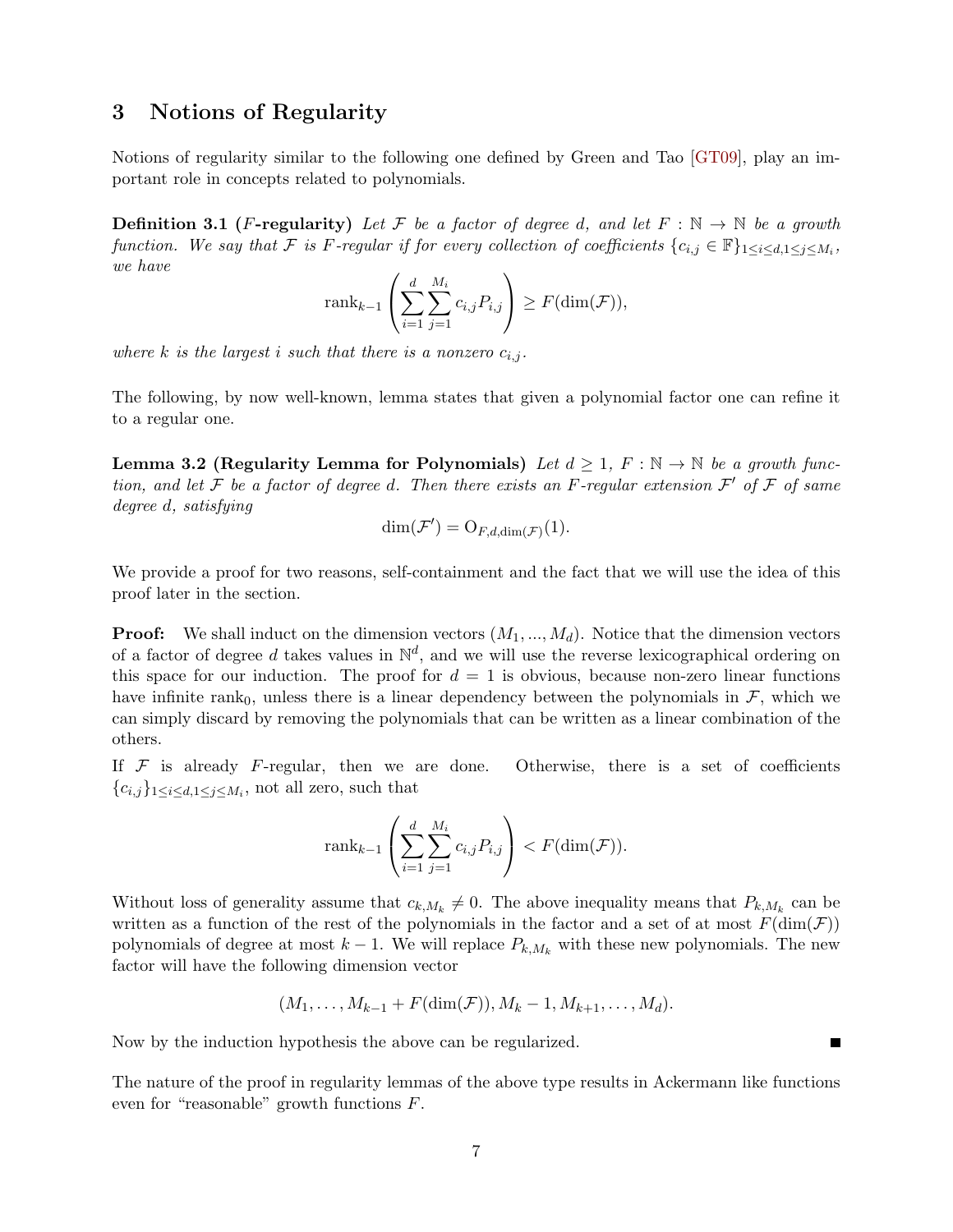### 3.1 Unbiased Factors

In what follows we suggest a new type of regularity which seems better suited for algorithmic reasons. The definition is inspired by the fact that in the applications of the regularity lemma one is usually interested in the linear combinations of the polynomials in the factor being unbiased. This definition will not suffice for our applications, but serves as a good starting point for stronger notions that we will introduce later.

**Definition 3.3** ( $\gamma$ -unbiased factors) Let F be a factor of degree d, and let  $\gamma : \mathbb{N} \to \mathbb{R}^+$  be a decreasing function. We say that F is  $\gamma$ -unbiased if for every collection of coefficients  $\{c_{i,j}\in$  $\mathbb{F}_{1 \leq i \leq d, 1 \leq j \leq M_i}$ , we have

bias
$$
(\sum_{i,j} c_{i,j} P_{i,j}) \leq \gamma(\dim(\mathcal{F})).
$$

<span id="page-8-0"></span>The following can be thought of as an algorithmic analogue of the regularity lemma.

Lemma 3.4 (Unbiased almost Refinement) Let  $d \geq 1$  be an integer. Suppose  $\gamma : \mathbb{N} \to \mathbb{R}^+$  is a decreasing function and  $\sigma, \rho \in (0, 1]$ . There is a randomized algorithm that given a factor F of degree d, runs in time  $O_{\gamma,\rho,\sigma,\dim(\mathcal{F})}(n^d)$  and with probability  $1-\rho$  returns a  $\gamma$ -unbiased factor  $\mathcal{F}'$ with  $\dim(\mathcal{F}') = \mathrm{O}_{\gamma,\rho,\sigma,\dim(\mathcal{F})}(1)$ , such that  $\mathcal{F}'$  is  $\sigma$ -close to being a refinement of  $\mathcal{F}$ .

Proof: The proof idea is similar to that of [Lemma 3.2](#page-7-1) in the sense that we do the same type of induction. The difference is that at each step we will have to control the errors that we introduce and the probability of correctness. At all steps in the proof without loss of generality we will assume that the polynomials in the factor are linearly independent, because otherwise we can always detect such a linear combination in  $O_{\gamma,\rho,\sigma,\dim(\mathcal{F})}(n^d)$  time and remove a polynomial that can be written as a linear combination of the rest of the polynomials in the factor.

The base case for  $d = 1$  is simple, a linearly independent set of non-constant linear polynomials is not biased at all, namely it is 0-unbiased. Assume that  $\mathcal F$  is  $\gamma$ -biased, then there exists a set of coefficients  ${c_{i,j} \in \mathbb{F}}_{1 \leq i \leq d, 1 \leq j \leq M_i}$  such that

bias
$$
(\sum_{i,j} c_{i,j} P_{i,j}) \ge \gamma(\dim(\mathcal{F})).
$$

To detect this, we will use the following algorithm:

We will estimate bias of each of the  $|\mathbb{F}|^{\dim(\mathcal{F})}$  linear combinations and check whether it is greater than  $\frac{3\gamma(\dim(\mathcal{F}))}{4}$ . To do so, for each linear combination  $\sum_{i,j} c_{i,j} P_{i,j}$  independently select a set of vectors  $x_1, ..., x_C$  uniformly at random from  $\mathbb{F}^n$ , and let  $\widetilde{\text{bias}}(\sum_{i,j} c_{i,j} P_{i,j}) \stackrel{\text{def}}{=} |$ 1  $\frac{1}{C}\sum_{\ell\in [C]}\overline{e}_{\mathbb{F}}(y_\ell)\Big|,$ where  $y_{\ell} = \sum_{i,j} c_{i,j} \cdot P_{i,j}(x_{\ell})$ . Choosing  $C = O_{\dim(\mathcal{F})}\left(\frac{1}{\gamma(\dim(\mathcal{F}))^2} \log(\frac{1}{\rho})\right)$ , we can distinguish bias  $\geq \gamma$  from bias  $\leq \frac{\gamma}{2}$  $\frac{\gamma}{2}$ , with probability  $1-\rho'$ , where  $\rho' := \frac{\rho'}{4|\mathbb{F}|^{\dim(\mathcal{F})}}$ . Let  $\sum_{i,j} c_{i,j} P_{i,j}$  be such that the estimated bias was above  $\frac{3\gamma(\dim(\mathcal{F}))}{4}$  and k be its degree. We will stop if there is no such linear combination or if the factor is of degree 1. Since by a union bound with probability at least  $1-\frac{\rho}{4}$  $\frac{\rho}{4}$ , bias( $\sum_{i,j} c_{i,j} P_{i,j}$ )  $\geq \frac{\gamma(\dim(\mathcal{F}))}{2}$  $\frac{n(\mathcal{F})}{2}$ , by [Lemma 2.1](#page-5-1) we can find, with probability  $1-\frac{\rho}{4}$  $\frac{\rho}{4}$ , a set of polynomials  $Q_1, ..., Q_r$  of degree  $k-1$  such that

•  $\sum_{i,j} c_{i,j} P_{i,j}$  is  $\frac{\sigma}{2}$ -close to a function of  $Q_1, ..., Q_r$ ,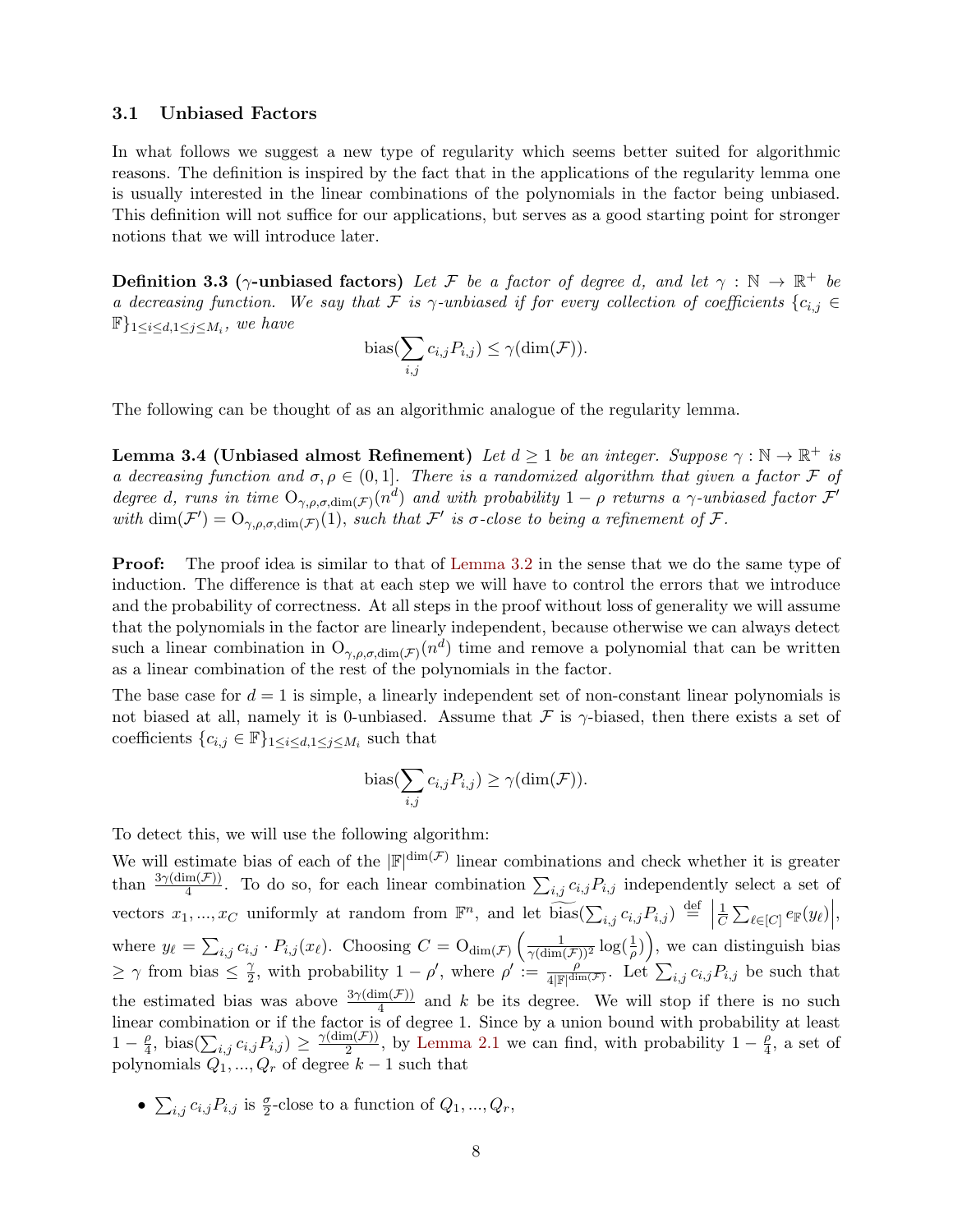<span id="page-9-2"></span>• 
$$
r \leq \frac{16|\mathbb{F}|^5}{\gamma(\dim(\mathcal{F}))^2 \cdot \sigma \cdot \rho}
$$
.

We replace one polynomial of highest degree that appears in  $\sum_{i,j} c_{i,j} P_{i,j}$  with polynomials  $Q_1, ..., Q_r.$ 

We will prove by the induction that our algorithm satisfies the statement of the lemma. For the base case, if  $\mathcal F$  is of degree 1, our algorithm does not refine  $\mathcal F$  by design. Notice that since we have removed all linear dependencies,  $\mathcal F$  is in fact 0-unbiased in this case.

Now given a factor F, if F is  $\gamma$ -biased, then with probability  $1 - \rho'$  our algorithm will refine F. With probability  $1-\frac{\rho}{4}$  $\frac{\rho}{4}$  the linear combination used for the refinement is  $\frac{\gamma(\dim(\mathcal{F}))}{2}$ -biased. Let  $\widetilde{\mathcal{F}}$  be the outcome of one step of our algorithm. With probability  $1-\frac{\rho}{4}$  $\frac{\rho}{4}$ ,  $\widetilde{\mathcal{F}}$  is  $\frac{\sigma}{2}$ -close to being a refinement of F. Using the induction hypothesis with parameters  $\gamma$ ,  $\frac{\sigma}{2}$ ,  $\frac{\rho}{4}$  we can find, with probability  $1-\frac{\rho}{4}$  $\frac{\rho}{4}$ , a  $\gamma$ -unbiased factor  $\mathcal{F}'$  which is  $\frac{\sigma}{2}$ -close to being a refinement of  $\tilde{\mathcal{F}}$  and therefore, with probability at least  $1 - (\frac{\rho}{4} + \frac{\rho}{4} + \frac{\rho}{4} + \rho') > 1 - \rho$ , is  $\sigma$ -close to being a refinement of  $\mathcal{F}$ .

One of the main reasons one is interested in regular factors is that they partition the space into almost equal atoms (See for example [\[KL08,](#page-32-2) [TZ12,](#page-32-10) [GT09\]](#page-32-1)). We observe that the same is true for unbiased factors.

<span id="page-9-0"></span>Lemma 3.5 (Equidistribution for unbiased factors) Suppose that  $\gamma : \mathbb{N} \to \mathbb{R}^+$  is a decreasing function. Let  $\mathcal{F} = \{P_1, \ldots, P_m\}$  be a  $\gamma$ -unbiased factor of degree  $d > 0$ . Suppose that  $b \in \mathbb{F}^m$ . Then

$$
\underset{x \in \mathbb{F}^n}{\mathbb{P}}[\mathcal{F}(x) = b] = \frac{1}{\|\mathcal{F}\|} \pm \gamma(\dim(\mathcal{F})),
$$

where  $\|\mathcal{F}\| = |\Sigma|$  is the number of atoms of  $\mathcal{F}$ .

 $\overline{x}$ 

### Proof:

$$
\mathbb{P}_{\in \mathbb{F}^n}[\mathcal{F}(x) = b] = \mathbb{E}_{x} \left[ \prod_{i \in [m]} \frac{1}{|\mathbb{F}|} \sum_{\lambda_i=0}^{|\mathbb{F}|-1} e_{\mathbb{F}}(\lambda_i(P_i(x) - b_i)) \right]
$$
  
\n
$$
= \frac{1}{|\mathbb{F}|^m} \sum_{\lambda \in \mathbb{F}^m} \mathbb{E}_{x \in \mathbb{F}^n} \left[ e_{\mathbb{F}} \left( \sum_{i \in [m]} \lambda_i (P_i(x) - b_i) \right) \right]
$$
  
\n
$$
= \frac{1}{|\mathbb{F}|^m} \left( 1 \pm \gamma (\dim(\mathcal{F})) |\mathbb{F}|^m \right) = \frac{1}{\|\mathcal{F}\|} \pm \gamma (\dim(\mathcal{F})),
$$

where the last inequality follows from the fact that for every  $\lambda \neq 0$ , the polynomial  $\sum_i \lambda_i (P_i(x) - b_i)$ is nonzero and therefore has bias less than  $\gamma(\dim(\mathcal{F}))$ .

Let  $P : \mathbb{F}^n \to \mathbb{F}$  be a function, and let  $\mathcal F$  be a polynomial factor such that P is measurable in  $\mathcal F$ . This means that there exists a function  $\Gamma : \mathbb{F}^{\dim(\mathcal{F})} \to \mathbb{F}$  such that  $P(x) = \Gamma(\mathcal{F}(x))$ . Although we know that such a Γ exists, but we do not have explicit description of Γ. It is a simple but useful observation that we can provide query access to  $\Gamma$  in case  $\mathcal F$  is unbiased. It is worth recording this as the following lemma.

<span id="page-9-1"></span>**Lemma 3.6 (Query access)** Suppose that  $\beta \in (0,1]$  and let  $\mathcal{F} = \{P_1, \ldots, P_m\}$  be a  $\gamma$ -unbiased factor of degree d, where  $\gamma : \mathbb{F}^n \to \mathbb{F}$  is a decreasing function which decreases suitably fast. Suppose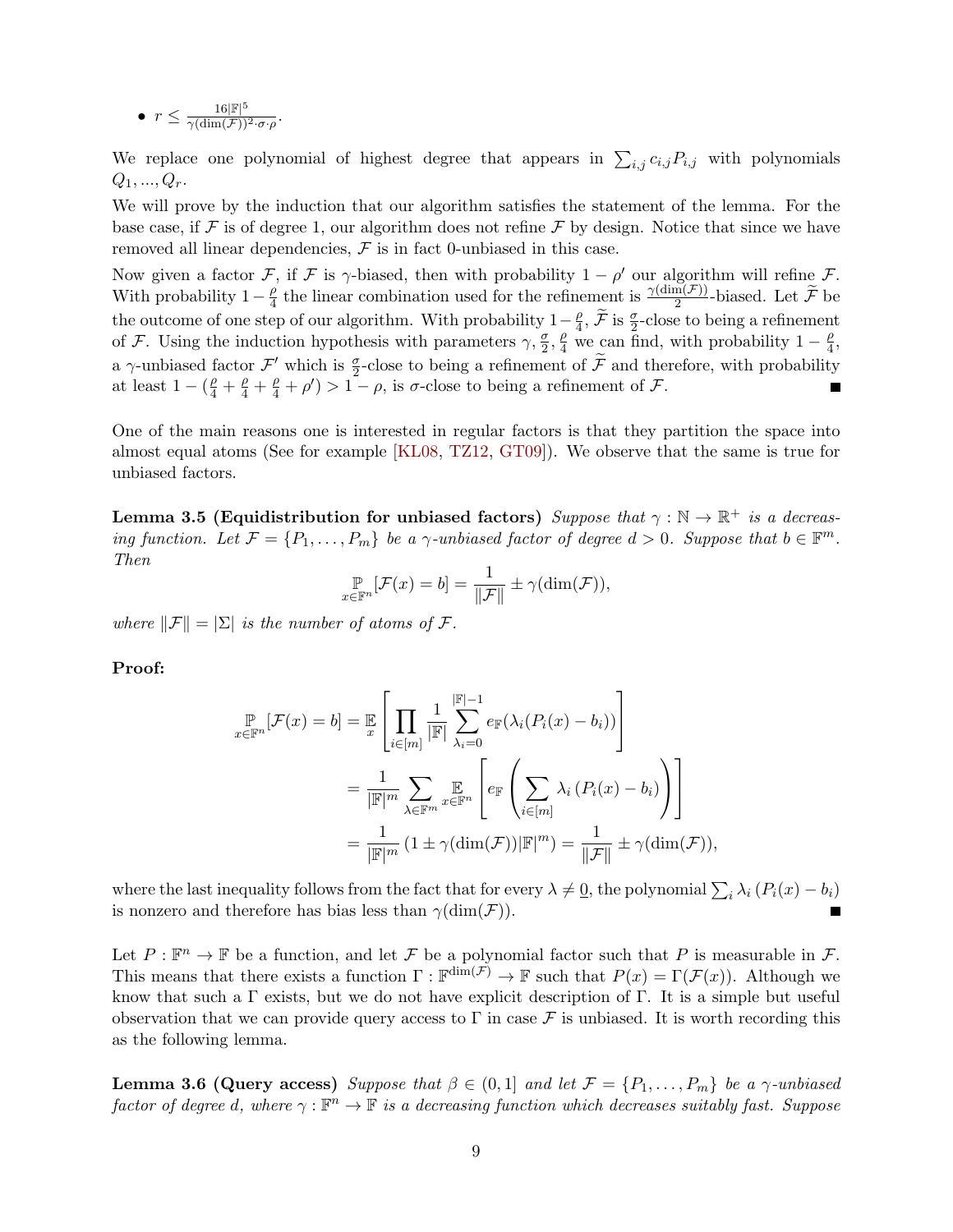<span id="page-10-1"></span>that we are given query access to a function  $f : \mathbb{F}^n \to \mathbb{F}$ , where f is measurable in F, namely there exists  $\Gamma : \mathbb{F}^{\dim(\mathcal{F})} \to \mathbb{F}$  such that  $f(x) = \Gamma(\mathcal{F}(x))$ . There is a randomized algorithm that, takes as input a value  $a = (a_1, \ldots, a_m) \in \mathbb{F}^m$ , makes a single query to f, runs in  $O(n^d)$ , and returns a value  $y \in \mathbb{F}$  such that  $\Gamma(a) = y$  with probability greater than  $1 - \beta$ .

**Proof:** Choose  $\gamma(x) := \frac{1}{2p^x}$ . By [Lemma 3.5](#page-9-0)

$$
|\mathcal{F}^{-1}(a)| \ge \frac{1}{\|\mathcal{F}\|} - \frac{1}{2\|\mathcal{F}\|} = \frac{1}{2\|\mathcal{F}\|}.
$$

Let  $x_1, ..., x_K$  be chosen uniformly at random from  $\mathbb{F}^n$ , where  $K \geq 2 \|\mathcal{F}\| \log \frac{1}{\beta}$ . Then with probability at least  $1 - \beta$ , there is  $i^* \in [K]$  such that  $\mathcal{F}(x_{i^*}) = (a_1, \ldots, a_m)$ . This means that  $x_{i^*} \in \mathcal{F}^{-1}(a)$ . Notice that we can find this  $i^*$ , since we have explicit description of polynomials in  $\mathcal F$  and we can evaluate them on each  $x_i$ . Our algorithm will query f on input  $x_{i^*}$  and return  $f(x_{i^*})$ .

#### 3.2 Uniform Factors

As it turns out, one sometimes needs stronger equidistribution properties from a factor. For example it is sometimes important to have an almost independence property, similar to [Lemma 3.5,](#page-9-0) for the factor on a random k-dimensional parallelepiped. Although this holds for a regular factor (See [\[GT09\]](#page-32-1) Proposition 4.5), our notion of unbiased factors fails to satisfy such properties. To this end we define the following notion of a uniform factor.

<span id="page-10-0"></span>**Definition 3.7** ( $\gamma$ -uniform factors) Let F be a factor of degree d, and let  $\gamma : \mathbb{N} \to \mathbb{R}^+$  be a decreasing function. We say that F is  $\gamma$ -uniform if for every collection of coefficients  $\{c_{i,j}\in$  $\mathbb{F}_{1 \leq i \leq d, 1 \leq j \leq M_i}$  with  $\deg \left( \sum_{i,j} c_{i,j} P_{i,j} \right) = k$ ,

$$
\left\| e_{\mathbb{F}} \bigg( \sum_{i,j} c_{i,j} P_{i,j} \bigg) \right\|_{U^k} \leq \gamma(\dim(\mathcal{F})).
$$

**Remark 3.8** Notice that every  $\gamma$ -uniform factor is also  $\gamma$ -unbiased since

 $|\mathbb{E}[f(x)]| \leq ||f||_{U^{k}},$ 

and indeed uniformity is a stronger notion of regularity.

In [Section 4](#page-12-0) we will present an algorithm to refine a given factor to a uniform one. We will need an assumption that  $\mathbb{F}$  is larger than the degree of the factor. The reason is that our proof uses division by d! where d is the degree of the factor, and therefore we will need  $\mathbb{F}$  to be greater than d.

#### 3.3 Strongly Unbiased Factors

As mentioned in previous section, notions of regularity [\(Definition 3.1\)](#page-7-2) and uniformity [\(Defi](#page-10-0)[nition 3.7\)](#page-10-0) fail to address the case when the field F has small characteristic. Kaufman and Lovett [\[KL08\]](#page-32-2) introduce a stronger notion of regularity to prove the "bias implies low rank" in the general case. To define their notion of regularity we first have to define the derivative space of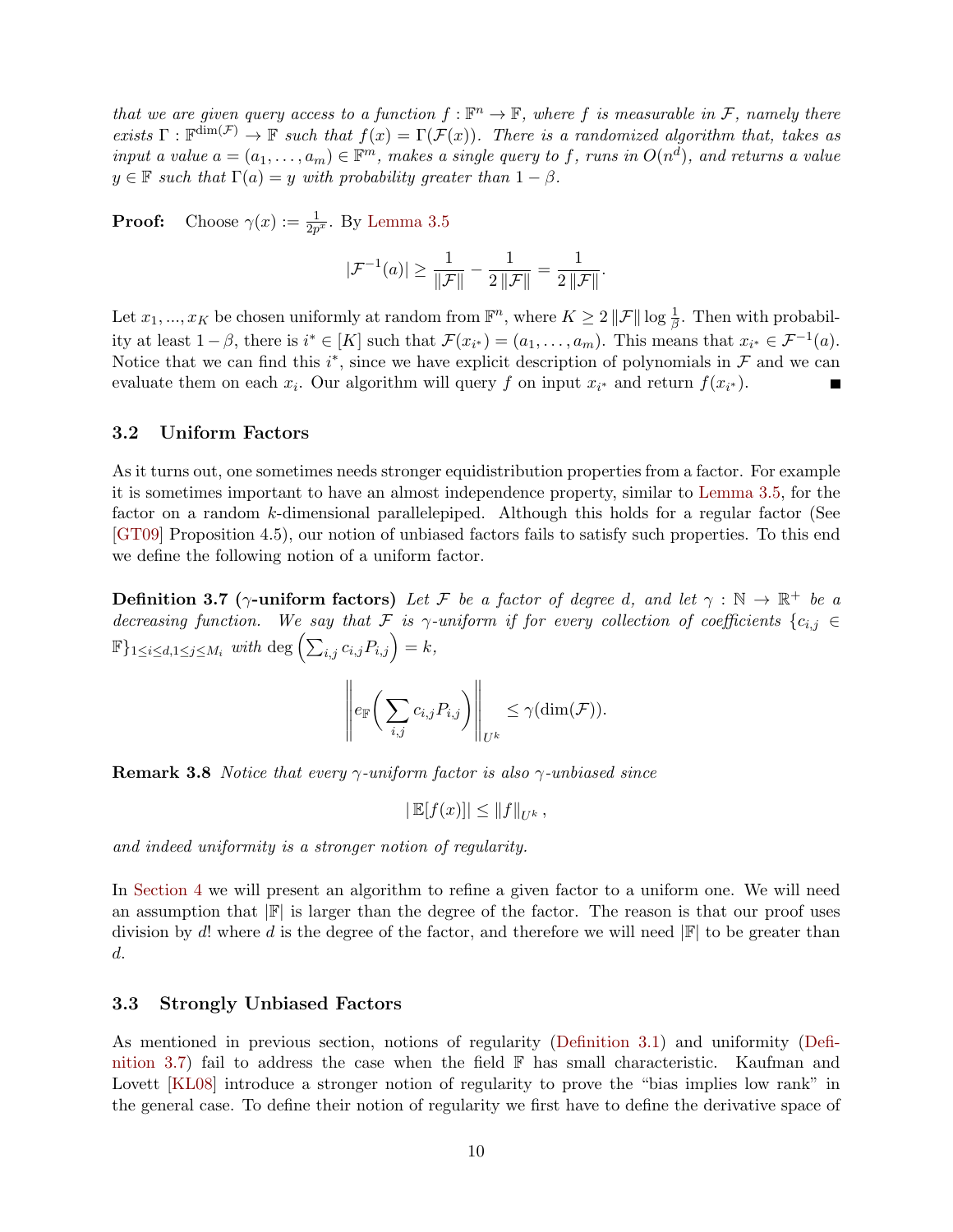<span id="page-11-2"></span>a factor. During this section, for simplicity in the writing, we will denote a factor  $\mathcal F$  by a set of its polynomials  $\{P_1, ..., P_m\}$  where  $m = \dim(\mathcal{F})$ . In this notation, we no longer use the index i to denote the degree of  $P_i$ .

**Definition 3.9 (Derivative Space)** Let  $\mathcal{F} = \{P_1, ..., P_m\}$  be a polynomial factor over  $\mathbb{F}^n$ . Recall that

$$
D_h P(x) = P(x+h) - P(x),
$$

is the additive derivative of P in direction h, where h is a vector from  $\mathbb{F}^n$ . We define

$$
\text{Der}(\mathcal{F}) \stackrel{\text{def}}{=} \{ (D_h P_i)(x) : i \in [m], h \in \mathbb{F}^n \},
$$

as the derivative space of F.

Definition 3.10 (Strong regularity of polynomials [\[KL08\]](#page-32-2)) Suppose that  $F : \mathbb{N} \to \mathbb{N}$  is an increasing function. Let  $\mathcal{F} = \{P_1, \ldots, P_m\}$  be a polynomial factor of degree d and  $\Delta : \mathcal{F} \to \mathbb{N}$ assigns a natural number to each polynomial in  $\mathcal{F}$ . We say that  $\mathcal F$  is strongly F-regular with respect to  $\Delta$  if

- 1. For every  $i \in [m], 1 \leq \Delta(P_i) \leq \deg(P_i)$ .
- 2. For any  $i \in [m]$  and  $r > \Delta(P_i)$ , there exist a function  $\Gamma_{i,r}$  such that

$$
P_i(x + y_{[r]}) = \Gamma_{i,r}(P_j(x + y_J) : j \in [m], J \subseteq [r], |J| \le \Delta(P_j)),
$$

where  $x, y_1, ..., y_r$  are variables in  $\mathbb{F}^n$ , and  $y_J \stackrel{\text{def}}{=} \sum_{k \in J} y_k$  for every  $J \subseteq [r]$ ,

3. For any  $r \geq 0$ , let  $\mathcal{C} = \{c_{i,I} \in \mathbb{F}\}_{i \in [m], I \subseteq [r], |I| \leq \Delta(P_i)}$  be a collection of field elements. Define

$$
Q_{\mathcal{C}}(x, y_1, ..., y_r) \stackrel{\text{def}}{=} \sum_{i \in [m], I \subseteq [r], |I| \leq \Delta(P_i)} c_{i,I} \cdot P_i(X + Y_I).
$$

Let  $\mathcal{F}' \subseteq \mathcal{F}$  be the set of all  $P_i$ 's which appear in  $Q_c$ . There <u>do not</u> exist polynomials  $\widetilde{P}_1, ..., \widetilde{P}_\ell \in \text{Der}(\mathcal{F}'), \text{ and } I_1, ..., I_\ell \subseteq [r], \text{ with } l \leq F(\text{dim}(\mathcal{F})), \text{ for which } Q_\mathcal{C} \text{ can be expressed}$ as

$$
\Gamma\left(\widetilde{P}_1(x+y_{I_1}),...,\widetilde{P}_\ell(x+y_{I_\ell})\right),\,
$$

for some function  $\Gamma : \mathbb{F}^\ell \to \mathbb{F}$ .

<span id="page-11-0"></span>The following lemma states that every polynomial factor can be refined to a strongly regular factor.

Lemma 3.11 (Strong-Regularity Lemma, [\[KL08\]](#page-32-2)) Let  $F : \mathbb{N} \to \mathbb{N}$  be an increasing function. Let  $\mathcal{F} = \{P_1, ..., P_m\}$  be a polynomial factor of degree d. There exists a refinement  $\mathcal{F}' = \{P_1, ..., P_r\}$ of same degree d along with a function  $\Delta : \mathcal{F} \to \mathbb{N}$  such that

- $\mathcal{F}'$  is strongly F-regular with respect to  $\Delta$ ,
- dim $(\mathcal{F}') = O_{F,\dim(\mathcal{F}),d}(1)$ .

<span id="page-11-1"></span>Moreover they prove that if a polynomial is approximated by a strongly regular factor, then it is in fact measurable with respect to the factor.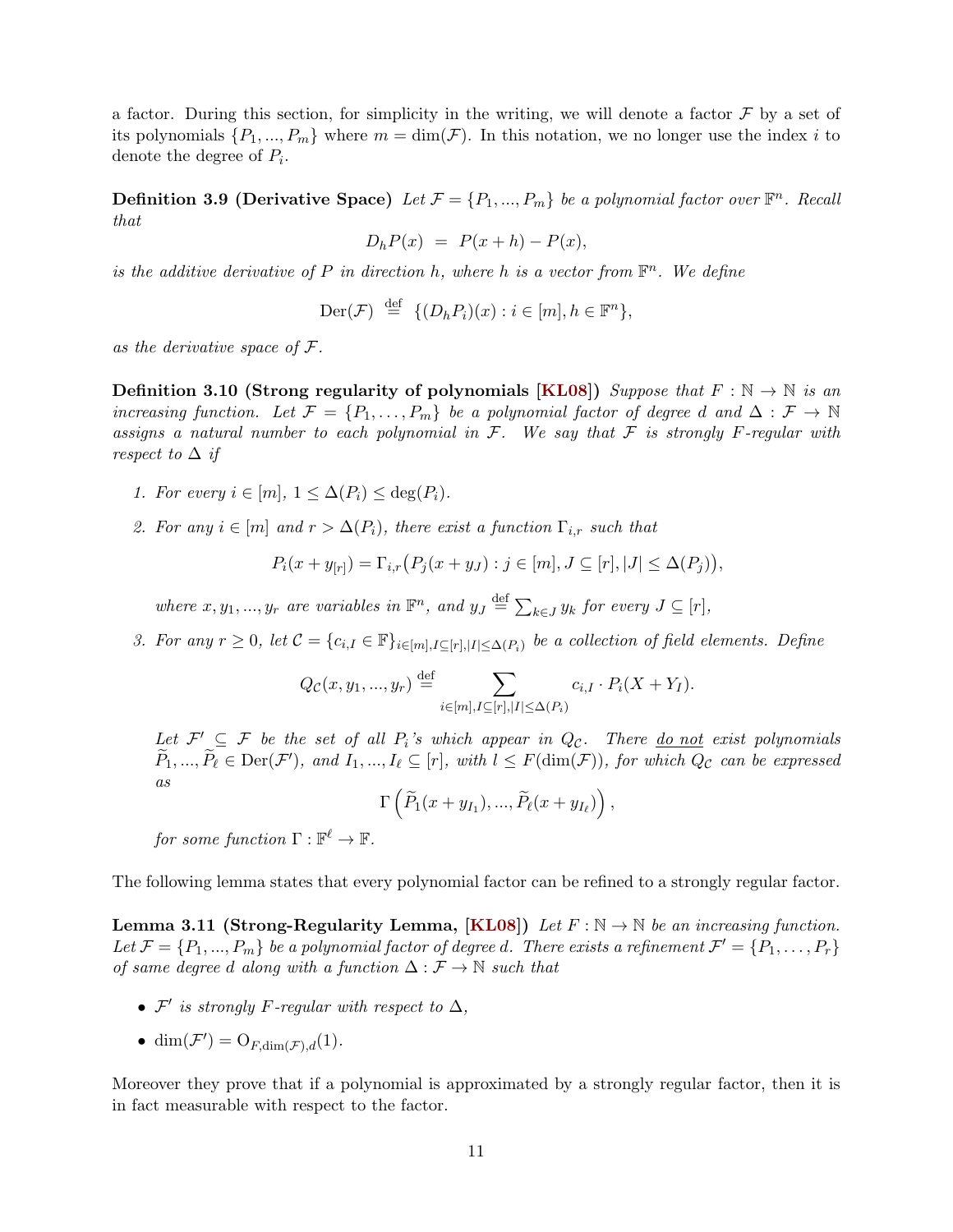<span id="page-12-4"></span>**Lemma 3.12 ([\[KL08\]](#page-32-2))** For every d there exists a constant  $\varepsilon_d = 2^{-\Omega(d)}$  such that the following holds. Let  $P : \mathbb{F}^n \to \mathbb{F}$  be a polynomial of degree d,  $P_1, ..., P_s$  be a strongly regular collection of polynomials of degree  $d-1$  with degree bound  $\Delta$  and  $\Gamma : \mathbb{F}^s \to \mathbb{F}$  be a function such that  $\Gamma(P_1, ..., P_s)$ is  $\varepsilon_d$ -close to P. Then there exists  $\Gamma': \mathbb{F}^s \to \mathbb{F}$  such that

$$
P(x) = \Gamma'(P_1(x), ..., P_s(x)).
$$

[Lemma 3.11](#page-11-0) and [Lemma 3.12](#page-11-1) combined with Bogdanov-Viola Lemma immediately gives the following theorem.

<span id="page-12-3"></span>Theorem 3.13 (Bias implies low rank for general fields [\[KL08\]](#page-32-2)) Let  $P : \mathbb{F}^n \to \mathbb{F}$  be a polynomial of degree d such that  $\text{bias}(P) \geq \delta > 0$ . Then  $\text{rank}_{d-1} \leq c(d, \delta, \mathbb{F})$ .

In [Section 6](#page-23-0) we will give an algorithmic version of this theorem. To do this, as in previous sections, we will have to use a notion of regularity which is well suited for algorithmic applications. Uniform factors [\(Definition 3.7\)](#page-10-0) fail to address fields of low characteristics, for the reason that to refine a factor to a uniform factor we make use of division by d! which is not possible in fields with  $\mathbb{F} \leq d$ . Strong regularity of [\[KL08\]](#page-32-2) suggests how to extend the notion of unbiased factors to a stronger version in quite a straight forward fashion.

<span id="page-12-2"></span>Definition 3.14 (Strongly  $\gamma$ -unbiased factors) Suppose that  $\gamma : \mathbb{N} \to \mathbb{R}^+$  is a decreasing function. Let  $\mathcal{F} = \{P_1, ..., P_m\}$  be a polynomial factor of degree d over  $\mathbb{F}^n$  and let  $\Delta : \mathcal{F} \to \mathbb{N}$  assign a natural number to each polynomial in the factor. We say that  $\mathcal F$  is strongly  $\gamma$ -unbiased with degree bound  $\Delta$  if

- 1. For every  $i \in [m], 1 \leq \Delta(P_i) \leq \deg(P_i)$ .
- 2. For every  $i \in [m]$  and  $r > \Delta(P_i)$ , there exists a function  $\Gamma_{i,r}$  such that

 $P_i(x + y_{[r]}) = \Gamma_{i,r} (P_j(x + y_j) : j \in [m], J \subseteq [r], |J| \leq \Delta(P_j)).$ 

3. For any  $r \leq 0$  and not all zero collection of field elements  $\mathcal{C} = \{c_{i,I} \in \mathbb{F}\}_{i \in [m], I \subseteq [r], |I| < \Delta(P_i)}$  we have

bias 
$$
\left(\sum_{i \in [m], I \subseteq [r], |I| \leq \Delta(P_i)} c_{i,I} \cdot P_i(x + y_I)\right) \leq \gamma(\dim(\mathcal{F})),
$$

for random variables  $x, y_1, \ldots, y_r \in \mathbb{F}^n$ .

We will say  $\mathcal F$  is  $\Delta$ -bounded if it only satisfies (1) and (2).

In [Section 6](#page-23-0) we will show how to refine a given factor to a strongly unbiased one. This will allow us prove an algorithmic analogue of [Lemma 3.12,](#page-11-1) which will be presented in [Section 6.1.](#page-26-0)

## <span id="page-12-0"></span>4 Uniform Refinement

<span id="page-12-1"></span>In this section we shall assume that the field  $\mathbb F$  has large characteristic, namely  $|\mathbb F|$  is greater than the degree of the polynomials and the degree of the factors that we study. We will prove the following lemma which states that we can efficiently refine a given factor to a uniform factor.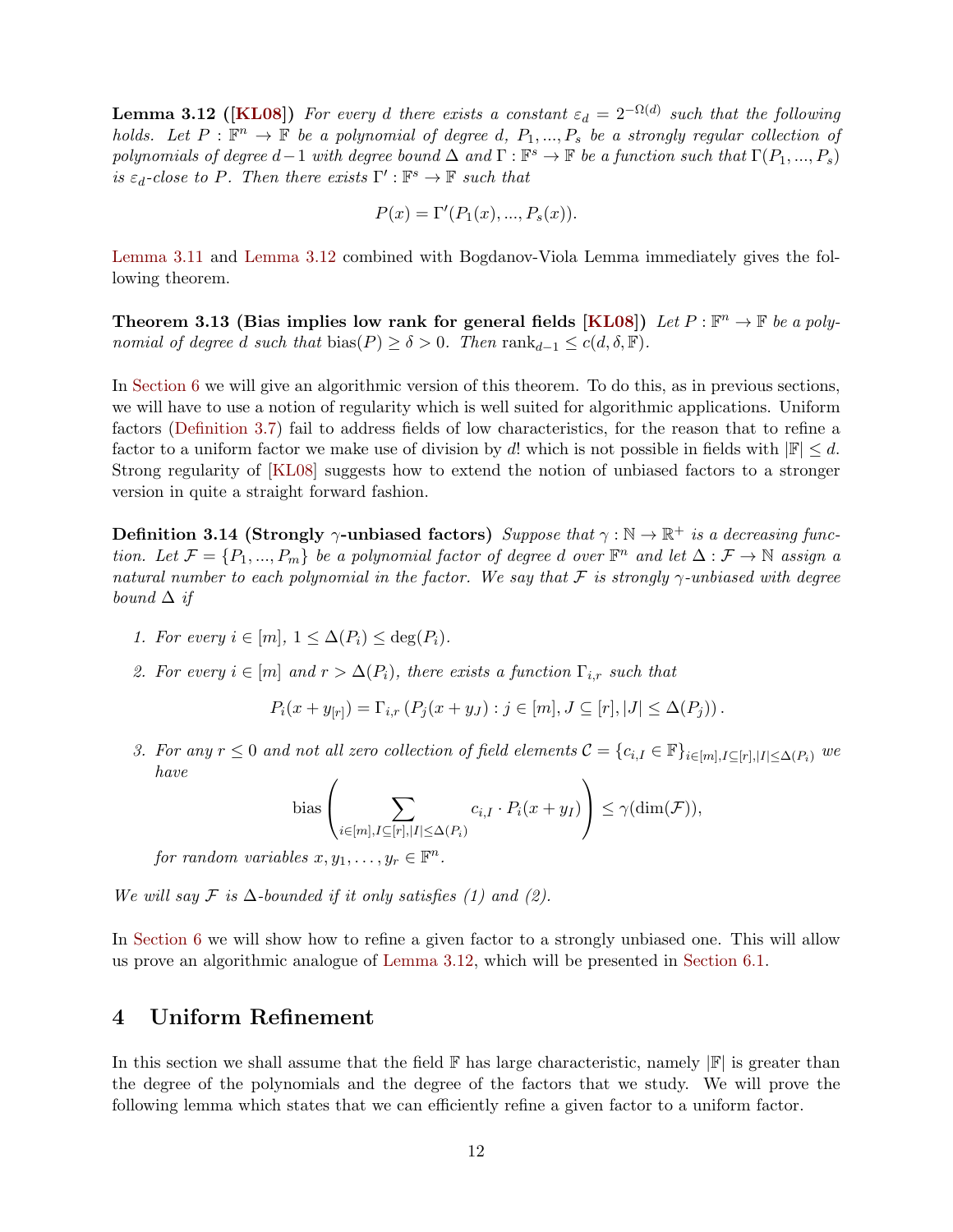<span id="page-13-2"></span>**Lemma 4.1 (Uniform Refinement)** Suppose  $d < |\mathbb{F}|$  is a positive integer and  $\rho \in (0,1]$  is a parameter. There is a randomized algorithm that, takes as input a factor F of degree d over  $\mathbb{F}^n$ , and a decreasing function  $\gamma : \mathbb{N} \to \mathbb{R}^+$ , runs in time  $O_{\rho,\gamma,\dim(\mathcal{F})}(n^d)$ , and with probability  $1-\rho$  outputs a  $\gamma$ -uniform factor  $\widetilde{\mathcal{F}}$ , where  $\widetilde{\mathcal{F}}$  is a refinement of  $\mathcal{F}$ , is of same degree d, and  $|\text{dim}(\widetilde{\mathcal{F}})| \ll_{\sigma,\gamma,\text{dim}(\mathcal{F})} 1$ .

**Note 4.2** Notice that unlike [Lemma 3.4,](#page-8-0) here  $\mathcal{F}'$  is an exact refinement of  $\mathcal{F}$ . This will be achieved by the use of [Proposition 4.4](#page-13-0) which roughly states that approximation of a polynomial by a uniform factor implies its exact computation.

The following proposition of Green and Tao states that if a polynomial is approximated well enough by a regular factor, then it is computed by the factor.

<span id="page-13-1"></span>**Proposition 4.3 ([\[GT09\]](#page-32-1))** Suppose that  $d \geq 1$  is an integer. There exists a constant  $\sigma_d > 0$ such that the following holds. Suppose that  $P : \mathbb{F}^n \to \mathbb{F}$  is a polynomial of degree d and that  $\mathcal F$ is an F-regular factor of degree  $d-1$  for some increasing function  $F : \mathbb{N} \to \mathbb{N}$  which increases suitably rapidly in terms of d. Suppose that  $\widetilde{P}: \mathbb{F}^n \to \mathbb{F}$  is an *F*-measurable function and that  $\mathbb{P}(P(x) \neq P(x)) \leq \sigma_d$ . Then P is itself F-measurable.

Our proof of [Lemma 4.1](#page-12-1) will require the following variant of [Proposition 4.3,](#page-13-1) the proof of which will be deferred to Sections [4.1](#page-14-0) and [4.2.](#page-17-0) This proposition shows that the uniformity notion is strong enough to imply results from [\[GT09\]](#page-32-1) such as [Proposition 4.3.](#page-13-1)

<span id="page-13-0"></span>**Proposition [4](#page-13-0).4** Suppose that  $d \geq 1$  is an integer. There exists  $\sigma_{4,4}(d) > 0$  such that the following holds. Suppose that  $P : \mathbb{F}^n \to \mathbb{F}$  is a polynomial of degree d and that F is a  $\gamma_{4.4}$  $\gamma_{4.4}$  $\gamma_{4.4}$ -uniform factor of degree  $d-1$  for some decreasing function  $\gamma_{4,4}$  $\gamma_{4,4}$  $\gamma_{4,4}$  which decreases suitably rapidly in terms of d. Suppose that  $\widetilde{P}: \mathbb{F}^n \to \mathbb{F}$  is an *F*-measurable function and that  $\mathbb{P}(P(x) \neq \widetilde{P}(x)) \leq \sigma_{4.4}(d)$  $\mathbb{P}(P(x) \neq \widetilde{P}(x)) \leq \sigma_{4.4}(d)$  $\mathbb{P}(P(x) \neq \widetilde{P}(x)) \leq \sigma_{4.4}(d)$ . Then P is itself F-measurable.

[Lemma 4.1](#page-12-1) and [Proposition 4.4](#page-13-0) are somewhat entangled: We will prove [Lemma 4.1](#page-12-1) by induction on the dimension vector of  $\mathcal F$ . For the induction step, we check whether there is a linear combination of polynomials in  $\mathcal F$  that has large Gowers norm. We will use this to replace a polynomial  $P$  from  $\mathcal F$  with a set of lower degree polynomials. To do this, we first approximate P with a few lower degree polynomials  $Q_1, ..., Q_r$ , then use the induction hypothesis to refine  $\{Q_1, ..., Q_r\}$  to a uniform factor  $\{Q_1, ..., Q_{r'}\}$  and use [Proposition 4.4](#page-13-0) to conclude that P is measurable in  $\{Q_1, ..., Q_{r'}\}$ .

**Proof of [Lemma 4.1:](#page-12-1)** Let  $\mathcal F$  be a factor of degree d. Similar to the proof of [Lemma 3.4](#page-8-0) we will induct on dimension vector  $(M_1, ..., M_d)$ . At all steps of the proof we may assume that all polynomials in  $\mathcal F$  are homogeneous, that is, all multinomials are of same degree. This is because otherwise, we may replace each polynomial  $P_{i,j}$  with i homogeneous polynomials that sum up to  $P_{i,j}$ . Moreover, as in the proof of [Lemma 3.4,](#page-8-0) without loss of generality we may assume that the polynomials in  $\mathcal F$  are linearly independent, since otherwise we can detect and remove linear dependencies in  $O_{\dim(\mathcal{F})}(n^d)$  time.

Given the above assumptions, the base case for  $d = 1$  is simple, a linearly independent homogeneous factor is 0-uniform. Let  $d > 1$  and assume that F is not  $\gamma$ -uniform, then there exists a set of coefficients  ${c_{i,j} \in \mathbb{F}}_{1 \leq i \leq d, 1 \leq j \leq M_i}$  such that

$$
\left\| e_{\mathbb{F}} \left( \sum_{i,j} c_{i,j} \cdot P_{i,j} \right) \right\|_{U^k} \geq \gamma(\dim(\mathcal{F})),
$$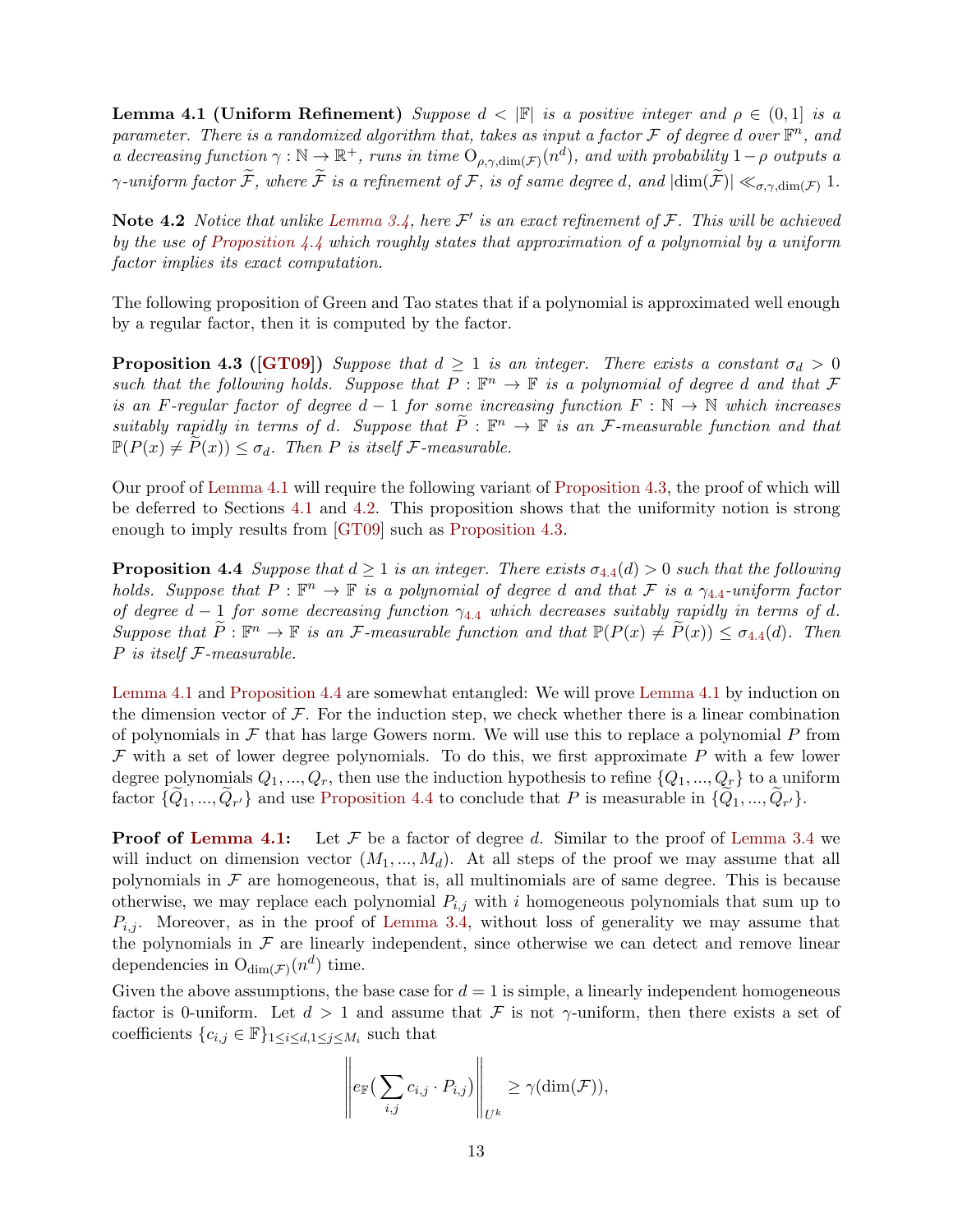where  $k = \deg(\sum_{i,j} c_{i,j} \cdot P_{i,j})$ . We will use the following randomized algorithm to detect such a linear combination:

We will estimate  $\parallel$  $e_{\mathbb{F}}(\sum_{i,j} c_{i,j} \cdot P_{i,j})\bigg\|$  $2^k$ for each of the  $|\mathbb{F}|^{\dim(\mathcal{F})}$  linear combinations and check whether it is greater than  $\frac{3\gamma(\dim(\mathcal{F}))^{2^k}}{4}$  $\frac{4(y)}{4}$ . To do this, as in the proof of [Lemma 3.4,](#page-8-0) independently for each linear combination  $\sum_{i,j} c_{i,j} \cdot P_{i,j}$  select C sets of vectors  $x^{(\ell)}, y_1^{(\ell)}$  $y_k^{(\ell)},...,y_k^{(\ell)}$  $k^{(\ell)}$  chosen uniformly at random from  $\mathbb{F}^n$  for  $1 \leq \ell \leq C$ , and compute

$$
\left|\sum_{\ell\in[C]}e_{\mathbb{F}}\bigg(\sum_{I\subseteq[k]}(-1)^{|I|}\cdot\sum_{i,j}c_{i,j}\cdot P_{i,j}(x^{(\ell)}+y^{(\ell)}_I)\bigg)\right|
$$

Choosing  $C = O_{\dim(\mathcal{F})}\left(\frac{1}{\gamma(\dim(\mathcal{F}))^2}\log(\frac{1}{\rho})\right)$ , we can distinguish between Gowers norm  $\leq \frac{\gamma(\mathcal{F})}{2^{1/2^k}}$  $\frac{\gamma(\mathcal{F})}{2^{1/2^k}}$  and Gowers norm  $\geq \gamma(\mathcal{F})$ , with  $\rho' = \frac{\rho}{4|\mathbb{F}|^{\dim(\mathcal{F})}}$  probability of error.

Let  $Q \stackrel{\text{def}}{=} \sum_{i,j} c_{i,j} \cdot P_{i,j}$ , with  $\deg(Q) = k$ , the detected linear combination for which the estimated  $||e_{\mathbb{F}}(Q)||_{U^k}^{2^k}$  is greater than  $\frac{3\gamma(\dim(\mathcal{F}))^{2^k}}{4}$  $\frac{1(Y)}{4}$ . By a union bound on all the linear combinations, with probability at least  $1 - \frac{\rho}{4}$  $\frac{\rho}{4},\,\|e_{\mathbb{F}}(Q)\|_{U^{k}}^{2^{k}}\geq\frac{\gamma(\dim(\mathcal{F}))^{2^{k}}}{2}$  $\frac{(\mathcal{F}))^2}{2}$ . Notice that

bias(DQ) = 
$$
||e(Q)||_{U^k}^{2^k} \ge \frac{\gamma(\dim(\mathcal{F}))}{2}
$$
,

where  $DQ : (\mathbb{F}^n)^k \to \mathbb{F}$  is defined as

$$
DQ(y_1, ..., y_k) \stackrel{\text{def}}{=} D_{y_1} D_{y_2} \cdots D_{y_k} Q(x).
$$

Let  $\tilde{\sigma}$  and  $\tilde{\gamma}$  be as in [Proposition 4.4.](#page-13-0) By [Lemma 2.1](#page-5-1) we can find, with probability  $1 - \frac{\rho}{4}$  $\frac{\rho}{4}$ , a set of polynomials  $Q_1, ..., Q_r$  of degree  $k-1$  such that

• DQ is  $\tilde{\sigma}$ -close to being measurable with respect to  $Q_1, ..., Q_r$ .

• 
$$
r \leq \frac{8|\mathbb{F}|^5}{\gamma(\dim(\mathcal{F}))^{2^{k+1}}\tilde{\sigma}\rho}
$$
.

By the induction hypothesis, with probability  $1 - \frac{\rho}{4}$  $\frac{\rho}{4}$ , we can refine  $\{Q_1, ..., Q_r\}$  to a new factor  $\{Q_1, ..., Q_{r'}\}$ , which is  $\tilde{\gamma}$ -uniform. It follows from [Proposition 4.4](#page-13-0) that DQ is in fact measurable in  $\tilde{\Omega}$  $\{\widetilde{Q}_1, ..., \widetilde{Q}_{r'}\}$ . Since  $|\mathbb{F}| > k$  we can write the following Taylor expansion

$$
Q(x) = \frac{DQ(x, ..., x)}{k!} + R(x),
$$
\n(4)

where  $R(x)$  is a polynomial of degree  $\leq k-1$  which can be computed from Q. Thus we can replace a maximum degree polynomial  $P_{i,j}$ , that appears in Q, with polynomials  $Q_1, ..., Q_{r'}$ , and  $R(x)$ . The proof follows by using the induction hypothesis for parameters  $\frac{\rho}{4}$  and  $\gamma$ .

### <span id="page-14-0"></span>4.1 Equidistribution over parallelepipeds

<span id="page-14-1"></span>Since  $\gamma$ -uniform factors are also  $\gamma$ -unbiased, they automatically inherit the equidistribution property, [Lemma 3.5.](#page-9-0) In this section we shall prove an equidistribution property which was the reason we introduced uniform factors in the first place. To this end we will need the following lemma.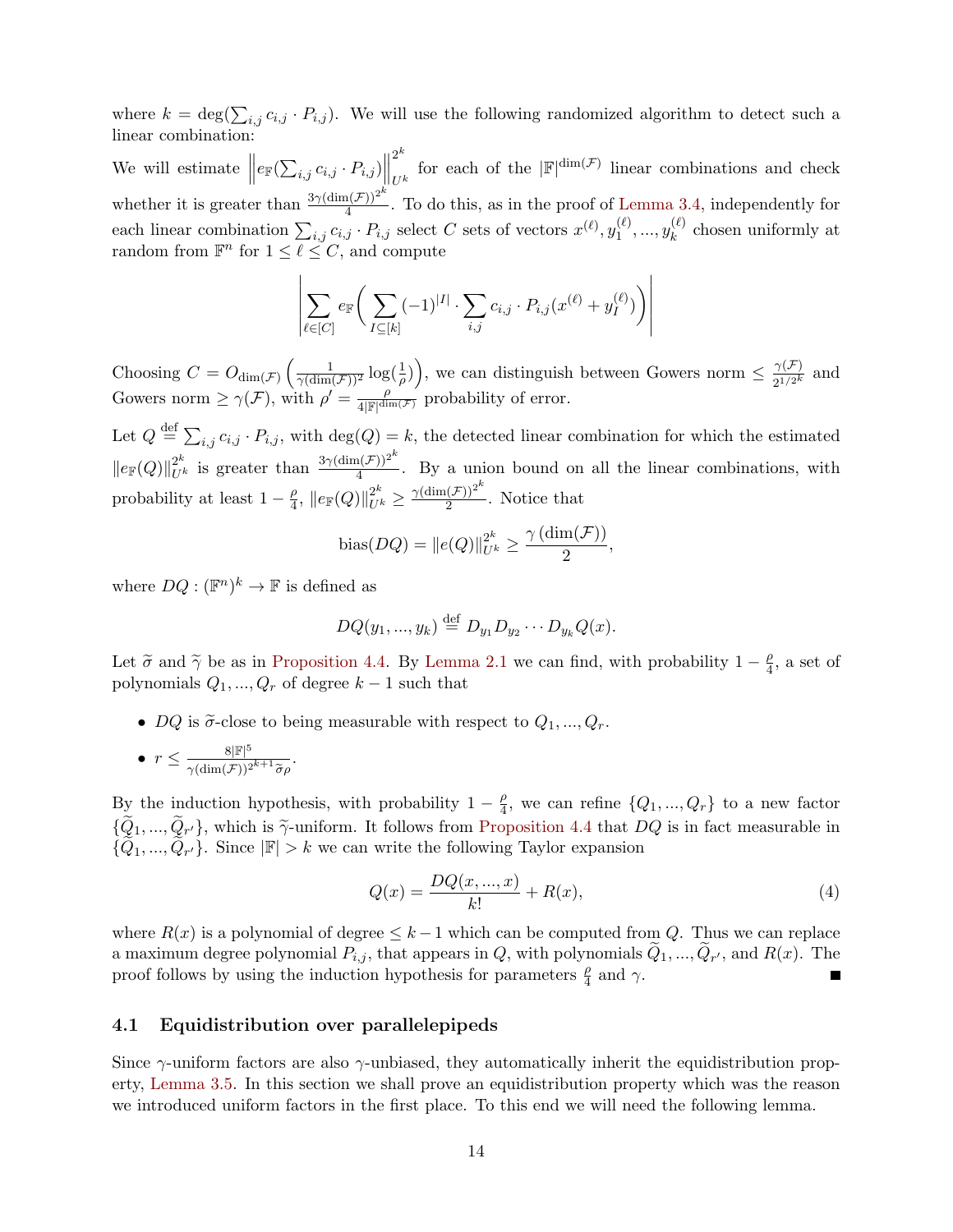<span id="page-15-2"></span>**Lemma 4.5 (Near orthogonality)** For every decreasing function  $\varepsilon : \mathbb{N} \to \mathbb{R}^+$  and parameter  $d \geq 1$ , there is a decreasing function  $\gamma : \mathbb{N} \to \mathbb{R}^+$  such that the following holds. Suppose that  $\mathcal{F} = \{P_{i,j}\}_{1 \leq i \leq d, 1 \leq j \leq M_i}$  is a  $\gamma$ -uniform factor of degree d. Let  $x \in \mathbb{F}^n$  be a fixed vector. For every integer k and set of not all zero coefficients  $\Lambda = {\lambda_{i,j,\omega}}_{1 \leq i \leq d, 1 \leq j \leq M_i, \omega \in \{0,1\}^k}$  define

$$
P_{\Lambda}(y_1..., y_k) \stackrel{\text{def}}{=} \sum_{i \in [d], j \in [M_i]} \sum_{\omega \in \{0,1\}^k} \lambda_{i,j,\omega} \cdot P_{i,j}(x + \omega \cdot y),
$$

where  $y = (y_1, ..., y_k) \in (\mathbb{F}^n)^k$ . Then either we have that  $P_\Lambda \equiv 0$  or

$$
bias(P_{\Lambda}) < \varepsilon(\dim(\mathcal{F}))
$$

Note 4.6 Notice that the statement of this lemma does not require the characteristic  $\mathbb{F}$  to be large. Such near orthogonality result over systems of linear forms was proved for the large characteristic case,  $d < |\mathbb{F}|$ , by Hatami and Lovett *[\[HL11\]](#page-32-11)*. Bhattacharyya, et. al. *[\[BFH](#page-31-7)*+13*]* later proved such near orthogonality result for affine systems of linear forms without any assumption on the characteristic of the field. Our proof of [Lemma 4.5](#page-14-1) uses the derivative technique used in  $|BFH^+13|$  except the fact that in our case the linear forms of interest are in  $\{0,1\}^k$  makes the proof simpler.

**Proof [Lemma 4.5:](#page-14-1)** For a vector  $\omega \in \{0,1\}^d$ , let  $|\omega|$  be equal to the size of its support. We will say  $\omega' \preceq \omega$  if  $\omega'_i \leq \omega_i$  for every i. We may assume that for each i, j, and  $\omega$ ,  $\deg(P_{i,j}) = i \geq |\omega|$ , because otherwise we may use the identity

$$
\sum_{\omega' \preceq \omega} (-1)^{|\omega'|} P_{i,j}(x + \omega' \cdot y) = 0,
$$

to replace  $P_{i,j}(x+\omega \cdot y)$  with  $P_{i,j}(x+\omega' \cdot y)$ 's where  $|\omega'| < |\omega|$ . Notice that  $P_{\Lambda'} \equiv 0$  after this process is equivalent to  $P_{\Lambda} \equiv 0$ .

Let  $\omega^*$  be of maximum support among all  $\omega$  for which there is an i such that  $\lambda_{i,\omega}$  is nonzero. Roughly speaking, we will derive  $P_{\Lambda}$  in a way that terms of the form  $\lambda_{i,j,\omega^*} \cdot P_{i,j}$  will be the only terms that can survive. Without loss of generality assume that  $|\omega^*| = r$  and that  $\{1, ..., r\}$  is the support of  $\omega^*$ . We will consider

$$
DP_{\Lambda}(y_1, ..., y_k, h_1, ..., h_r) \stackrel{\text{def}}{=} D_{h_1}D_{h_2} \cdots D_{h_r}P_{\Lambda}(y_1, ..., y_d),
$$

where  $h_i \in (\mathbb{F}^n)^d$  is only supported on  $y_i$ 's entries. It follows from the maximality of  $\omega^*$  that

$$
DP_{\Lambda}(y_1, ..., y_k, h_1, ..., h_r) = \sum_{i \in [d], j \in [M_i]} \lambda_{i,j,\omega^*} \cdot D_{h'_1} \cdots D_{h'_r} P_{i,j}(x + \omega^* \cdot y),
$$

where each  $h'_i$  is the restriction of  $h_i$  to  $y_i$ 's entries, and therefore by a simple change of variables we get

<span id="page-15-1"></span><span id="page-15-0"></span>bias
$$
(DP_\Lambda)
$$
 =  $\left\| e \left( \sum_{i,j} \lambda_{i,j,\omega^*} \cdot P_{i,j} \right) \right\|_{U^r}^{2^r},$  (5)

On the other hand we have the following claim which is a result of r repeated applications of Cauchy-Schwarz inequality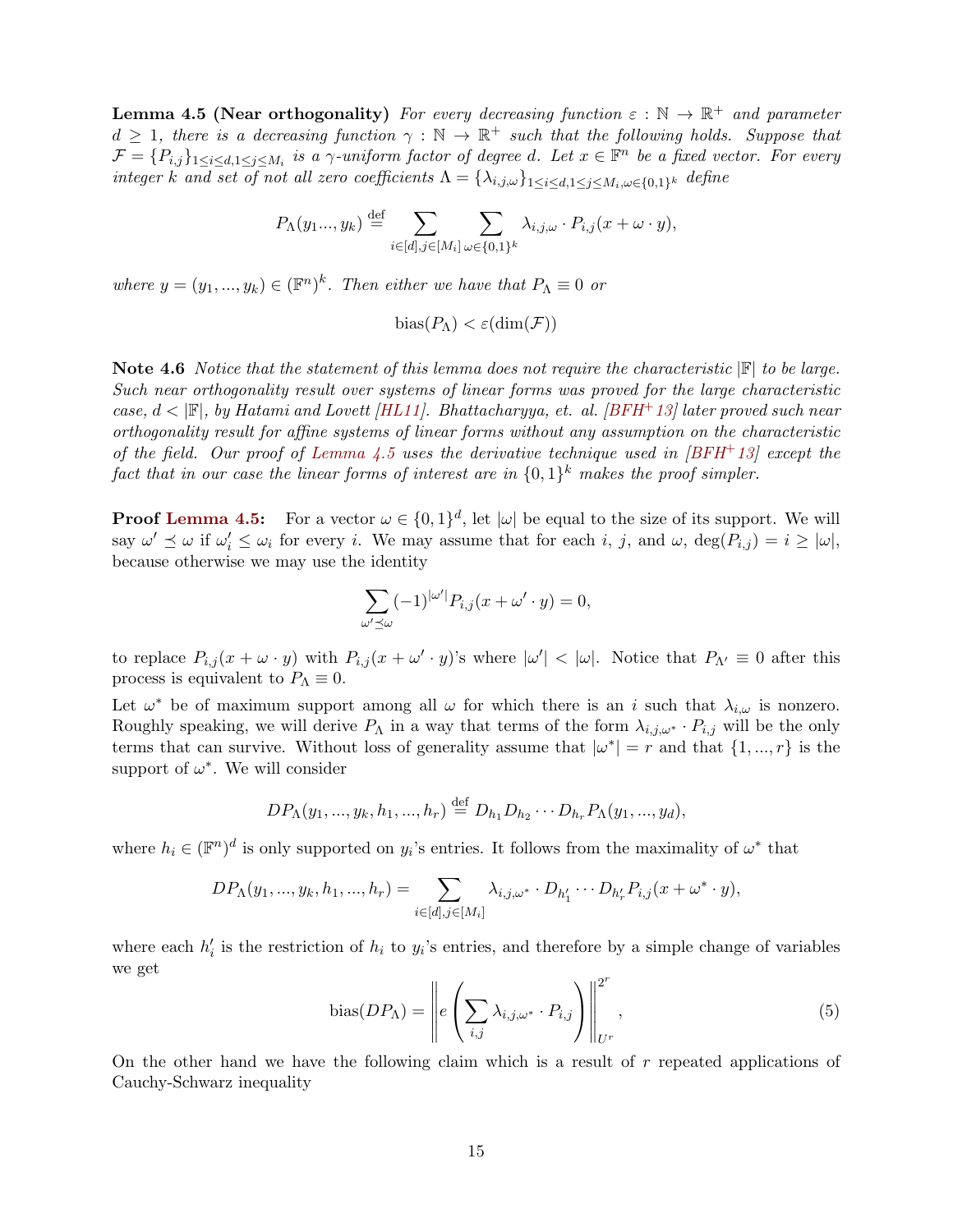<span id="page-16-1"></span>Claim 4.7

$$
bias(P_{\Lambda})^{2^r} \leq bias(DP_{\Lambda}).
$$

**Proof:** It suffices to show that we have

$$
\left|\mathop{\mathbb{E}}_{y_1,\ldots,y_k,h\in\mathbb{F}^n} e_{\mathbb{F}}(P_{\Lambda}(y_1+h,y_2,\ldots,y_k)-P_{\Lambda}(y_1,y_2,\ldots,y_k))\right|\geq \left|\mathop{\mathbb{E}}_{y_1,\ldots,y_k} e_{\mathbb{F}}(P_{\Lambda}(y_1,\ldots,y_k))\right|^2.
$$

This is a simple application of Cauchy Schwarz inequality

$$
\left| \mathop{\mathbb{E}}_{y_1,\ldots,y_k,h} e_{\mathbb{F}}(P_{\Lambda}(y_1+h,y_2,\ldots,y_k)-P_{\Lambda}(y_1,\ldots,y_k)) \right| = \mathop{\mathbb{E}}_{y_2,\ldots,y_k} \left| \mathop{\mathbb{E}}_{z} e_{\mathbb{F}}(P_{\Lambda}(z,y_2,\ldots,y_k)) \right|^2
$$
  

$$
\geq \left| \mathop{\mathbb{E}}_{z,y_2,\ldots,y_k} e_{\mathbb{F}}(P_{\Lambda}(z,y_2,\ldots,y_k \in \mathbb{F}^n)) \right|^2.
$$

Now letting  $\gamma(x) := \varepsilon(x)$ , the proof follows by [\(5\)](#page-15-0), the definition of  $\gamma$ -uniformity and [Claim 4.7.](#page-15-1)

Let  $\mathcal{F} = \{P_{i,j}\}_{1 \leq i \leq d, 1 \leq j \leq M_i}$  be a polynomial factor of degree d, and suppose we have a parallelepiped  $(x + \omega \cdot y)_{\omega \in \{0,1\}^k}$ , where  $y = (y_1, ..., y_k) \in (\mathbb{F}^n)^k$ . The vector  $(\mathcal{F}(x + \omega \cdot y))_{\omega \in \{0,1\}^k}$  can have some dependencies, and we cannot expect them to be uniformly distributed similar to [Lemma 3.5.](#page-9-0) For example if P is a linear function then  $\sum_{\omega \in \{0,1\}^2} P(x + \omega \cdot y) \equiv 0$  for every x. Therefore the image of F over a parallelepiped of dimension k simply cannot take every possible value over  $\mathbb{F}^{nk}$ .

**Consistence.** Call a vector  $b = (b_{i,j,\omega})_{1 \leq i \leq d, 1 \leq j \leq M_i, \omega \in \{0,1\}^k}$ , where  $b \in \mathbb{F}^{\dim(\mathcal{F})2^k}$ , to be consistent with the factor F if the following holds. For every set of coefficients  $\Lambda = (\lambda_{i,j,\omega})_{1 \leq i \leq d, 1 \leq j \leq M_i, \omega \in \{0,1\}^k}$ ,

$$
\sum_{i \in [d], j \in [M_i]} \sum_{\omega \in \{0,1\}^k} \lambda_{i,j,\omega} \cdot P_{i,j}(x + \omega \cdot y) \equiv 0,
$$

implies

$$
\sum_{i\in [d],j\in [M_i]}\sum_{\omega\in \{0,1\}^k}\lambda_{i,j,\omega}\cdot b_{i,j,\omega}=0.
$$

Let  $\Sigma_{\Box}$  be the set of all vectors that are consistent with F. It is easy to verify that  $\Sigma_{\Box}$  forms a vector space. The following lemma of [\[GT09\]](#page-32-1) computes the dimension of  $\Sigma_{\Box}$ .

**Lemma 4.8 ([\[GT09\]](#page-32-1))** Suppose that  $k > d$ . Then we have

$$
\dim(\Sigma_{\square}) = \sum_{i \in [d]} \sum_{0 \le j \le i} {k \choose j}.
$$

<span id="page-16-0"></span>Now the proof of the equidistribution over parallelepipeds follows in a straightforward manner.

Lemma 4.9 (Equidistribution of parallelepipeds) Suppose that  $\varepsilon : \mathbb{N} \to \mathbb{R}^+$  is a decreasing function, and  $k > d > 0$  are integers. Suppose that  $\mathcal{F} = \{P_{i,j}\}_{1 \leq i \leq d, 1 \leq j \leq M_i}$  is a  $\gamma_{4.5}$  $\gamma_{4.5}$  $\gamma_{4.5}$ -uniform factor of degree d. Let  $x \in \mathbb{F}^n$  be a fixed vector,  $b = (b_{i,j,\omega})_{1 \leq i \leq d, 1 \leq j \leq M_i, \omega \in \{0,1\}^k} \in \mathbb{F}^{\dim(\mathcal{F})2^k}$  is consistent with F, and moreover  $P_{i,j}(x) = b_{i,j,0}$  for all i and j. Then we have

$$
\mathbb{P}_{x,y_1,\ldots,y_k}\left[P_{i,j}(x+\omega\cdot y)=b_{i,j,\omega}\,\forall i\in[d],\forall j\in[M_i],\forall\omega\in\{0,1\}^k\right]=(1\pm\varepsilon)\frac{1}{|\Sigma_\square|}.
$$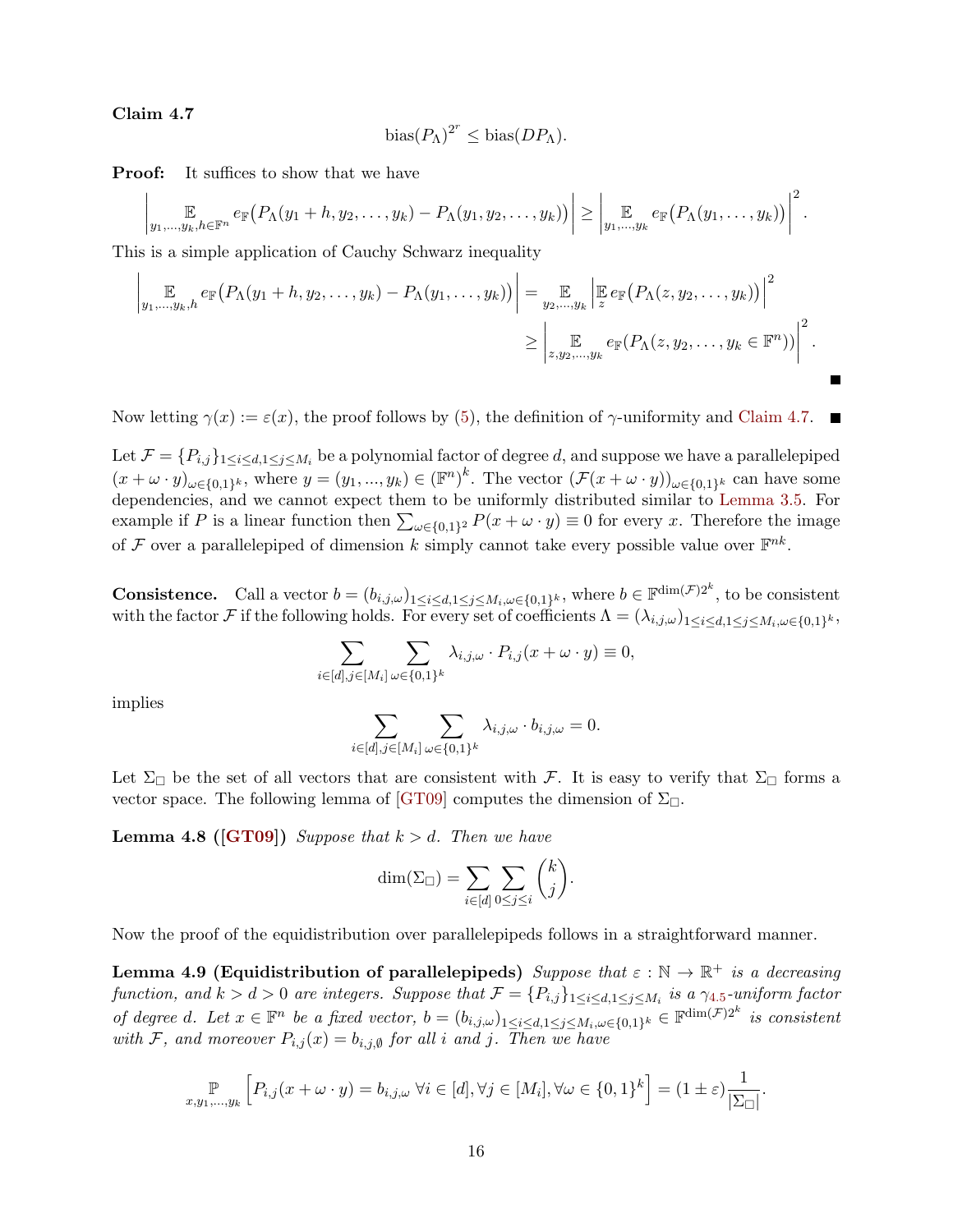<span id="page-17-3"></span>**Proof:** Similar to the proof of [Lemma 3.5](#page-9-0) we have

$$
\begin{split} \mathbb{P}_{y_1,\ldots,y_k} \left[ P_{i,j}(x+\omega \cdot y) = b_{i,j,\omega} \; \forall i,j,\omega \right] & = \mathbb{E} \left[ \prod_{i,j,\omega} \frac{1}{|\mathbb{F}|} \left( \sum_{\lambda_{i,j,\omega}=0}^{|\mathbb{F}|-1} e_{\mathbb{F}} \left( \lambda_{i,j,\omega} (P_{i,j}(x+\omega \cdot y) - b_{i,j,\omega}) \right) \right) \right] \\ & = \frac{1}{|\mathbb{F}|^{\dim(\mathcal{F})2^k}} \sum_{\Lambda} e_{\mathbb{F}} \left( \sum_{i,j,\omega} \lambda_{i,j,\omega} b_{i,j,\omega} \right) \mathbb{E} \left[ e_{\mathbb{F}} \left( \sum_{i,j,\omega} \lambda_{i,j,\omega} P_i(x+\omega \cdot y) \right) \right] \\ & = \frac{1}{|\Sigma_{\square}|} \pm \varepsilon (\dim(\mathcal{F}), \end{split}
$$

where *i* is always taken from [d], j from  $[M_i]$ ,  $\omega$  from  $\{0,1\}^k$ , and  $\Lambda = (\lambda_{i,j,\omega})$  is a collection of coefficients from F. The last inequality follows from [Lemma 4.5.](#page-14-1)

#### <span id="page-17-0"></span>4.2 Proof of Proposition [4.4](#page-13-0)

Here we will present how to adapt the proof of Proposition 5.1 from [\[GT09\]](#page-32-1) to our setting.

**Proof of [Proposition 4.4:](#page-13-0)** Let X be the set of points in  $\mathbb{F}^n$  for which  $P(x) = \widetilde{P}(x)$ . By assumption we know that  $|X| \geq (1 - \sigma_d)|\mathbb{F}|^n$ . We will use  $(d + 1)$ -dimensional parallelepipeds to prove that  $P(x) = P(x)$  within the whole of most of the atoms of F, and then to prove that P should be constant on each remaining atom as well.

By [Lemma 3.5](#page-9-0) we have that for  $1 - O(\sqrt{\sigma_d})$  of the atoms A of F we have  $\mathbb{P}_{x \in A} (P(x) = \tilde{P}(x)) \ge$  $1 - O(\sqrt{\sigma_d})$ ; we will say that these atoms are *almost good*. We will prove that almost good atoms are in fact, totally good.

Suppose that  $A = \mathcal{F}^{-1}(t)$  is an almost good atom, where  $t = (t_{i,j})_{1 \leq i \leq d, 1 \leq j \leq M_i}$  is a vector in  $\mathbb{F}^{\dim(\mathcal{F})}$ . Let  $A' \stackrel{\text{def}}{=} A \cap X$  be the set of points in A for which  $P(x) = \widetilde{P}(x)$ . The following lemma proved in [\[GT09\]](#page-32-1) can be adapted to our setting by [Lemma 3.5](#page-9-0) and [Lemma 4.9.](#page-16-0)

<span id="page-17-1"></span>Lemma 4.10 (Lemma 5.2 of [\[GT09\]](#page-32-1)) Suppose that  $\sigma_d$  is a sufficiently small constant. Fix an  $x \in A$ . Then there is h so that all of the vertices  $x + \omega \cdot h$ ,  $\omega \neq 0^{d+1}$ , lie in A'.

Let x be an arbitrary point in A, and let h be as in [Lemma 4.10.](#page-17-1) Since P is a degree d polynomial, we have the following derivative identity

$$
P(x) = -\sum_{\omega \in \{0,1\}^{d+1}, \omega \neq 0} (-1)^{|\omega|} P(x + \omega \cdot h) = -\sum_{\omega \in \{0,1\}^{d+1}, \omega \neq 0} (-1)^{|\omega|} \widetilde{P}(x + \omega \cdot h).
$$

Since  $\widetilde{P}$  is constant on A, this means that  $P(x) = \widetilde{P}(x)$ . Since x was an arbitrary element of A, this implies that  $P$  is constant on  $A$ .

We have proved that  $1 - O(\sqrt{\sigma_d})$  of the atoms of F are totally good. Let A be an arbitrary atom of  $\mathcal F$ . The following claim will allow us to show that A is totally good.

<span id="page-17-2"></span>**Claim 4.11** Assume that  $1 - O(\sqrt{\sigma_d})$  of the atoms are totally good, where  $\sigma_d \leq c2^{-d}$ . Then for every atom A, there is a set of good atoms  $A_{\omega}$  for  $\omega \neq 0$  in  $\{0,1\}^{d+1}$  such that for every  $x \in A$ there exists  $h = (h_1, ..., h_{d+1})$  such that  $x + \omega \cdot h \in A_\omega$ .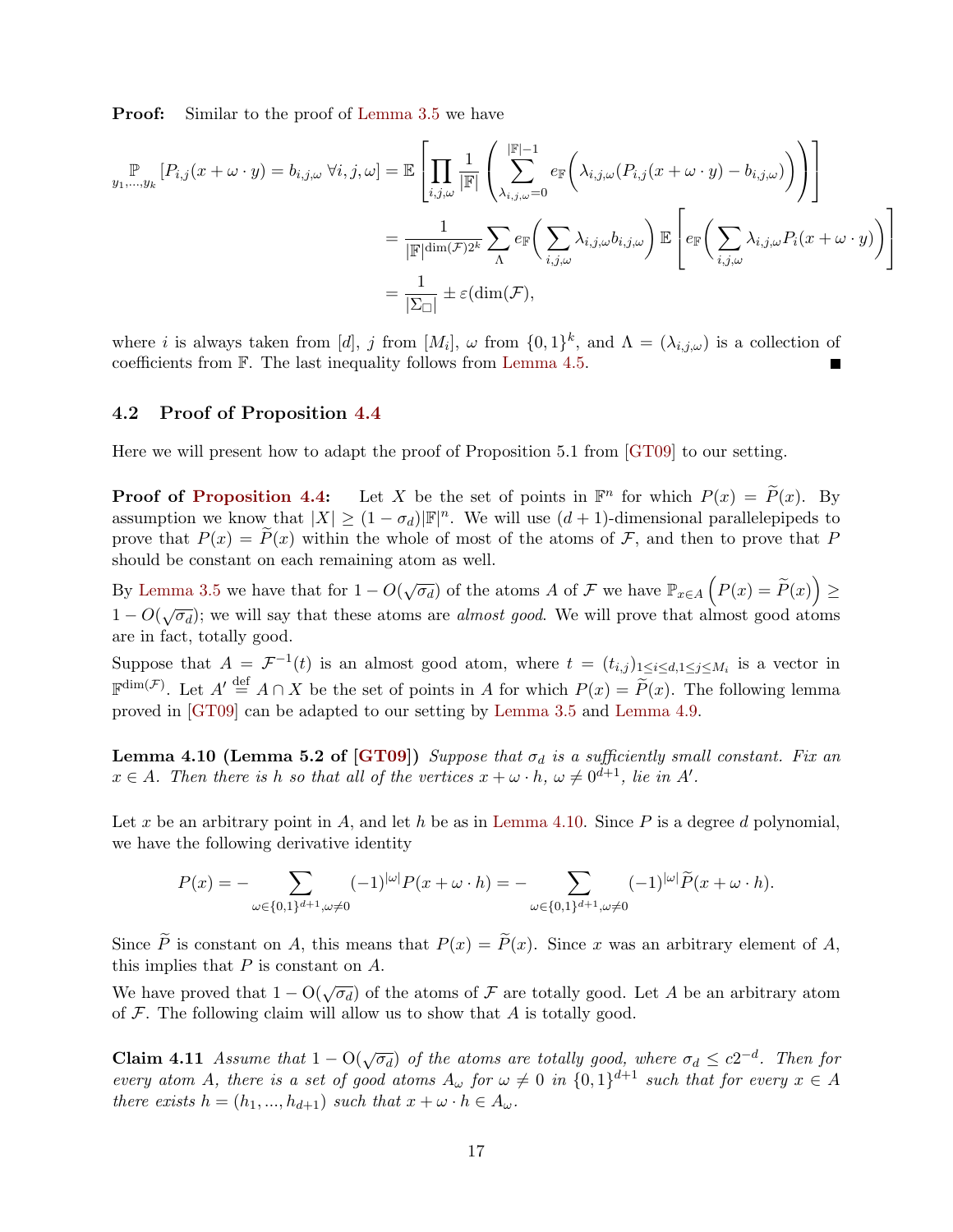**Proof:** Notice that by [Lemma 4.9](#page-16-0) it suffices to prove this fact for one arbitrary point x in A. We will pick  $h_1, ..., h_k$  uniformly at random from  $\mathbb{F}^n$ . By [Lemma 3.5,](#page-9-0) for each  $\omega \neq 0$ , the probability that  $x + \omega \cdot h$  lies in a good atom is  $1 - O(\sqrt{\sigma_d})$ . Choosing  $\sigma_d \leq c2^{-d}$  for sufficiently small constant c, it follows by union bound that with positive probability there is a choice of  $h = (h_1, ..., h_{d+1})$ such that  $x + \omega \cdot h$  is a good atom. Е

Existence of good atoms  $A_{\omega}$  as above implies that P has to be constant on A as well, again using the fact that  $P$  is a degree  $d$  polynomial and therefore

$$
P(x) = - \sum_{\omega \in \{0,1\}^{d+1}, \omega \neq 0} (-1)^{|\omega|} P(x + \omega \cdot h).
$$

This completes the proof of [Proposition 4.4.](#page-13-0)

## 5 Applications in High Characteristics

In this section we show some applications of the uniformity notion, and our algorithm for uniform refinement of a factor. Throughout the section we shall assume that the field  $\mathbb F$  has large characteristic, namely  $\mathbb{F}$  is greater than the degree of the polynomials and the degree of the factors that we study.

### 5.1 Computing Polynomials with Large Gowers Norm

<span id="page-18-0"></span>Following is an immediate corollary of [Lemma 2.1,](#page-5-1) [Lemma 3.6,](#page-9-1) and [Proposition 4.4.](#page-13-0)

**Lemma 5.1** Suppose that an integer d satisfies  $0 \leq d \leq |\mathbb{F}|$ . Let  $\delta, \sigma, \beta \in (0, 1]$ . There is a randomized algorithm that given query access to a polynomial  $P : \mathbb{F}^n \to \mathbb{F}$  of degree d such that  $\text{bias}(P) \geq \delta > 0$ , runs in  $O_{\delta,\beta,\sigma}(n^d)$  and with probability  $1-\beta$ , returns a polynomial factor  $\mathcal{F} =$  ${P_{i,j}}_{1\leq i\leq d-1,1\leq j\leq M_i}$  of degree  $d-1$  and  $\dim(\mathcal{F})=O_{\delta,\beta,\sigma}(1)$  such that P is measurable in  $\mathcal{F}$ , namely there is a function  $\Gamma$  such that

$$
P(x) = \Gamma\left(\left(P_{i,j}(x)\right)_{1\leq i\leq d-1, 1\leq j\leq M_i}\right).
$$

Moreover for every query to the value of  $\Gamma(\cdot)$  for a vector from  $\mathbb{F}^{\dim(\mathcal{F})}$  the algorithm returns the correct answer with probability  $1 - \beta$ .

**Proof:** Let  $\sigma_d$  and  $\gamma_1$  be as in [Proposition 4.4,](#page-13-0) and let  $\gamma_2$  be as in [Lemma 3.6.](#page-9-1) Set  $\gamma_d :=$  $\min\{\gamma_1, \gamma_2\}$ . By [Lemma 2.1](#page-5-1) since  $\text{bias}(P) \ge \delta$ , in time  $O_{\sigma_d,\beta}(n^d)$ , with probability  $1-\frac{\beta}{2}$  we can find a polynomial factor  $\mathcal F$  of degree  $d-1$  such that

- P is  $\frac{\sigma_d}{2}$ -close to a function of  $\mathcal F$
- dim $(\mathcal{F}) \leq \frac{4|\mathbb{F}|^5}{\delta^2 \sigma_1/\delta}$  $\overline{\delta^2\sigma_d\beta}$

By [Lemma 4.1,](#page-12-1) with probability  $1-\frac{\beta}{2}$  $\frac{\beta}{2}$ , we can find a  $\gamma_d$ -uniform factor  $\mathcal{F}'$  such that  $\mathcal{F}'$  is  $\frac{\sigma_d}{2}$ -close to being a refinement of F.

Thus with probability greater than  $1 - \beta$ , P is  $\sigma_d$ -close to a function of the strongly  $\gamma_d$ -unbiased factor  $\mathcal{F}'$ , and by [Lemma 6.3](#page-26-1) P is measurable in  $\mathcal{F}'$ . The query access to  $\Gamma$  can be granted by [Lemma 3.6.](#page-9-1) П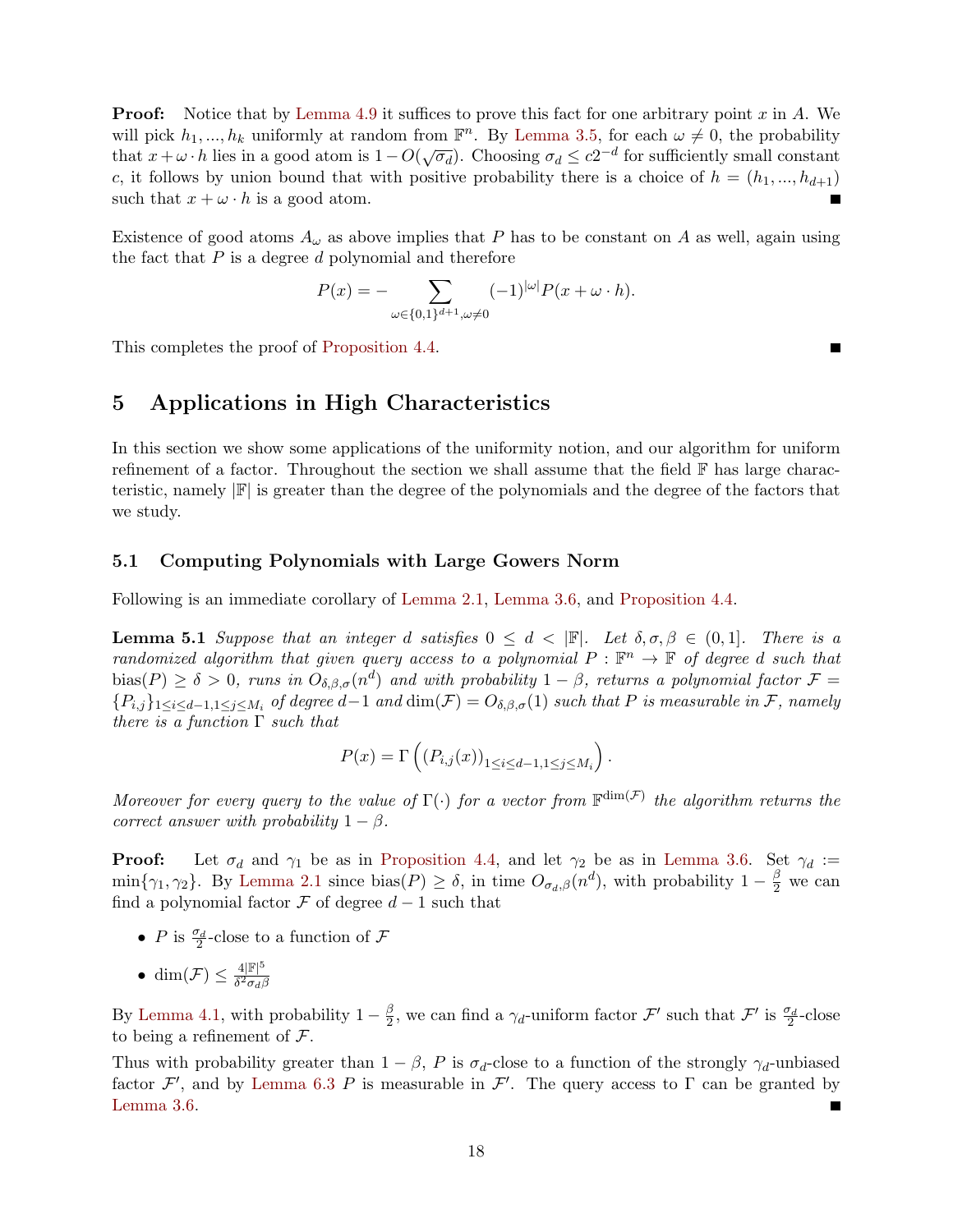<span id="page-19-2"></span>The following is an algorithmic version of Proposition 6.1 of [\[GT09\]](#page-32-1), which states that given a polynomial P such that  $e_{\mathbb{F}}(P)$  has large Gowers norm, then we can compute P by a few lower degree polynomials.

<span id="page-19-1"></span>Proposition 5.2 (Computing Polynomials with High Gowers Norm) Suppose that  $|\mathbb{F}| >$  $d \geq 2$  and that  $\delta, \beta \in (0,1]$ . There is a randomized algorithm that given query access to a polynomial  $P: \mathbb{F}^n \to \mathbb{F}$  of degree d with  $||e_{\mathbb{F}}(P(x))||_{U^d} \geq \delta$ , runs in  $O_{\delta,\beta}(n^d)$  and with probability  $1-\beta$ , returns a polynomial factor  $\mathcal F$  of degree  $d-1$  such that

- There is a function  $\Gamma : \mathbb{F}^{\dim(\mathcal{F})} \to \mathbb{F}$  such that  $P = \Gamma(\mathcal{F})$ .
- dim $(\mathcal{F}) = O_{d \delta \beta}(1)$ .

Moreover, for every query to the value of  $\Gamma(\cdot)$  for a vector from  $\mathbb{F}^{\dim(\mathcal{F})}$ , the algorithm returns the correct answer with probability  $1 - \beta$ .

**Proof:** Write  $\partial^d P(h_1, ..., h_d) := D_{h_1} \cdots D_{h_d} P(x)$ . Since P has degree d,  $\partial^d P$  does not depend on x. From the definition of the  $U^d$  norm, we have

bias
$$
(\partial^d P) = ||e(P)||_{U^d}^{2^d} \ge \delta^{2^d}.
$$

Applying [Lemma 5.1](#page-18-0) to  $\partial^d P$ , with probability  $1-\frac{\beta}{2}$  $\frac{\beta}{2}$ , we can find a factor *F* of degree  $d-1$ , such that  $\dim(\widetilde{\mathcal{F}}) = O_{\delta,\beta,d}(1)$  and  $\partial^d P$  is measurable in  $\widetilde{\mathcal{F}}$ .

It is easy to check that since  $|\mathbb{F}| > d$ , we have the following Taylor expansion

$$
P(x) = \frac{1}{d!} \partial^d P(x, ..., x) + Q(x),
$$

where Q is a polynomial of degree  $\leq d-1$ . We can find explicit description of P, and therefore Q in  $O(n^d)$ . Let  $\mathcal{F}' := \widetilde{\mathcal{F}} \cup \{Q\}$ , and let  $\gamma$  be as in [Lemma 3.6](#page-9-1) for error parameter  $\beta$ . By [Lemma 4.1,](#page-12-1) with probability  $1-\frac{\beta}{2}$  $\frac{\beta}{2}$ , we can refine  $\mathcal{F}'$  to a  $\gamma$ -uniform factor  $\mathcal F$  of same degree  $d-1$ with dim $(\mathcal{F}) = O_{\dim(\mathcal{F}'),\beta,\gamma}(1)$ . Now query access can be granted by [Lemma 3.6.](#page-9-1) П

### 5.2 Decoding Reed-Muller Codes with Structured Noise

In this section we discuss the task of decoding Reed-Muller codes when the noise is "structured". Recall that the codewords in a Reed-Muller code of order k, correspond to evaluations of all degree k polynomials in n variables over  $\mathbb{F}$ . We will consider the task of decoding codewords when the noise is structured in the sense that the applied noise to the codeword itself is a polynomial of higher degree d. In other words, we are given a polynomial P of degree  $d > k$  with the promise that it is "close" to an unknown degree  $k$  polynomial, and the task is to find a degree  $k$  polynomial Q that is somewhat close to P. The assumption of  $d > k$  is made, because the case  $d \leq k$  is trivial.

<span id="page-19-0"></span>**Theorem 5.3 (Reed-Muller Decoding)** Suppose that  $d > k > 0$  are integers, and let  $\varepsilon \in (0,1]$ and  $\beta \in (0,1]$  be parameters. There is  $\delta(\varepsilon, d, k) > 0$  and a randomized algorithm that, given query access to a polynomial  $P : \mathbb{F}^n \to \mathbb{F}$  of degree d, with the promise that there exists a polynomial Q of degree k such that  $\mathbb{P}(P(x) = Q(x)) \geq \frac{1}{|\mathbb{F}|} + \varepsilon$ , runs in  $O(n^d)$ , and with probability  $1 - \beta$  returns a polynomial  $\widetilde{Q}$  of degree k such that

$$
\mathbb{P}(P(x) \neq \widetilde{Q}(x)) \geq \frac{1}{|\mathbb{F}|} + \delta.
$$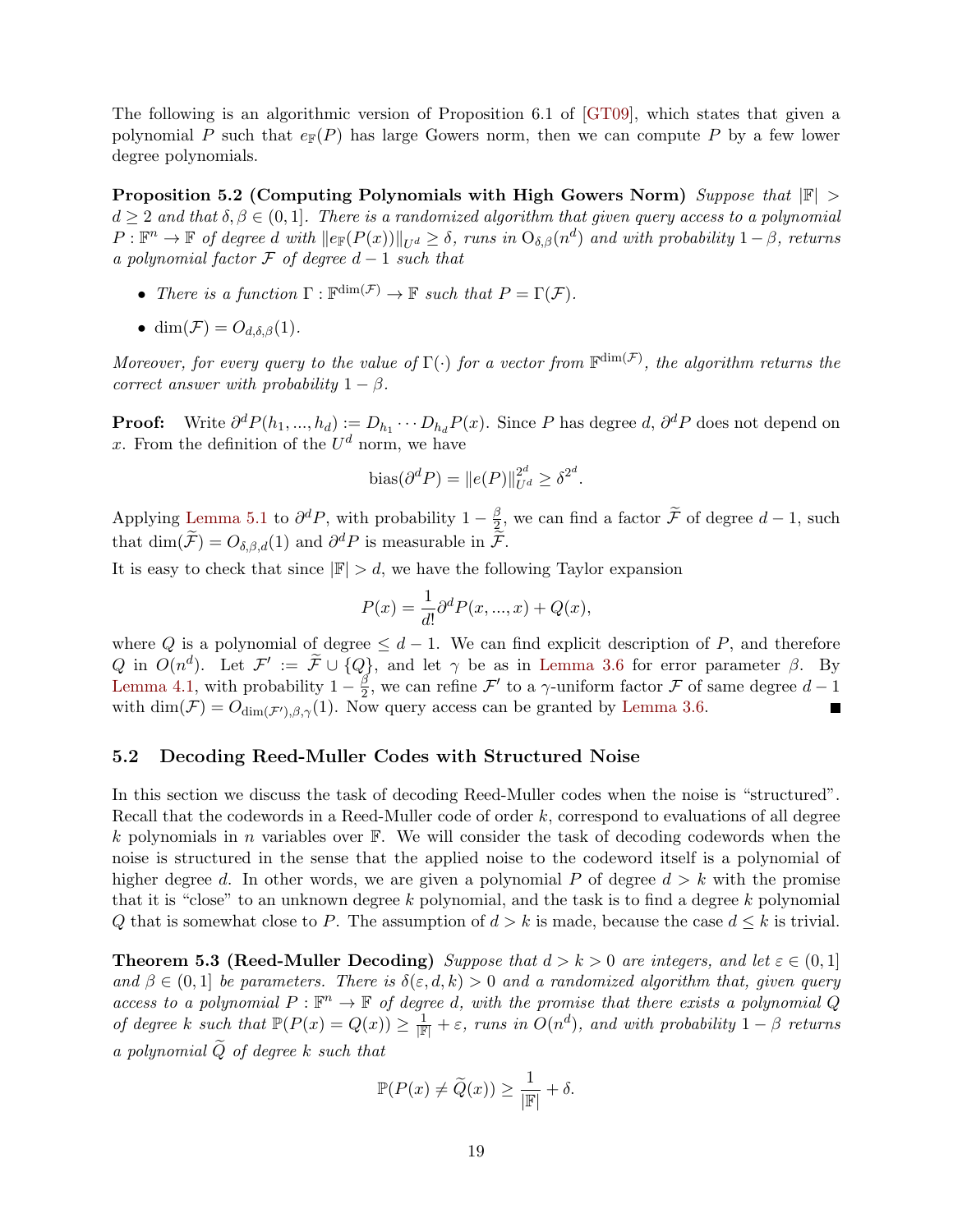<span id="page-20-2"></span>Before presenting the proof of [Theorem 5.3](#page-19-0) we will look at the relations between Hamming distance of P and Q, correlation between  $e_{\mathbb{F}}(P)$  and  $e_{\mathbb{F}}(Q)$ , and Gowers norm of  $e_{\mathbb{F}}(P)$ . The following claim relates the Hamming distance of two polynomials P and Q to the correlation between  $e_{\mathbb{F}}(P)$  and  $e_{\mathbb{F}}(Q).$ 

<span id="page-20-0"></span>**Claim 5.4** Suppose that  $\varepsilon \in (0,1]$ , and let  $P, Q : \mathbb{F}^n \to \mathbb{F}$  be two functions such that  $\mathbb{P}_x(P(x)) =$  $Q(x) \geq 1/|\mathbb{F}| + \varepsilon$ . Then there exists a nonzero  $t \in \mathbb{F}$  for which

$$
\left| \langle e_{\mathbb{F}}(t \cdot P), e_{\mathbb{F}}(t \cdot Q) \rangle \right| = \left| \mathbb{E}_{x} e_{\mathbb{F}}(t \cdot (P(x) - Q(x))) \right| \geq \varepsilon.
$$

Proof: We have

$$
\frac{1}{|\mathbb{F}|} + \varepsilon \leq \mathop{\mathbb{P}}_{x \in \mathbb{F}^n} (P(x) = Q(x)) = \mathop{\mathbb{E}}_{x \in \mathbb{F}^n} [1_{P(x) = Q(x)}]
$$
\n
$$
= \mathop{\mathbb{E}}_{x \in \mathbb{F}^n} \left[ \frac{1}{|\mathbb{F}|} \sum_{t \in \mathbb{F}} e_{\mathbb{F}}(t \cdot (P(x) - Q(x))) \right]
$$
\n
$$
= \frac{1}{|\mathbb{F}|} \sum_{c \in \mathbb{F}} \langle e_{\mathbb{F}}(t \cdot P), e_{\mathbb{F}}(t \cdot Q) \rangle
$$
\n
$$
= \frac{1}{|\mathbb{F}|} \left( 1 + \sum_{t \in \mathbb{F} \setminus \{0\}} \langle e_{\mathbb{F}}(t \cdot P), e_{\mathbb{F}}(t \cdot Q) \rangle \right),
$$

and thus there is  $t \in \mathbb{F}\backslash\{0\}$  for which  $| \langle e_{\mathbb{F}}(t \cdot P), e_{\mathbb{F}}(t \cdot Q) \rangle | \geq \varepsilon$ .

The following lemma which was first proved in [\[Gow01\]](#page-31-8) is a key property of Gowers norms.

**Lemma 5.5 (Gowers Cauchy-Schwarz)** Let G be a finite Abelian group, and consider a family of functions  $f_S : G \to \mathbb{C}$ , where  $S \subseteq [k]$ . Then

$$
\left| \mathbb{E}_{X,Y_1,\dots,Y_d \in \mathbb{F}^n} \left[ \prod_{S \subseteq [d]} \mathcal{C}^{d-|S|} f_S(X + \sum_{i \in S} Y_i) \right] \right| \leq \prod_{S \subseteq [d]} \|f_S\|_{U^d},\tag{6}
$$

Assume that  $P : \mathbb{F}^n \to \mathbb{F}$  is a polynomial of degree d and  $Q : \mathbb{F}^n \to \mathbb{F}$  is a polynomial of degree  $k < d$ . Using the above lemma with  $f_{\emptyset} := e_{\mathbb{F}}(P - Q)$  and  $f_S := 1$  for  $S \neq \emptyset$  implies that

<span id="page-20-1"></span>
$$
|\langle e_{\mathbb{F}}(P), e_{\mathbb{F}}(Q)\rangle| = |\mathop{\mathbb{E}}_{x \in \mathbb{F}^n} e_{\mathbb{F}}(P(x) - Q(x))| \le ||e_{\mathbb{F}}(P(x) - Q(x))||_{U^d} = ||e_{\mathbb{F}}(P(x))||_{U^d}, \qquad (7)
$$

where the last equality follows from the fact that  $deg(Q(x)) = k < d$ .

**Proof of [Theorem 5.3:](#page-19-0)** Since there exists a polynomial Q of degree k with  $\mathbb{P}(P(x) \neq Q(x)) \leq \varepsilon$ , by [Claim 5.4](#page-20-0) there exists a nonzero  $t \in \mathbb{F}$  such that

$$
\big|\langle e_{\mathbb{F}}(t\cdot P), e_{\mathbb{F}}(t\cdot Q)\rangle\big|\geq \varepsilon.
$$

Notice that

$$
||e_{\mathbb{F}}(t \cdot P)||_{U^d} \ge \langle e_{\mathbb{F}}(t \cdot P), e_{\mathbb{F}}(t \cdot Q) \rangle \ge \varepsilon,
$$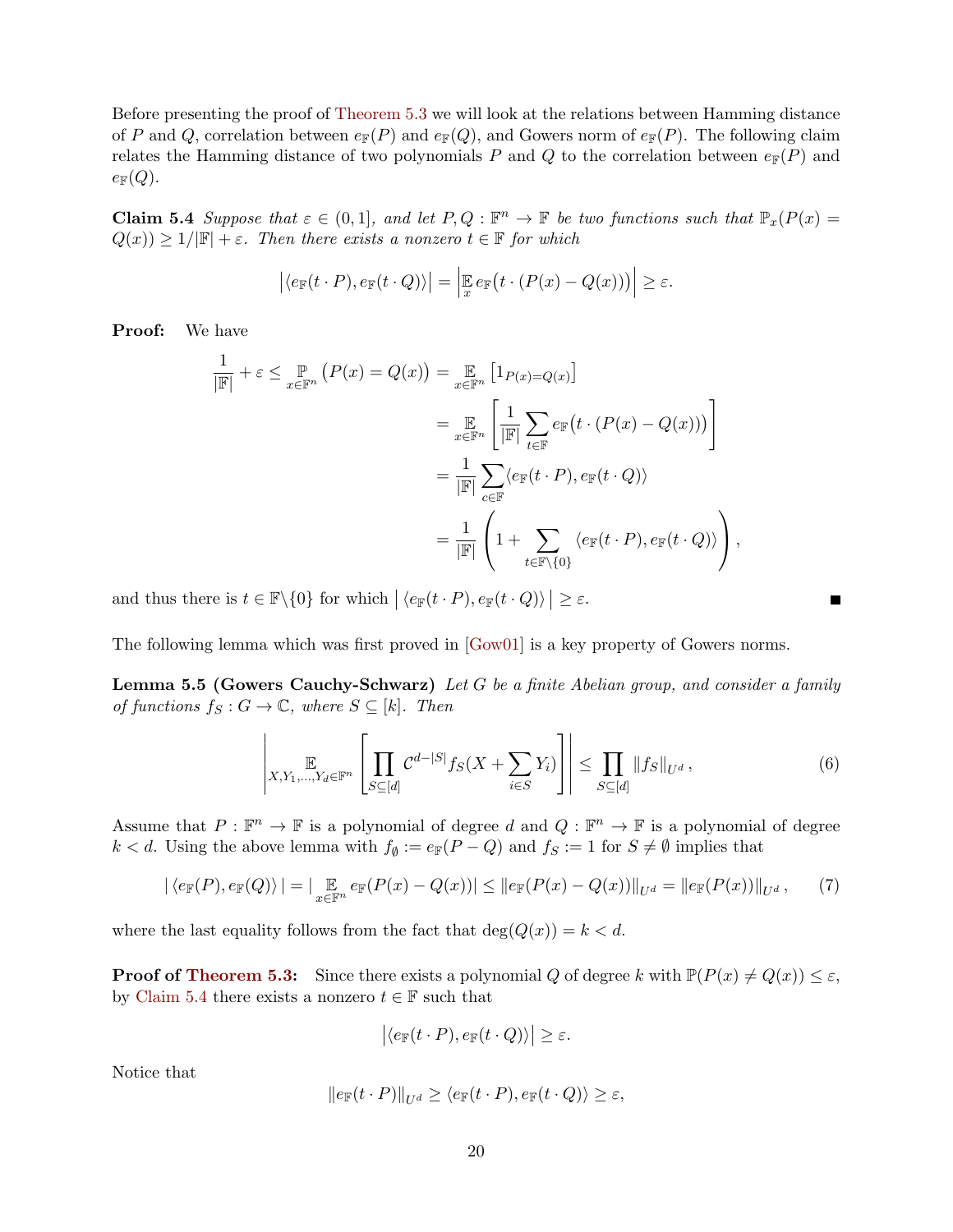where the first inequality follows from [\(7\)](#page-20-1) since  $\deg(t \cdot Q) \leq k$ . Notice that we may find such a constant  $t \in \mathbb{F}\backslash\{0\}$  with high probability by estimating the  $U^d$  norm of  $tP$  for all  $|\mathbb{F}|-1$  possible choices of t. Set  $\widetilde{P} := t \cdot P$ . By [Proposition 5.2,](#page-19-1) with probability  $1 - \frac{\beta}{6}$  we can find a polynomial factor  $\widetilde{\mathcal{F}}$  of degree  $d-1$  such that  $\widetilde{P}$  is measurable in  $\widetilde{\mathcal{F}}$ . Let  $\gamma : \mathbb{N} \to \mathbb{R}^+$  be a decreasing function to be specified later. By [Lemma 4.1,](#page-12-1) with probability  $1 - \frac{\beta}{6}$  $\frac{\beta}{6}$ , we can refine F to a  $\gamma$ -uniform factor  $\mathcal{F} = \{P_1, ..., P_m\}$  of same degree  $d-1$ , with  $\dim(\mathcal{F}) = O_{\gamma,\beta}(1)$ . Since  $\widetilde{P}$  is measurable in  $\mathcal{F}$ , there exists  $\Gamma : \mathbb{F}^{\dim(\mathcal{F})} \to \mathbb{F}$  such that  $\widetilde{P} = \Gamma(\mathcal{F})$ . Using the Fourier decomposition of  $e_{\mathbb{F}}(\Gamma)$  we can write

<span id="page-21-0"></span>
$$
f(x) \stackrel{\text{def}}{=} e_{\mathbb{F}}(\widetilde{P}(x)) = \sum_{i=1}^{L} c_i \ e_{\mathbb{F}}(\langle \alpha^{(i)}, \mathcal{F} \rangle(x)), \tag{8}
$$

where  $L = |\mathbb{F}|^{\dim(\mathcal{F})} = O_{\gamma,\beta}(1), \alpha^{(i)} \in \mathbb{F}^{\dim(\mathcal{F})}$ , and

$$
\langle \alpha^{(i)}, \mathcal{F} \rangle(x) \stackrel{\text{def}}{=} \sum_{j=1}^m \alpha_j^{(i)} \cdot P_j(x).
$$

Notice that the terms in [\(8\)](#page-21-0), unlike Fourier characters, are not orthogonal. But since the factor is  $\gamma$ -uniform, [Lemma 4.5](#page-14-1) ensures approximate orthogonality. Let  $Q_i := \langle \alpha^{(i)}, \mathcal{F} \rangle$ . Choose  $\gamma(u) \leq \frac{\sigma}{\mathbb{F}^{|2u|}}$ , so that  $\gamma(\dim(\mathcal{F})) \leq \frac{\sigma}{L^2}$ , where  $\sigma := \frac{\varepsilon^{2^{k+1}}}{4}$ 4 . It follows from the near orthogonality of the terms in [\(8\)](#page-21-0) by [Lemma 4.5](#page-14-1) that

<span id="page-21-2"></span>
$$
|c_i - \langle f, e_{\mathbb{F}}(Q_i) \rangle| \leq \frac{\sigma}{L},\tag{9}
$$

and

<span id="page-21-1"></span>
$$
\left| \|f\|_{2}^{2} - \sum_{i=1}^{L} c_{i}^{2} \right| \leq \sigma.
$$
\n(10)

<span id="page-21-3"></span>**Claim 5.6** There exists  $\delta'(\varepsilon, |\mathbb{F}|) \in (0, 1]$  such that the following holds. Assume that f and F are as above. Then there is  $i \in [L]$ , for which  $\deg(Q_i) \leq k$  and  $|\langle f, e_{\mathbb{F}}(Q_i) \rangle| \geq \delta'$ .

**Proof:** We will induct on the degree of F. Assume for the base case that F is of degree k, i.e.  $d = k + 1$ , thus applying the following Cauchy-Schwarz inequality

$$
\varepsilon^{2^{k+1}} \le \|f\|_{U^{k+1}}^{2^{k+1}} \le \|f\|_2^2 \|f\|_{\infty}^{2^{k+1}-2},\tag{11}
$$

and [\(10\)](#page-21-1) imply that there exists  $i \in [L]$  such that  $c_i^2 \geq \frac{\varepsilon^{2^{k+1}} - \sigma}{L} = \frac{3\varepsilon^{2^{k+1}}}{4L}$  $\frac{2}{4L}$ , which combined with [\(9\)](#page-21-2) implies that  $|\langle f, e_{\mathbb{F}}(Q_i) \rangle| \geq \frac{\varepsilon^{2^{k+1}}}{2L}$  $\frac{1}{2L}$  .

Now for the induction step, assume that  $d > k + 1$ . We will decompose [\(8\)](#page-21-0) into two parts, first part consisting of the terms of degree  $\leq k$  and the second part consisting of the terms of degree strictly higher than k. Namely, letting  $S := \{i \in [L] : \deg(Q_i) \leq k\}$  we write  $f = g + h$  where  $g \stackrel{\text{def}}{=} \sum_{i \in S} c_i e_{\mathbb{F}}(Q_i)$  and  $h \stackrel{\text{def}}{=} \sum_{i \in [L] \setminus S} c_i e_{\mathbb{F}}(Q_i)$ . Notice that by the triangle inequality of Gowers norm, our choice of  $\gamma$ , and the fact that F is  $\gamma$ -uniform

$$
||h||_{U^{k+1}} \leq \sum_{i \in [L] \setminus S} |c_i| \cdot ||e_{\mathbb{F}}(Q_i)||_{U^{k+1}} \leq L \cdot \frac{\varepsilon^{2^{k+1}}}{4L^2} = \frac{\varepsilon^{2^{k+1}}}{4L},
$$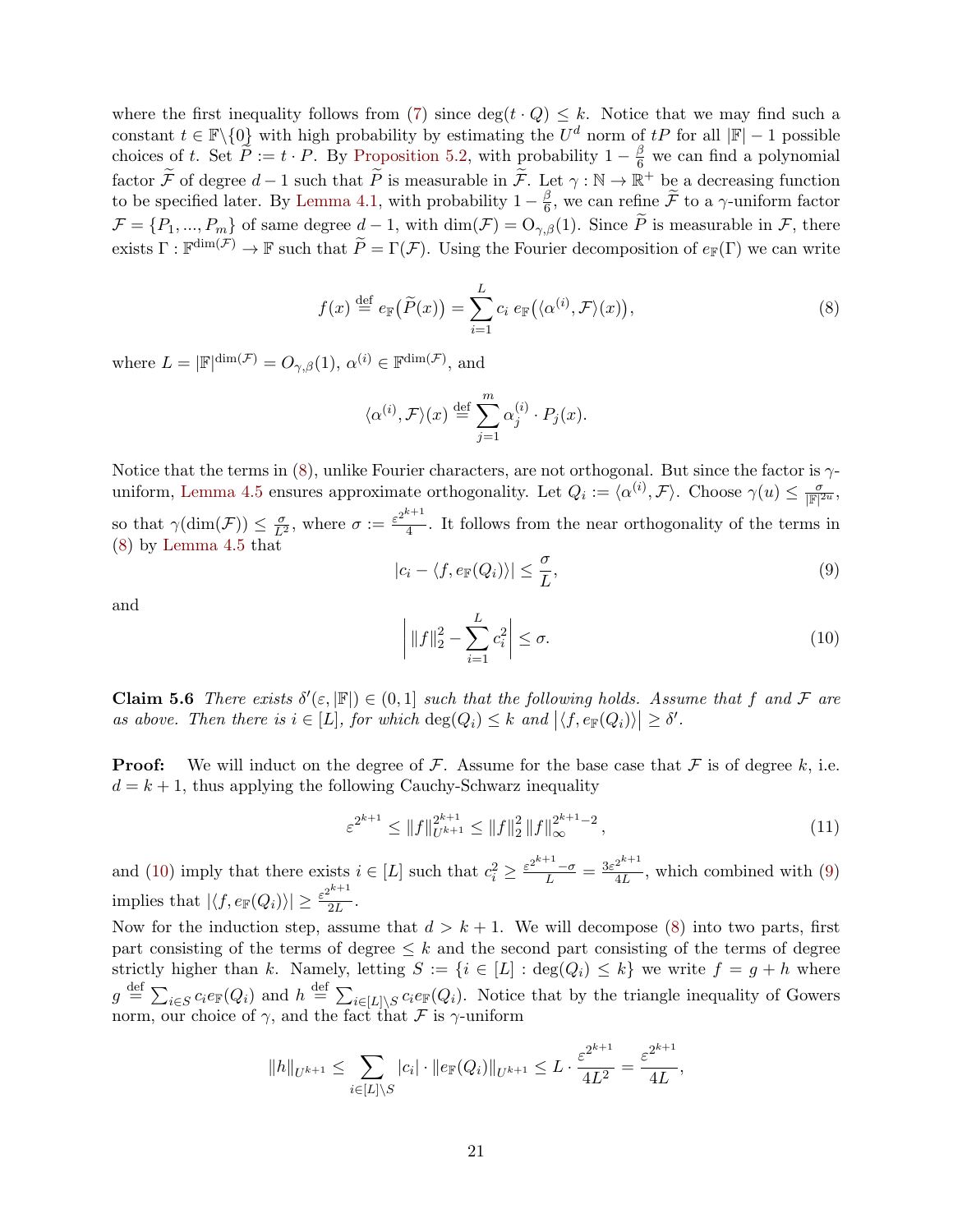<span id="page-22-0"></span>and thus

$$
\|g\|_{U^{k+1}} \geq \frac{\varepsilon}{2}.
$$

Now the claim follows by the base case.

Let  $\delta'(\varepsilon, |\mathbb{F}|)$  be as in the above claim. We will use the following theorem of Goldreich and Levin [\[GL89\]](#page-31-9) which gives an algorithm to find all the large Fourier coefficients of  $e_{\mathbb{F}}(\Gamma)$ .

**Theorem 5.7 (Goldreich-Levin theorem [\[GL89\]](#page-31-9))** Let  $\zeta, \rho \in (0,1]$ . There is a randomized algorithm, which given oracle access to a function  $\Gamma : \mathbb{F}^m \to \mathbb{F}$ , runs in time  $O(m^2 \log m \cdot$  $\text{poly}(\frac{1}{\zeta}, \log(\frac{1}{\rho})))$  and outputs a decomposition

$$
\Gamma = \sum_{i=1}^{\ell} b_i \cdot e_{\mathbb{F}}(\langle \eta_i, x \rangle) + \Gamma',
$$

with the following *guarantee*:

- $\ell = \mathrm{O}(\frac{1}{\zeta^2})$ .
- $\mathbb{P}\left[\exists i : |b_i \widehat{\Gamma}(\eta_i)| > \zeta/2\right] \leq \rho.$
- $\mathbb{P}\left[\forall \alpha \text{ such that } |\widehat{f}(\alpha)| \geq \zeta, \exists i \eta_i = \alpha\right] \geq 1 \rho.$

We will use the above theorem with parameters  $\zeta := \frac{\delta'}{2}$  $\frac{\delta'}{2}$  and  $\rho := \frac{\beta}{6}$  $\frac{\beta}{6}$ , and use the randomized algorithm in [Lemma 3.6](#page-9-1) to provide answer to all its queries to Γ. Choose  $\gamma$  suitably small, so that with probability at least  $1-\frac{\beta}{6}$  $\frac{\beta}{6}$  our answer to all queries to  $\Gamma$  are correct. By [Claim 5.6](#page-21-3) there is  $i \in [L]$  such that  $\widehat{\Gamma}(\alpha) = c_i \geq \frac{3\delta'}{4}$  $\frac{3\delta'}{4}$ . With probability  $1-\frac{\beta}{6}$  $\frac{\beta}{6}$  there is j such that  $\eta_j = \alpha_i$  and with probability at least  $1 - \frac{\beta}{6}$  $\frac{\beta}{6}$ ,  $|b_j - c_i| \leq \frac{\zeta}{2} \leq \frac{\delta'}{4}$  $\frac{\delta'}{4}$ , and therefore  $c_i \geq \frac{\delta'}{2}$  $\frac{0'}{2}$ .

By a union bound, adding up the probabilities of the errors, with probability at least  $1-\frac{5\beta}{6}$  $\frac{9\beta}{6}$ , we find  $Q_i$  such that

$$
\big|\langle f, e_{\mathbb{F}}(Q_i)\rangle\big| \geq \frac{\delta'}{4}.
$$

The following claim shows that, there is a constant shift of  $e_{\mathbb{F}}(Q_i)$  that approximates f.

**Claim 5.8** Recall that  $f(x) = e_{\mathbb{F}}(\widetilde{P}(x)) = e_{\mathbb{F}}(t \cdot P(x))$ , and we have

$$
|\langle e_{\mathbb{F}}(\widetilde{P}), e_{\mathbb{F}}(Q_i) \rangle| = \left| \mathop{\mathbb{E}}_{x \in \mathbb{F}^n} e_{\mathbb{F}}(\widetilde{P}(x) - Q_i(x)) \right| \ge \frac{\delta'}{4}.
$$

There is a randomized algorithm that with probability  $1-\frac{\beta}{6}$  $\frac{\beta}{6}$  returns an  $h \in \mathbb{F}$  for which

$$
\mathbb{P}(\widetilde{P}(x) = Q_i(x) + h) \ge \frac{1}{|\mathbb{F}|} + \frac{\delta'}{8|\mathbb{F}|^2}
$$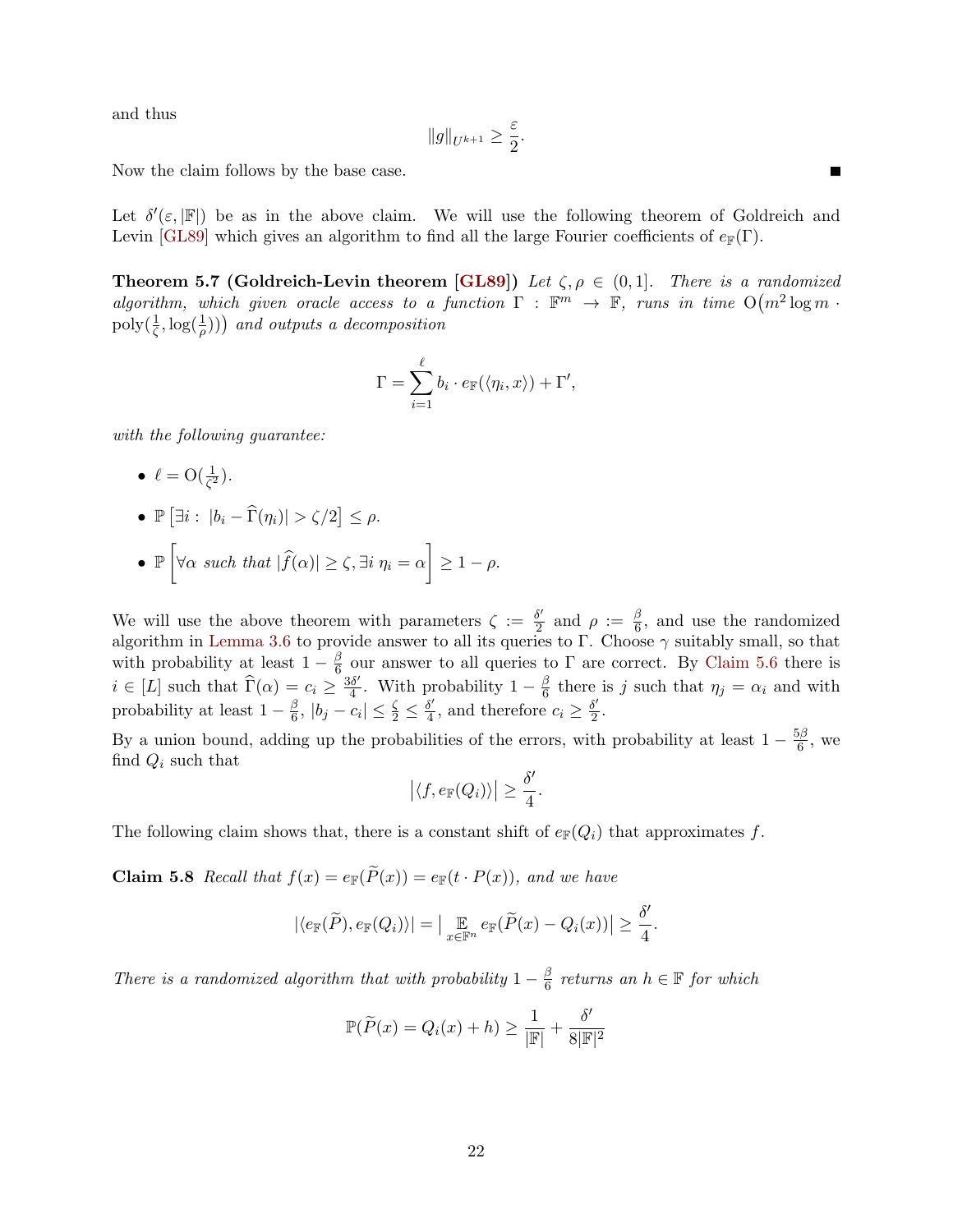**Proof:** Since  $\widetilde{P}(x) - Q_i(x)$  takes values in F, there must be a choice of  $r \in \mathbb{F}$  such that  $\mathbb{P}(\widetilde{P}(x) - Q_i(x))$  $Q_i(x) = r$ )  $\geq \frac{1}{|\mathbb{F}|} + \frac{\delta'}{4|\mathbb{F}|^2}$ . Similar to the proof of [Lemma 2.1](#page-5-1) defining  $\mu_0(r) = \mathbb{P}(\tilde{P}(x) - Q_i(x) = r)$ , we can find the estimate measure  $\mu_{obs}$  by  $K = O_{\vert \mathbb{F} \vert, \delta', \beta}(1)$  random queries to  $P(x) - Q_i(x)$  such that

$$
\mathbb{P}\left(\exists r \in \mathbb{F}: |\mu_0(r) - \mu_{\text{obs}}(r)| \ge \frac{\delta'}{8|\mathbb{F}|^2}\right) \le \frac{\beta}{6}.
$$

Let  $h \in \mathbb{F}$  be such that  $\mu_{obs}(h)$  is maximized. Letting  $Q' := Q_i + h$  we have

- $\mathbb{P}\left(\widetilde{P}(x) = Q'(x)\right) \ge \frac{1}{|\mathbb{F}|} + \frac{\delta'}{8|\mathbb{F}|^2}$
- deg $(Q') = k$ .

Since  $\tilde{P} = t \cdot P$ , the same also holds between P and  $t^{-1}Q'$ . The probability that all steps of the algorithm work correctly is bounded from below by  $1 - \frac{5\beta}{6} - \frac{\beta}{6} = 1 - \beta$ .

П

### <span id="page-23-0"></span>6 Low Characteristics

As mentioned in [Section 4,](#page-12-0) notions of regularity [\(Definition 3.1\)](#page-7-2) and uniformity [\(Definition 3.7\)](#page-10-0) are not sufficient to prove [Proposition 4.3](#page-13-1) and [Proposition 4.4,](#page-13-0) respectively, without the assumption on  $\mathbb{F}$  being larger than d. In this section we will use strongly unbiased factors [\(Definition 3.14\)](#page-12-2) to handle the case of low characteristics.

**[Definition 3.14](#page-12-2) (restated).** Suppose that  $\gamma : \mathbb{N} \to \mathbb{R}^+$  is a decreasing function. Let  $\mathcal{F} =$  $\{P_1, ..., P_m\}$  be a polynomial factor of degree d over  $\mathbb{F}^n$  and let  $\Delta : \mathcal{F} \to \mathbb{N}$  assign a natural number to each polynomial in the factor. We say that F is strongly  $\gamma$ -unbiased with degree bound  $\Delta$  if

- 1. For every  $i \in [m], 1 \leq \Delta(P_i) \leq \deg(P_i)$ .
- 2. For every  $i \in [m]$  and  $r > \Delta(P_i)$ , there exists a function  $\Gamma_{i,r}$  such that

$$
P_i(x + y_{[r]}) = \Gamma_{i,r} (P_j(x + y_j) : j \in [m], J \subseteq [r], |J| \leq \Delta(P_j)).
$$

3. For every  $r \geq 0$  and collection of coefficients  $\mathcal{C} = \{c_{i,I} \in \mathbb{F}\}_{i \in [m], I \subseteq [r], |I| \leq \Delta(P_i)}$  not all of which are zero, we have

bias 
$$
\left(\sum_{i \in [m], I \subseteq [r], |I| \leq \Delta(P_i)} c_{i,I} P_i(x + y_I)\right) \leq \gamma(\dim(\mathcal{F})),
$$

for random variables  $x, y_1, \ldots, y_r \in \mathbb{F}^n$ .

We will say F is  $\Delta$ -bounded if it only satisfies (1) and (2). Moreover for every  $r > 0$  let

$$
B(r) \stackrel{\text{def}}{=} \sum_{1 \le i \le m} \sum_{0 \le j \le \Delta(P_i)} {r \choose j},
$$

be the number of pairs  $(i, I)$  with  $i \in [m], I \subseteq [r]$ , and  $|I| \leq \Delta(P_i)$ .

The following claim states that although in part  $(3)$  there is no upper bound on r, choosing a suitably faster decreasing function  $\gamma' = \gamma^{2^d}$ , one can assume that  $r \leq d$ .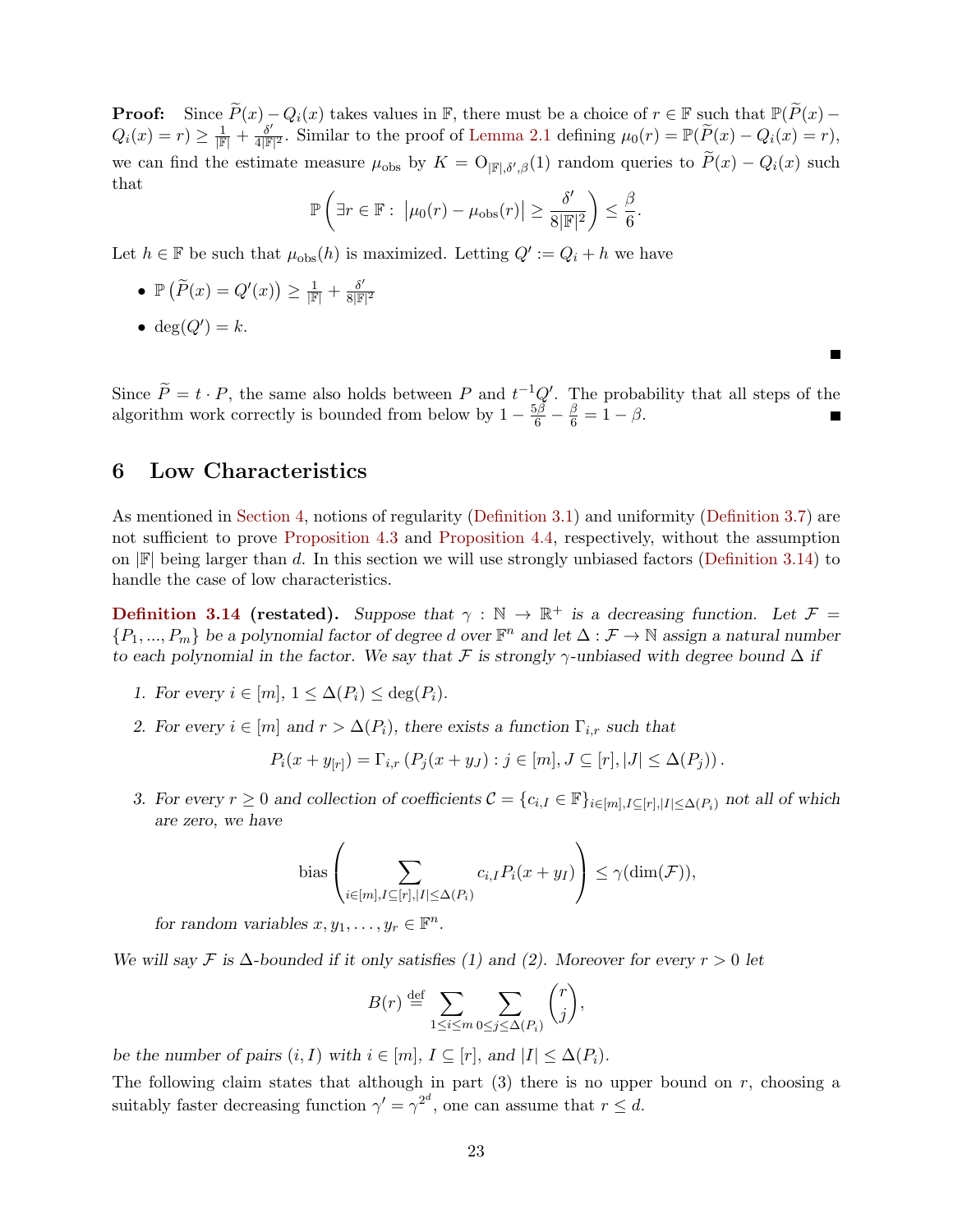**Claim 6.1** Let  $\mathcal{F} = \{P_1, \ldots, P_m\}$  be a polynomial factor of degree d, and  $\Delta : \mathcal{F} \to \mathbb{N}$  be a function such that F is  $\Delta$ -bounded. Suppose that  $\gamma : \mathbb{N} \to \mathbb{R}^+$  is a decreasing function such that for every  $r \in [d], x \in \mathbb{F}^n$  and not all zero collection of coefficients  $\{c_{i,I}\}_{i \in [m], I \subseteq [r], |I| \leq \Delta(P_i)}$ 

bias 
$$
\left(\sum_{i \in [m], I \subseteq [r], |I| \leq \Delta(P_i)} c_{i,I} \cdot P_i(x + y_I)\right) \leq \gamma (\dim(\mathcal{F}))^{2^d},\tag{12}
$$

where  $y_1, \ldots, y_r$  are variables from  $\mathbb{F}^n$ . Then F is strongly  $\gamma$ -unbiased.

**Proof:** Let  $r > d$  be an integer,  $x \in \mathbb{F}^n$  be fixed and  $\{c_{i,I}\}_{i \in [m], I \subseteq [r], |I| \leq \Delta(P_i)}$  be a set of coefficients, not all of which are zero. We will show that

bias 
$$
\left(\sum_{i \in [m], I \subseteq [r], |I| \leq \Delta(P_i)} c_{i,I} \cdot P_i(x + y_I)\right) \leq \gamma(\dim(\mathcal{F})).
$$

Define  $Q_{\mathcal{C}}(y_1,\ldots,y_r) \stackrel{\text{def}}{=} \sum_{i \in [m], I \subseteq [r], |I| \leq \Delta(P_i)} c_{i,I} \cdot P_i(x+y_I)$ , and let  $I \subseteq [r]$  be maximal such that  $c_{i,I}$  is nonzero for some  $i \in [m]$ . Without loss of generality assume that  $I = \{1, 2, \ldots, |I|\}$ . We will derive  $Q_{\mathcal{C}}$  in directions  $y_1, \ldots, y_{|I|}$ , namely

$$
DQ_{C,y_1,...,y_r}(h_1,...,h_{|I|}) \stackrel{\text{def}}{=} D_{h_1} \cdots D_{h_{|I|}} Q_{C}(y_1,...,y_r),
$$

where  $h_i$  is only supported on  $y_i$  coordinates. Notice that, since I was maximal,  $DQ_{\mathcal{C}}$  does not depend on any  $y_i$  with  $i \in [r] \backslash I$ , namely, for every such  $J \subseteq [r]$  with  $J \nsubseteq I$ , and every  $i \in [m]$ ,  $D_{h_1} \cdots D_{h_{|I|}} P_i(x + y_J) \equiv 0$ . Moreover

$$
D_{h_1} \cdots D_{h_{|I|}} Q_{\mathcal{C}}(y_1, \ldots, y_r) = \sum_{\substack{i \in [m], J \subseteq [r], |J| \le \Delta(P_i)}} c_{i,J} \cdot D_{h_1} \cdots D_{h_{|I|}} P_i(x + y_J)
$$
  
= 
$$
\sum_{i \in [m]} c_{i,I} \cdot D_{h_1} \cdots D_{h_{|I|}} P_i(x + y_I)
$$
  
= 
$$
\sum_{i \in [m], J \subseteq I} c_{i,I} \cdot (-1)^{|J|} \cdot P_i((x + y_I) + h_J).
$$

It follows by [Claim 4.7](#page-15-1) for the random variable  $x' := x + y_I$  and taking the bias over random variables  $x', h_1, \ldots, h_{|I|}$  that

$$
\gamma(\dim(\mathcal{F}))^{2^d} \geq \text{bias}\left(DQ_{\mathcal{C},y_1,\dots,y_r}(x',h_1,\dots,h_{|I|})\right) \geq \text{bias}\left(Q_{\mathcal{C}}(y_1,\dots,y_r)\right)^{2^{|I|}}.
$$

Б

Now the claim follows by the fact that  $|I| \leq d$ .

The above claim suggests a way of refining a factor to a strongly uniform one: We will estimate the bias of every possible linear combination of the polynomials over all points  $x+y<sub>I</sub>$  where  $I \subseteq [r]$ and  $r \leq d$ , and once we have detected a biased combination, refine using [Lemma 2.1.](#page-5-1) This is made possible by the fact that r and  $\dim(\mathcal{F})$  are both bounded.

<span id="page-24-0"></span>Lemma 6.2 (Algorithmic strongly  $\gamma$ -unbiased refinement) Suppose that  $\sigma, \beta \in (0,1]$  are parameters, and  $\gamma : \mathbb{N} \to \mathbb{R}^+$  is a decreasing function. There is a randomized algorithm that given a factor  $\mathcal{F} = \{P_1, ..., P_m\}$  of degree d, runs in  $O_\gamma(n^d)$ , with probability  $1-\beta$ , returns a strongly  $\gamma$ -unbiased factor  $\mathcal{F}'$  with degree bound  $\Delta$  such that  $\mathcal{F}'$  is  $\sigma$ -close to being a refinement of  ${\mathcal F}$  .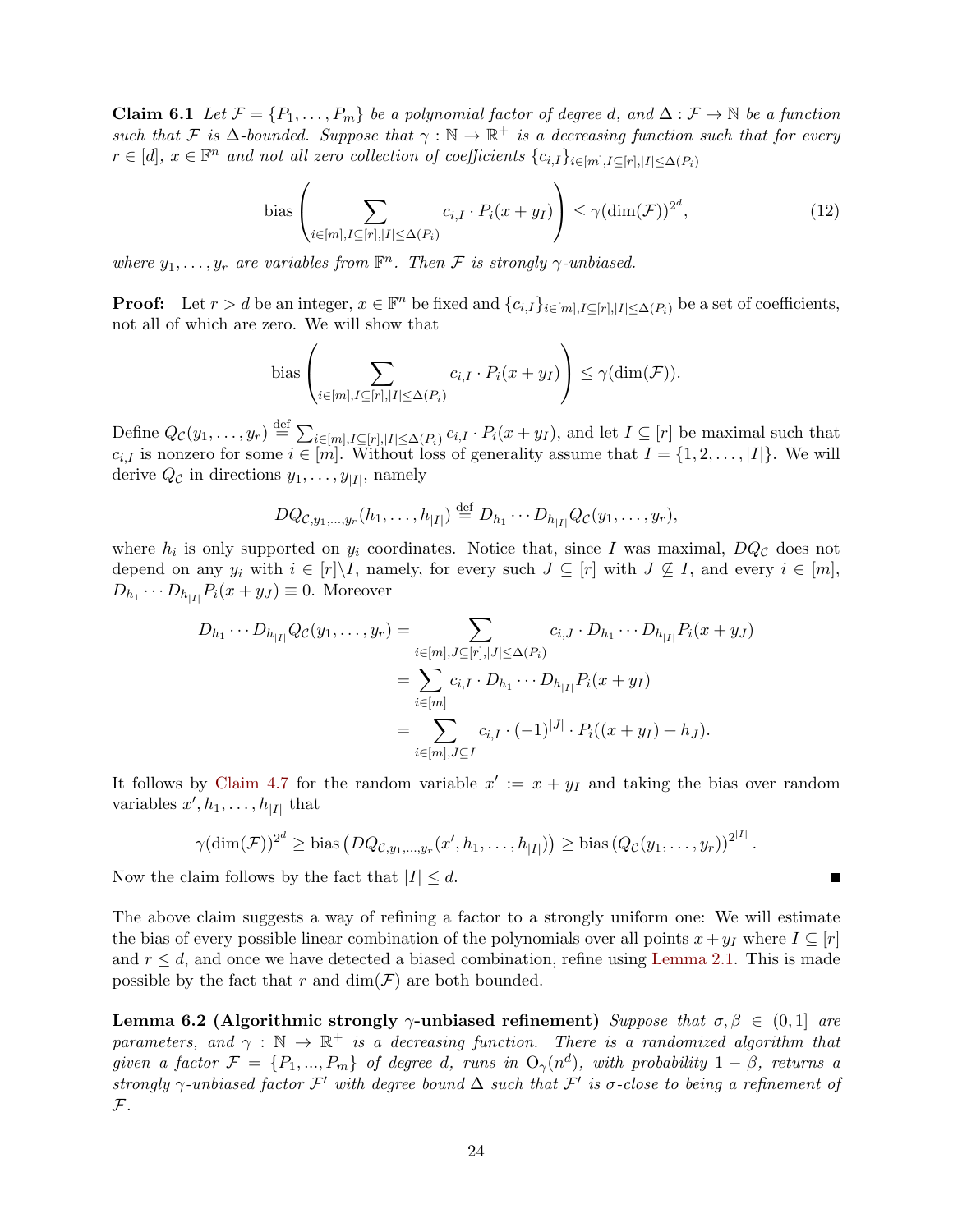**Proof:** We will design a refinement process which has to stop in a finite number of steps which only depends on dim(F),  $\sigma$ ,  $\beta$ , and  $\gamma$ . We will start with the initial factor being F and we will set  $\Delta(P_i) := \deg(P_i)$ . Notice that this automatically satisfies the first two properties of [Definition 3.14,](#page-12-2) namely  $\Delta$ -boundedness. This is because for every  $r > \deg(P_i)$  we can use the derivative property

$$
P_i(x + y_{[r]}) = \sum_{I \subsetneq [r]} (-1)^{r - |I|} \cdot P_i(x + y_I).
$$

to write  $P_i(x+y_{[r]})$  as a function of  $\{P_i(x+y_J)\}_{J\subseteq [r],|J|\leq d}$ .

As explained in proof of [Lemma 4.1,](#page-12-1) at each step, we may assume without loss of generality that all polynomials in the factor are homogeneous. Moreover, we will assume that for every  $r \leq d$ , the set of polynomials  $\{P_i(x+y_I)\}_{i\in[m], I\subseteq[r],|I|\leq \Delta(P_i)}$  is linearly independent, where  $x, y_1, \ldots, y_r \in \mathbb{F}^n$ are variables. This is because at each step we have access to explicit description of the polynomials in the factor, therefore we can compute each of the  $\mathbb{F}^{|B(r)|}$  possible linear combinations, where  $B(r) = \sum_{i \in [m]} \sum_{j \in [\Delta(P_i)]} {r \choose j}$  $_{j}^{r}$ ), and check whether it is equal to zero or not. Suppose that for a set of coefficients  $C = \{c_{i,I} \in \mathbb{F}\}_{i \in [m], I \subseteq [r], |I| \leq \Delta(P_i)}$  we have  $Q_{\mathcal{C}} \stackrel{\text{def}}{=} \sum_{i \in [m], I \subseteq [r], |I| \leq \Delta(P_i)} c_{i,I} P_i(x + y_I) \equiv 0$ . Let  $P_i$  be a polynomial that appears in  $Q_{\mathcal{C}}$  and let I be maximal such that  $c_{i,I} \neq 0$ . We can let  $\Delta(P_i) := |I| - 1$ , and remove  $P_i$  from the factor if  $\Delta(P_i)$  becomes zero.

We will stop refining if  $\mathcal F$  is of degree 1. Notice that a linearly independent factor of degree 1 is not biased at all, and therefore strongly 0-unbiased. Assume that  $\mathcal F$  is not strongly  $\gamma$ -unbiased with respect to the current  $\Delta$ , then there exists r and a set of coefficients  $\mathcal{C} = \{c_{i,I} \in \mathbb{F}\}_{i \in [m], I \subseteq [r], |I| \leq \Delta(P_i)}$ for which

bias(
$$
Q_{\mathcal{C}}
$$
) = bias  $\left( \sum_{i \in [m], I \subseteq [r], |I| \leq \Delta(P_i)} c_{i,I} P_i(x + y_I) \right) > \gamma(\dim(\mathcal{F}))$ .

To detect this, we will use the following algorithm: Set  $K := |\mathbb{F}|^{B(r)}$ . We can estimate the bias of each of the K possible linear combinations  $Q_{\mathcal{C}}$  and check whether our estimate is greater than  $3\gamma(\dim(\mathcal{F}))$ . Letting  $\beta'$  is  $\beta$  and  $\beta$  is a set direction binary  $\gamma(\dim(\mathcal{F}))$  connectively  $\frac{m(\mathcal{F}))}{4}$ . Letting  $\beta' := \frac{\beta}{4R}$  $\frac{\beta}{4K}$ , we can distinguish bias  $\geq \gamma(\dim(\mathcal{F}))$  from bias  $\leq \frac{\gamma(\dim(\tilde{\mathcal{F}}))}{2}$  $\frac{n(\mathcal{F})^j}{2}$  correctly with probability  $1 - \beta'$  by computing the average of  $e_{\mathbb{F}}(Q_{\mathcal{C}})$  on  $O_{\dim(\mathcal{F})}(\frac{1}{\gamma(\dim(\mathcal{F}))^2\beta})$  random sets of vectors  $x, y_1, \ldots, y_r$ . Let C be such that the estimated bias for  $Q_{\mathcal{C}}$  was greater than  $\frac{3\gamma(\dim(\mathcal{F}))}{4}$ , and let  $k = \deg(Q_{\mathcal{C}})$ . By a union bound with probability  $1 - \frac{\beta}{4}$  $\frac{\beta}{4}$ , bias $(Q_{\mathcal{C}}) \geq \frac{\gamma(\dim(\mathcal{F}))}{2}$  $\frac{n(\mathcal{F}))}{2}$ , and by [Lemma 2.1](#page-5-1) we can find, with probability  $1-\frac{\beta}{4}$  $\frac{\beta}{4}$ , a set of polynomials  $Q_1, \ldots, Q_s : (\mathbb{F}^n)^{r+1} \to \mathbb{F}$  of degree  $k-1$  such that

•  $Q_{\mathcal{C}}$  is  $\frac{\sigma}{2}$ -close to a function of  $Q_1, \ldots, Q_s$ ,

• 
$$
s \leq \frac{16|\mathbb{F}|^5}{\gamma(\dim(\mathcal{F})) \cdot \sigma \cdot \beta}
$$
.

Moreover we know from the proof of [Lemma 2.1](#page-5-1) that for each  $j \in [s]$  we have

$$
Q_j(x, y_1, \dots, y_r) = Q_{\mathcal{C}}(x + h_x, y_1 + h_1, \dots, y_r + h_r) - Q_{\mathcal{C}}(x, y_1, \dots, y_r)
$$
  
= 
$$
\sum_{i \in [m], I \subseteq [r], |I| \leq \Delta(P_i)} c_{i,I} \cdot D_{h_x + h_I} P_i(x + y_I).
$$

for some fixed vectors  $h_x, h_1, \ldots, h_r \in \mathbb{F}^n$ . Let  $R_{i,I}^{(j)}$  $i,j \text{ def } D_{h_x+h_I} P_i$  so that  $\deg(R_{i,I}^{(j)}) < \deg(P_i)$  and  $Q_j$  is measurable in  $\{R_{i,I}^{(j)}(x+y_I)\}_{i \in [m], I \subseteq [r], |I| \leq \Delta(P_i)}$ .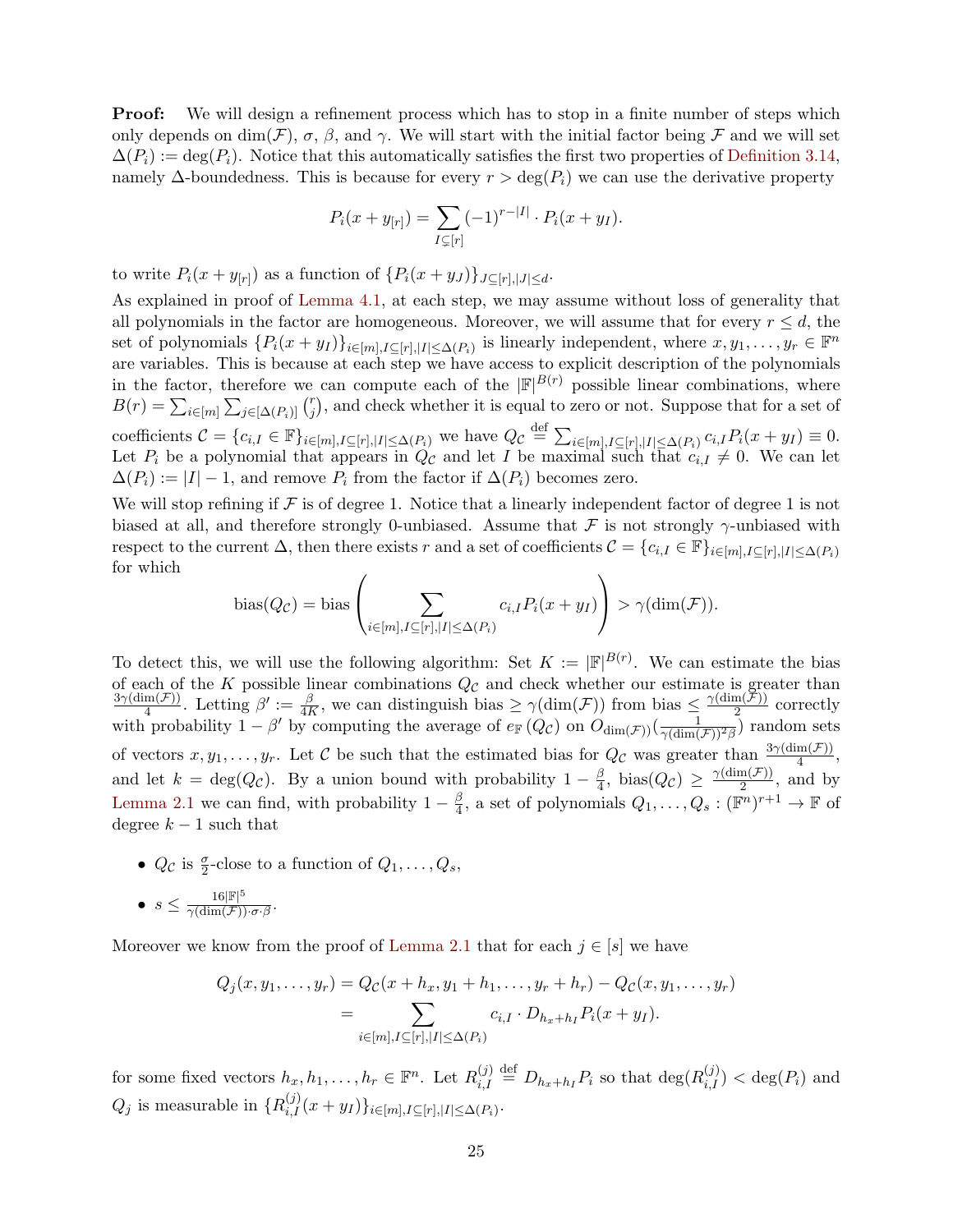<span id="page-26-4"></span>Let  $P_i$  be a polynomial of maximum degree that appears in  $Q_{\mathcal{C}}$ , and let I be maximal such that  $c_{i,I} \neq 0$ . We will add each  $R_{i,I}^{(j)}$  to F with  $\Delta(R_{i,I}^{(j)}) = \deg(R_{i,I}^{(j)})$  and let  $\Delta(P_i) := |I| - 1$  and discard  $P_i$  if |I| becomes zero. Notice that the new factor is  $\Delta$ -bounded because  $P_i(x+y_I)$  can be written as a function of  $\{Q_j(x, y_1, \ldots, y_r)\}_{j \in [s]}$  and  $\{P_j(x+y_J)\}_{J \subseteq I, |J| \leq \Delta(P_j)}$ . Moreover each  $Q_j$  is measurable in  $\{R_{i,I}^{(j)}(x+y_I)\}_{i\in[m],I\subseteq[r],|I|\leq \Delta(P_i)}$ .

We can prove that the process stops after a constant number of steps by a strong induction on the dimension vector  $(M_1, \ldots, M_d)$  of the factor F, where  $M_i$  is the number of polynomials of degree  $i$  in the factor and  $d$  is the degree of the factor. The induction step follows from the fact that at every step we discard  $P_i$  or decrease the  $\Delta(P_i)$  for some i and add polynomials of lower degree. Let  $\mathcal{F}'$  and  $\Delta : \mathcal{F}' \to \mathbb{N}$  be the output of the algorithm. The claim follows by our choices for error distances and the probabilities.

### <span id="page-26-0"></span>6.1 From Approximation to Computation

Our goal is to prove the following analogue of [Lemma 3.12](#page-11-1) for our notion of strongly unbiased factors.

<span id="page-26-1"></span>Lemma 6.3 (Approximation by Strongly Unbiased Factor implies Computation) For every  $d \geq 0$  there exists a constant  $\sigma_d$  and a decreasing function  $\gamma : \mathbb{N} \to \mathbb{R}^+$  such that the following holds. Let  $P : \mathbb{F}^n \to \mathbb{F}$  be a polynomial of degree d,  $\mathcal{F} = \{P_1, \ldots, P_m\}$  be a strongly  $\gamma$ -unbiased polynomial factor of degree  $d-1$  with degree bound  $\Delta$ , and let  $\Gamma : \mathbb{F}^m \to \mathbb{F}$  be a function such that P is  $\sigma_d$ -far from  $\Gamma(\mathcal{F})$ . Then P is in fact measurable in  $\mathcal{F}$ .

**Remark 6.4 (Exact refinement)** One can use the above lemma to modify the refinement process of [Lemma 6.2](#page-24-0) to achieve exact refinement instead of approximate refinement. This can be done by using induction on the degree of the factor and at every round refining the new polynomials that are to be added to the factor to a strongly unbiased set of polynomials. Then [Lemma 6.3](#page-26-1) ensures that the removed polynomial is measurable in the new set of polynomials and therefore at every step we have exact refinement of the original factor.

In order to prove [Lemma 6.3,](#page-26-1) we will try to adapt the proof by [\[KL08\]](#page-32-2) to our setting. To do this we will need some tools. First lemma which follows immediately from parts (1) and (2) of [Definition 3.14.](#page-12-2)

<span id="page-26-2"></span>**Lemma 6.5 ([\[KL08\]](#page-32-2))** Let  $\mathcal{F} = \{P_1, \ldots, P_m\}$  be a  $\Delta$ -bounded factor. Let  $x, x' \in \mathbb{F}^n$  be two fixed vectors for which  $P_i(x) = P_i(x')$  for all  $i \in [m]$ , namely x and x' belong to the same atom of F. Let  $z_1, \ldots, z_k \in \mathbb{F}^n$  be vectors for some  $k \geq 1$ , and let  $Y_1, \ldots, Y_k \in \mathbb{F}^n$  be k random variables. Then the following two events are equivalent:

1. 
$$
A = [P_i(x + Y_I) = P_i(x' + z_I) \text{ for all } i \in [m] \text{ and } I \subseteq [k]]
$$

2.  $B = [P_i(x+Y_I) = P_i(x'+z_I)$  for all  $i \in [m]$  and  $I \subseteq [k], 1 \leq |I| \leq \Delta(P_i)$ .

<span id="page-26-3"></span>The following equidistribution property of strongly unbiased factors will be a main building block of the proof of [Lemma 6.3.](#page-26-1)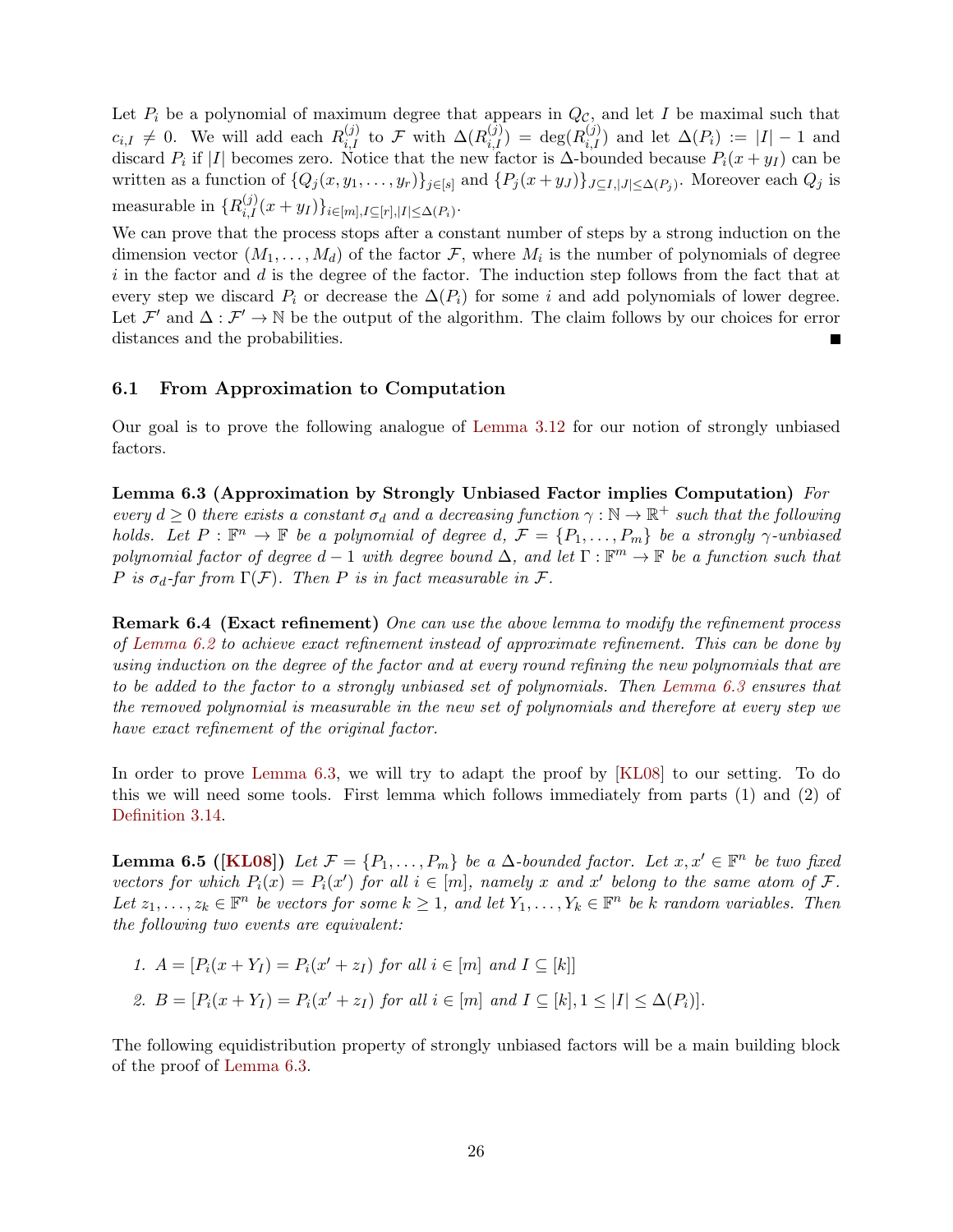Lemma 6.6 (Equidistribution of strongly unbiased factors) Let  $\gamma : \mathbb{N} \to \mathbb{R}^+$  be a decreasing function. Let  $\mathcal{F} = \{P_1, \ldots, P_m\}$  be a strongly  $\gamma$ -unbiased factor of degree d with degree bound  $\Delta$ . Let  $Y = (Y_1, \ldots Y_k) \in (\mathbb{F}^n)^k$  be random variables. For any non-empty  $I \subseteq [k]$ , let  $x^I \in \mathbb{F}^n$  be fixed and  $a^{(I)} = (a_1^{(I)})$  $a_1^{(I)}, \ldots, a_k^{(I)}$  $\mathbf{F}_k^{(I)}$ )  $\in \mathbb{F}^k$  be a vector such that

- For every  $i \in I$ ,  $a_i^{(I)}$  $i^{(1)} \neq 0,$
- For every  $i \notin I$ ,  $a_i^{(I)} = 0$

Then the joint distribution of

$$
\left(P_i\left(x^I + \sum_{j \in I} a_j^{(I)} Y_j\right) : i \in [m], I \subseteq [k], 1 \leq |I| \leq \Delta(P_i)\right)
$$

is  $\gamma(\dim(\mathcal{F}))^{1/2^d}$ -close to the uniform distribution on  $\mathbb{F}^{B(k)}$ .

Proof: Similar to the proof of [Lemma 4.9,](#page-16-0) through Fourier analysis it suffices to show that each nonzero linear combination of polynomials  $P_i(x^I + \sum_{j \in I} a_j^{(I)})$  $j^{(1)}Y_j$  has small bias. Suppose that  $\mathcal{C} = \{c_{i,I} \in \mathbb{F}\}_{i \in [m], I \subseteq [k], 1 \leq |I| \leq \Delta(P_i)}$  is a collection of coefficients, not all of which are zero. Let

$$
Q_{\mathcal{C}}(Y_1,\ldots,Y_k) \stackrel{\text{def}}{=} \sum_{i\in[m],I\subseteq[k],|I|\leq \Delta(P_i)} c_{i,I} \cdot P_i(x^I+Y_I).
$$

Let J be a set with maximal support such that there is a nonzero  $c_{i,J}$  for some  $i \in [m]$ . Without loss of generality assume that  $J = \{1, \ldots, r\}$ , for  $r = |J|$ . We will derive  $Q_{\mathcal{C}}$  in directions of  $Y_1, \ldots, Y_r$ . Namely,

$$
DQ(Y_1,\ldots,Y_k,h_1,\ldots,h_r)\stackrel{\text{def}}{=} D_{h_1}\cdots D_{h_r}Q_{\mathcal{C}}(Y_1,\ldots,Y_k),
$$

where  $h_i$  is only supported on  $Y_i$  coordinates. Then we have

$$
DQ(Y_1, ..., Y_k, h_1, ..., h_r) = \sum_{i \in [m], I \subseteq [k], |I| \leq \Delta(P_i)} c_{i,I} D_{h_1} \cdots D_{h_r} (P_i(x^I + \sum_{j \in I} a_j^{(I)} Y_j))
$$
  
= 
$$
\sum_{i \in [m]: \Delta(P_i) \geq |J|} c_{i,J} \cdot (D_{z_1} \cdots D_{z_r} P_i)(x^J + \sum_{j \in J} a_j^{(J)} Y_j)
$$
  
= 
$$
\sum_{i \in [m]: \Delta(P_i) \geq |J|} c_{i,J} \cdot \sum_{I \subseteq J} (-1)^{|I|} P_i(x^J + \sum_{j \in J} a_j^{(J)} Y_j + z_I),
$$

where  $z_i$  is the projection of  $h_i$  on  $Y_I$  coordinates. Now by the change of variable  $X := x^J +$  $\sum_{j\in J} a_j^{(J)}$  $j^{(J)}Y_j$ , we have

$$
DQ(Y_1,\ldots,Y_k,h_1,\ldots,h_r) = \sum_{i \in [m], I \subseteq J, |I| \leq \Delta(P_i)} (-1)^{|I|} c_{i,J} \cdot P_i(X+z_I).
$$

Now F being strongly  $\gamma$ -unbiased with degree bound  $\Delta$  and [Claim 4.7](#page-15-1) imply that

bias
$$
(Q_{\mathcal{C}})^{2^{|J|}} \leq \text{bias}(DQ) \leq \gamma(\text{dim}(\mathcal{F})).
$$

П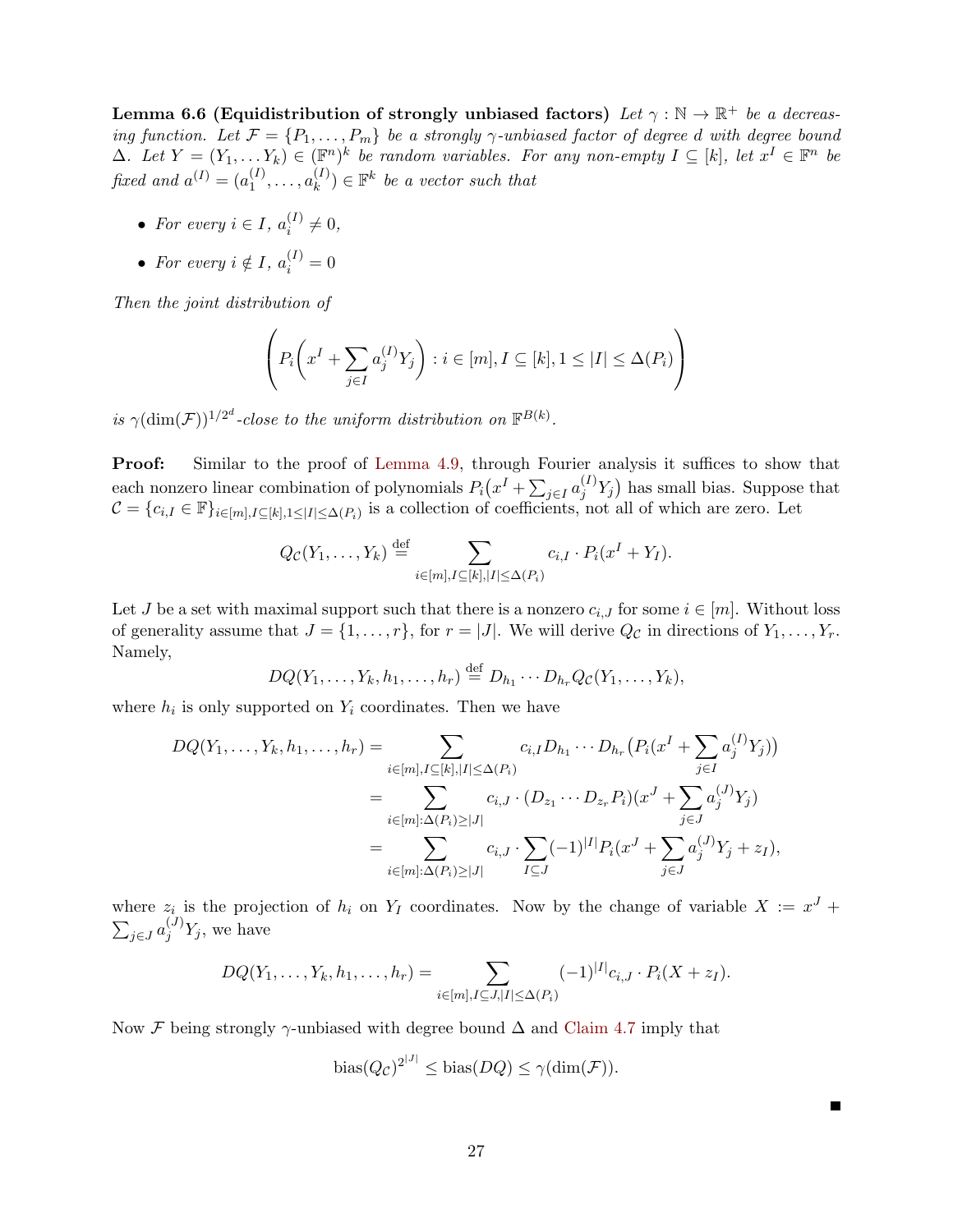<span id="page-28-2"></span><span id="page-28-0"></span>Following is an immediate corollary of [Lemma 6.5](#page-26-2) and [Lemma 6.6.](#page-26-3)

**Corollary 6.7** Suppose that  $\mathcal{F} = \{P_1, ..., P_m\}$  is a strongly  $\gamma^{2^d}$ -unbiased factor of degree d with degree bound  $\Delta$ , for some decreasing function  $\gamma : \mathbb{N} \to \mathbb{R}^+$ . Let  $x, x' \in \mathbb{F}^n$  be two fixed vectors such that  $P_i(x) = P_i(x')$  for all  $i \in [m]$ . Let  $z_1, \ldots, z_k \in \mathbb{F}^n$  be values for some  $k \geq 1$ , and let  $Y_1, \ldots, Y_k \in \mathbb{F}^n$  be k random variables. Then

$$
\mathbb{P}\left[P_i(x+Y_I) = P_i(x'+z_I): \forall i \in [m], \forall I \subseteq [k]\right] = \left(1 \pm \gamma(\dim(\mathcal{F}))\right) \cdot |\mathbb{F}|^{-B(k)}.
$$

The next lemma from [\[KL08\]](#page-32-2) is the last technical tool we will need for the proof of [Lemma 6.3.](#page-26-1) This lemma can be adapted to our setting by [Corollary 6.7](#page-28-0) and [Lemma 6.6.](#page-26-3)

<span id="page-28-1"></span>**Lemma 6.8 (Analogue of [\[KL08\]](#page-32-2) Lemma 7)** Suppose that F is a strongly  $\gamma^{2^d}$ -unbiased factor of degree d with degree bound  $\Delta$ , for a decreasing function  $\gamma : \mathbb{N} \to \mathbb{R}^+$ . Let A be an atom of F and  $x \in \mathbb{F}^n$  be a point in A. Then:

1. Let  $Y_1, \ldots, Y_{d+1}$  be random variables in  $\mathbb{F}^n$ . Then

$$
\mathbb{P}\left[x + Y_I \in A, \forall I \subseteq [d+1]\right] = \left(1 \pm \gamma(\dim(\mathcal{F}))\right) \cdot |\mathbb{F}|^{-B(d+1)}
$$

2. Let  $Y_1, \ldots, Y_{d+1}, Z_1, \ldots, Z_{d+1}$  be random variables in  $\mathbb{F}^n$ . For any non-empty  $I_0 \in [d+1]$ 

$$
\mathbb{P}\left[x+Y_I,x+Z_I\in A,\forall I\subseteq[d+1]\bigg|Y_{I_0}=Z_{I_0}\right]\leq \left(1+\gamma(\dim(\mathcal{F}))\right)\left|\mathbb{F}\right|^m\left(\left|\mathbb{F}\right|^{-B(d+1)}\right)^2.
$$

**Proof:** Part (1) follows immediately from [Corollary 6.7.](#page-28-0) Proof of part (2) almost exactly mimics the proof of Lemma 7 in [\[KL08\]](#page-32-2). Their proof (which is a bit technical) only requires equidistribution properties proved in [Lemma 6.6,](#page-26-3) and thus follows directly from our notion of regularity. We omit the details.

**Proof of [Lemma 6.3:](#page-26-1)** The proof idea is similar to the proof of [Proposition 4.4.](#page-13-0) Let  $\widetilde{P} \stackrel{\text{def}}{=} \Gamma(\mathcal{F})$ . Let X be the set of points in  $\mathbb{F}^n$  for which  $P(x) = \widetilde{P}(x)$ . By assumption we know that  $|X| \ge$  $(1 - \sigma_d)|\mathbb{F}|^n$ . We will use  $(d+1)$ -dimensional parallelepipeds to prove that  $P(x) = \tilde{P}(x)$  within the whole of most of the atoms of  $\mathcal{F}$ , and then to prove that P should be constant on each remaining atom as well.

By [Lemma 3.5](#page-9-0) we have that for  $1 - O(\sqrt{\sigma_d})$  of the atoms A of F we have  $\mathbb{P}_{x \in A} (P(x) = \tilde{P}(x)) \ge$  $1 - O(\sqrt{\sigma_d})$ ; we will say that these atoms are *almost good*. We will prove that almost good atoms are in fact, totally good.

Suppose that  $A = \mathcal{F}^{-1}(t)$  is an almost good atom, where  $t = (t_{i,j})_{1 \leq i \leq d, 1 \leq j \leq M_i}$  is a vector in  $\mathbb{F}^{\dim(\mathcal{F})}$ . Let  $A' := A \cap X$  be the set of points in A for which  $P(x) = \widetilde{P}(x)$ . We will prove that  $A' = A$ , namely P is equal to  $\widetilde{P}$  on A.

Let  $B = A \setminus A'$  be the set of bad points in the atom A. Choosing  $\sigma_d \leq 2^{-4(d+1)}$ , since A is a good atom then  $|B| \leq 2^{-2(d+1)}|A|$ . Assume that B is non-empty. Let  $Y_1, \ldots, Y_{d+1}$  be random variables in  $\mathbb{F}^n$ . Choosing  $x \in B$ , by [Lemma 6.8](#page-28-1) part (1),

$$
p_A \stackrel{\text{def}}{=} \mathbb{P}\left[x + Y_I \in A, \forall I \subseteq [d+1]\right] \ge \left(1 - \gamma(\dim(\mathcal{F}))\right) \cdot |\mathbb{F}|^{-B(d+1)}.
$$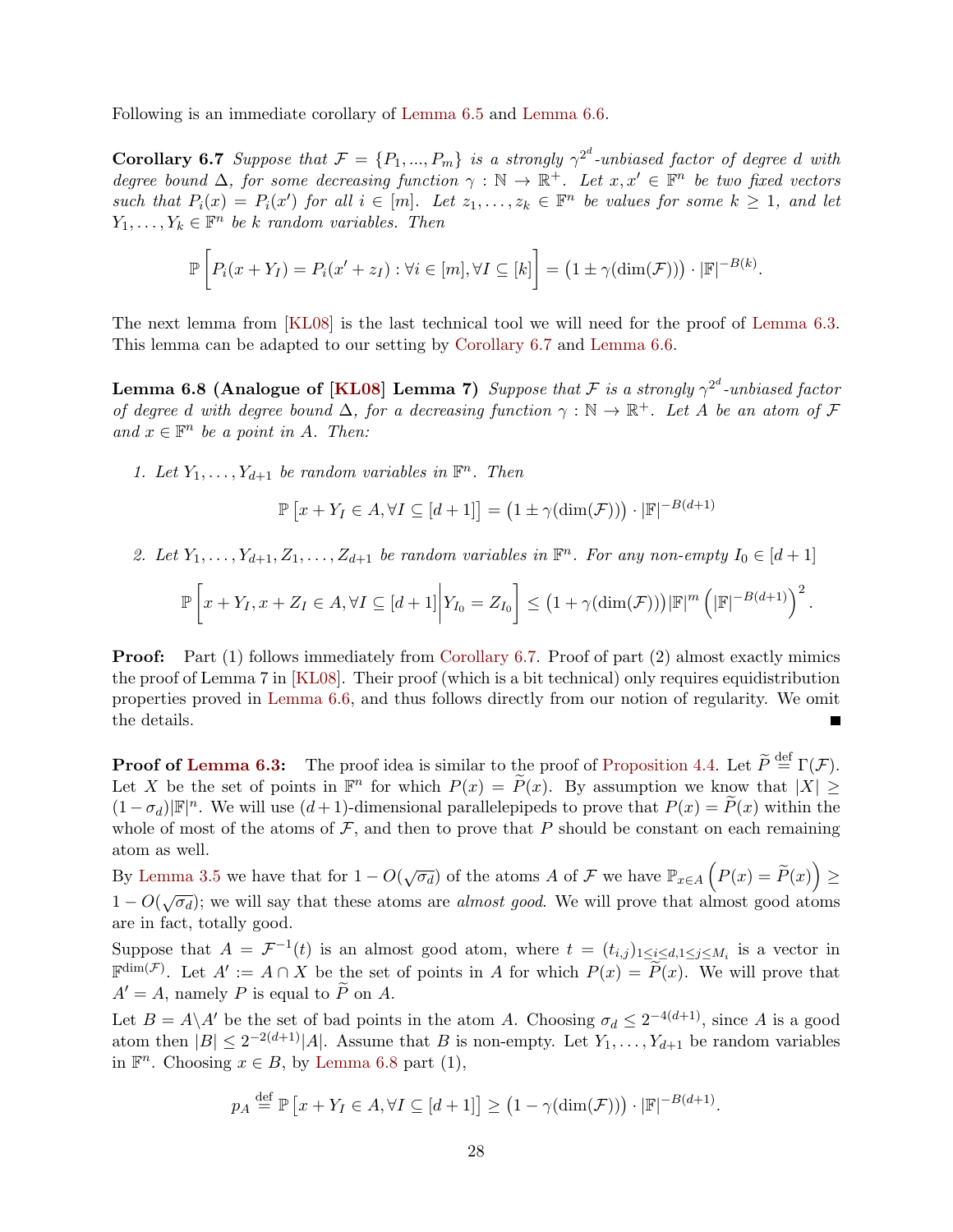We will upper bound the event that while all  $X + Y_I$  are in  $A, X + Y_J \in B$  for some J. To do this, we will apply Cauchy-Schwarz inequality to reduce the problem to counting pairs of hypercubes. Fix a non-empty set  $I_0 \subseteq [d+1]$ , and let

$$
p_B \stackrel{\text{def}}{=} \mathbb{P}\left[x + Y_I \in A, \forall I \subseteq [d+1] \text{ and } x + Y_{I_0} \in B\right]
$$
  
= 
$$
\sum_{x_0 \in B} \mathbb{P}\left[x + Y_I \in A, \forall I \subseteq [d+1] \text{ and } x + Y_{I_0} = x_0\right].
$$

Let  $Z_1, \ldots, Z_{d+1}$  be random variables from  $\mathbb{F}^n$  we have

$$
p_B^2 = \left(\sum_{x_0 \in B} \mathbb{P}\left[x + Y_I \in A, \forall I \subseteq [d+1] \text{ and } x + Y_{I_0} = x_0\right]\right)^2
$$
  
\n
$$
\leq |B| \sum_{x_0 \in B} \mathbb{P}\left[x + Y_I \in A, \forall I \subseteq [d+1] \text{ and } x + Y_{I_0} = x_0\right]^2
$$
  
\n
$$
= |B| \mathbb{P}\left[x + Y_I, x + Z_I \in A, \forall I \subseteq [d+1] \text{ and } x + Y_{I_0} = x + Z_{I_0}\right]
$$
  
\n
$$
= |B| |\mathbb{F}|^{-n} \mathbb{P}\left[x + Y_I, x + Z_I \in A, \forall I \subseteq [d+1] | x + Y_{I_0} = x + Z_{I_0}\right]
$$
  
\n
$$
\leq |B| |\mathbb{F}|^{m-n} p_A^2 (1 + \gamma(\dim(\mathcal{F}))),
$$

where the first inequality is the Cauchy Schwarz inequality and the last inequality follows from [Lemma 6.8,](#page-28-1) part (2). By [Lemma 3.5,](#page-9-0)  $|A| = (1 \pm \gamma(\dim(\mathcal{F})))|\mathbb{F}|^{\dim(\mathcal{F})-n}$ , thus

$$
p_B^2 \le \frac{|B|}{|A|} p_A^2 \left(1 \pm 2\gamma(\dim(\mathcal{F}))\right) \le 2^{-2(d+1)} p_R^2,
$$

and thus  $\frac{p_B}{p_A} \leq 2^{-(d+1)} (1 \pm 2\gamma(\dim(\mathcal{F})))$ . Now by a union bound over all non-empty  $I_0 \subseteq [d+1]$  the probability that there is some  $I_0$  for which  $x + Y_{I_0} \in B$  is strictly less than 1 for a small enough  $\gamma$ . Therefore, there exists  $y_1, \ldots, y_{d+1} \in \mathbb{F}^n$  for which  $x + y_I \in A \backslash B$ , for every non-empty  $I \subseteq [d+1]$ . This implies  $x \in B$ , since  $\deg(P) = d$  and therefore

$$
P(x) = \sum_{I \subseteq [d+1], |I| \neq 0} (-1)^{|I|+1} P(x + y_I) = \sum_{I \subseteq [d+1], |I| \neq 0} (-1)^{|I|+1} \widetilde{P}(x + y_I) = \widetilde{P}(x).
$$

This proves that every almost good atom is in fact totally good. It remains to prove that P is constant on each of the remaining  $O(\sqrt{\sigma_d})$  of the atoms. Now the proof follows from [Claim 4.11.](#page-17-2)

#### 6.2 Applications

#### 6.2.1 Computing a biased Polynomial

Having [Lemma 6.2](#page-24-0) and [Lemma 6.3](#page-26-1) in hand we immediately have the following analogue of [The](#page-12-3)[orem 3.13,](#page-12-3) which states that if a polynomial is biased then we can find a factor that computes it.

<span id="page-29-0"></span>**Theorem 6.9 (Computing a biased polynomial)** Let  $\beta \in (0,1]$  be an error parameter. There is a randomized algorithm that given query access to a polynomial  $P : \mathbb{F}^n \to \mathbb{F}$  of degree d such that bias(P)  $\geq \delta > 0$ , runs in  $O_{\delta,\beta}(n^d)$  and with probability  $1-\beta$ , returns a polynomial factor  $\mathcal{F} = \{P_1, ..., P_{c(d,\delta)}\}\$  of degree  $d-1$  such that P is measurable in  $\mathcal{F}.$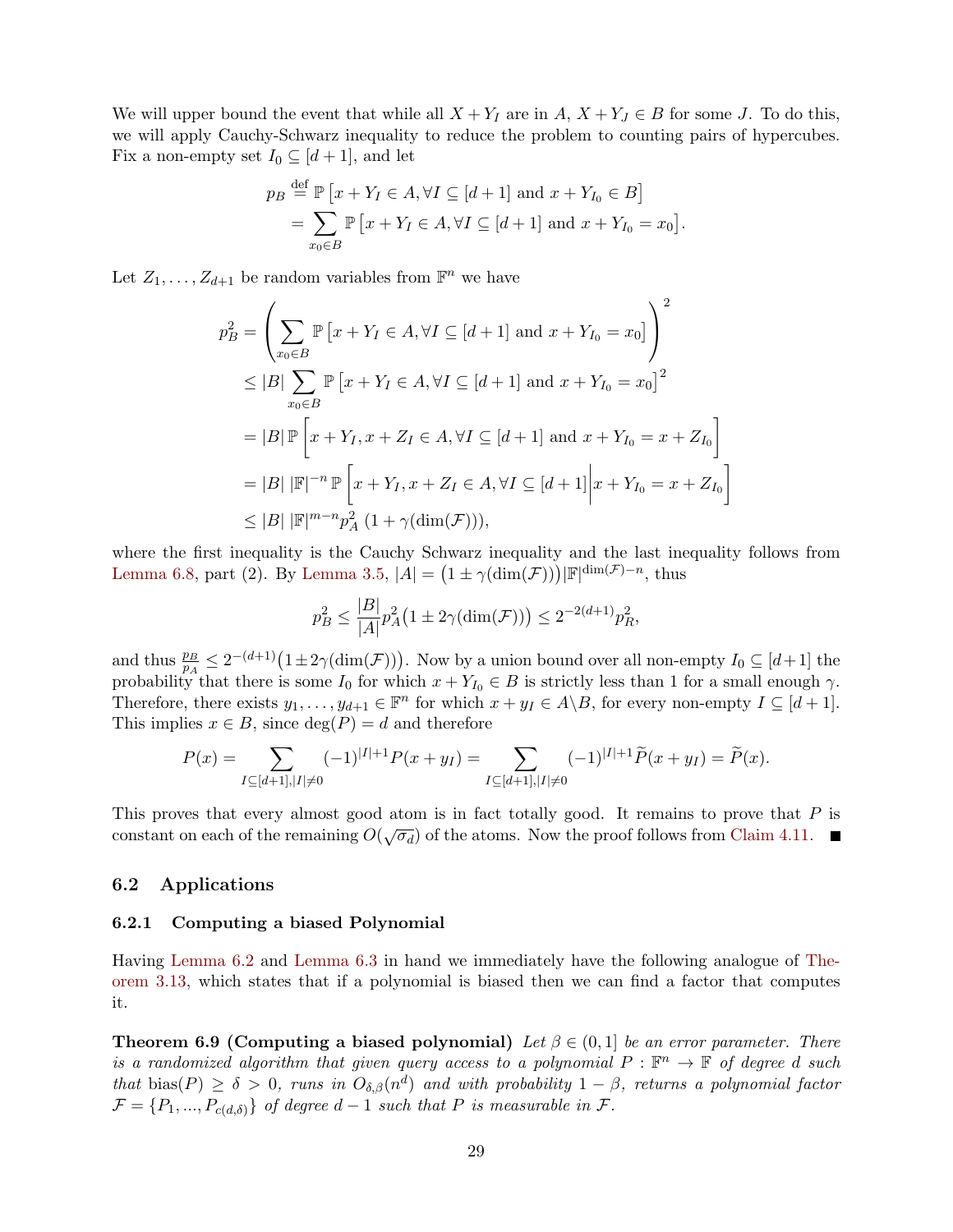<span id="page-30-0"></span>**Proof:** Let  $\sigma_d$  and  $\gamma_d$  be as in [Lemma 6.3.](#page-26-1) By [Lemma 2.1](#page-5-1) since  $\text{bias}(P) \geq \delta$ , in time  $O_{\sigma_d,\beta}(n^d)$ , with probability  $1 - \frac{\beta}{2}$  we can find a polynomial factor  $\mathcal F$  of degree  $d-1$  such that

• *P* is  $\frac{\sigma_d}{2}$ -close to a function of  $\mathcal F$ 

• 
$$
\dim(\mathcal{F}) \leq \frac{4|\mathbb{F}|^5}{\delta^2 \sigma_d \beta}
$$

By [Lemma 6.2,](#page-24-0) with probability  $1-\frac{\beta}{2}$  $\frac{\beta}{2}$ , we can find a strongly  $\gamma_d$ -unbiased factor  $\mathcal{F}'$  with degree bound  $\Delta$  such that  $\mathcal{F}'$  is  $\frac{\sigma_d}{2}$ -close to being a refinement of  $\mathcal{F}$ .

Thus with probability greater than  $1 - \beta$ , P is  $\sigma_d$ -close to a function of the strongly  $\gamma_d$ -unbiased factor  $\mathcal{F}'$ , and it follows from [Lemma 6.3](#page-26-1) that P is measurable in  $\mathcal{F}'$ .

#### 6.2.2 Worst Case to Average Case Reduction

Here we will show how [Theorem 6.9](#page-29-0) implies an algorithmic version of worst case to average case reduction from [\[KL08\]](#page-32-2). To present the result, we first have to define what it means for a factor to approximate a polynomial.

**Definition 6.10 (δ-approximation)** We say that a function  $f : \mathbb{F}^n \to \mathbb{F}$  δ-approximates a polynomial  $P : \mathbb{F}^n \to \mathbb{F}$  if

$$
\left|\mathop{\mathbb{E}}_{x\in\mathbb{F}^n}\big[e_{\mathbb{F}}(P(x)-f(x))\big]\right|\geq \delta.
$$

Kaufman and Lovett use [Lemma 3.12](#page-11-1) to show the following reduction.

**Theorem 6.11 (Theorem 3 of [\[KL08\]](#page-32-2))** Let  $P(x)$  be a polynomial of degree k,  $q_1, ..., q_c$  polynomials of degree d, and  $\Lambda$  :  $\mathbb{F}^c \to \mathbb{F}$  a function such that composition  $\Lambda(g_1(x), \ldots, g_c(x))$  δapproximates P. Then there exist c' polynomials  $h_1,\ldots,h_{c'}$  and a function  $\Gamma: \mathbb{F}^{c'} \to \mathbb{F}$  such that

$$
P(x) = \Gamma(h_1(x), \ldots, h_{c'(x)}).
$$

Moreover,  $c' = c'(d, c, k)$  and each  $h_i$  is of the form  $p(x + a) - p(x)$  or  $g_j(x + a)$ , where  $a \in \mathbb{F}^n$ . In particular, if  $k \leq k - 1$  then  $\deg(h_i) \leq k - 1$  also.

Here we will design a randomized algorithm that given  $g_1, \ldots, g_k$  can compute a set of  $h_1, \ldots, h_{c'}$ efficiently.

Theorem 6.12 (Worst-case to average case reduction) Let  $\delta, \beta \in (0,1]$  be parameters. There is a randomized algorithm that takes as input

- A polynomial  $P : \mathbb{F}^n \to \mathbb{F}$  of degree d
- A polynomial factor  $\mathcal{F} = \{P_1, \ldots, P_m\}$  of degree  $d-1$
- A function  $\Lambda$  such that  $\Lambda(\mathcal{F})$  δ-approximates P

and with probability at least  $1 - \beta$ , returns a polynomial factor  $\mathcal{F}' = \{R_1, \ldots, R_{m'}\}$  and a function  $\Gamma : \mathbb{F}^{\dim(\mathcal{F}')} \to \mathbb{F}$  such that

$$
P(x) = \Gamma(R_1(x), \ldots, R_{m'}(x)),
$$

moreover  $c' = O_{\dim(\mathcal{F}), \beta, \delta, d}(1)$ .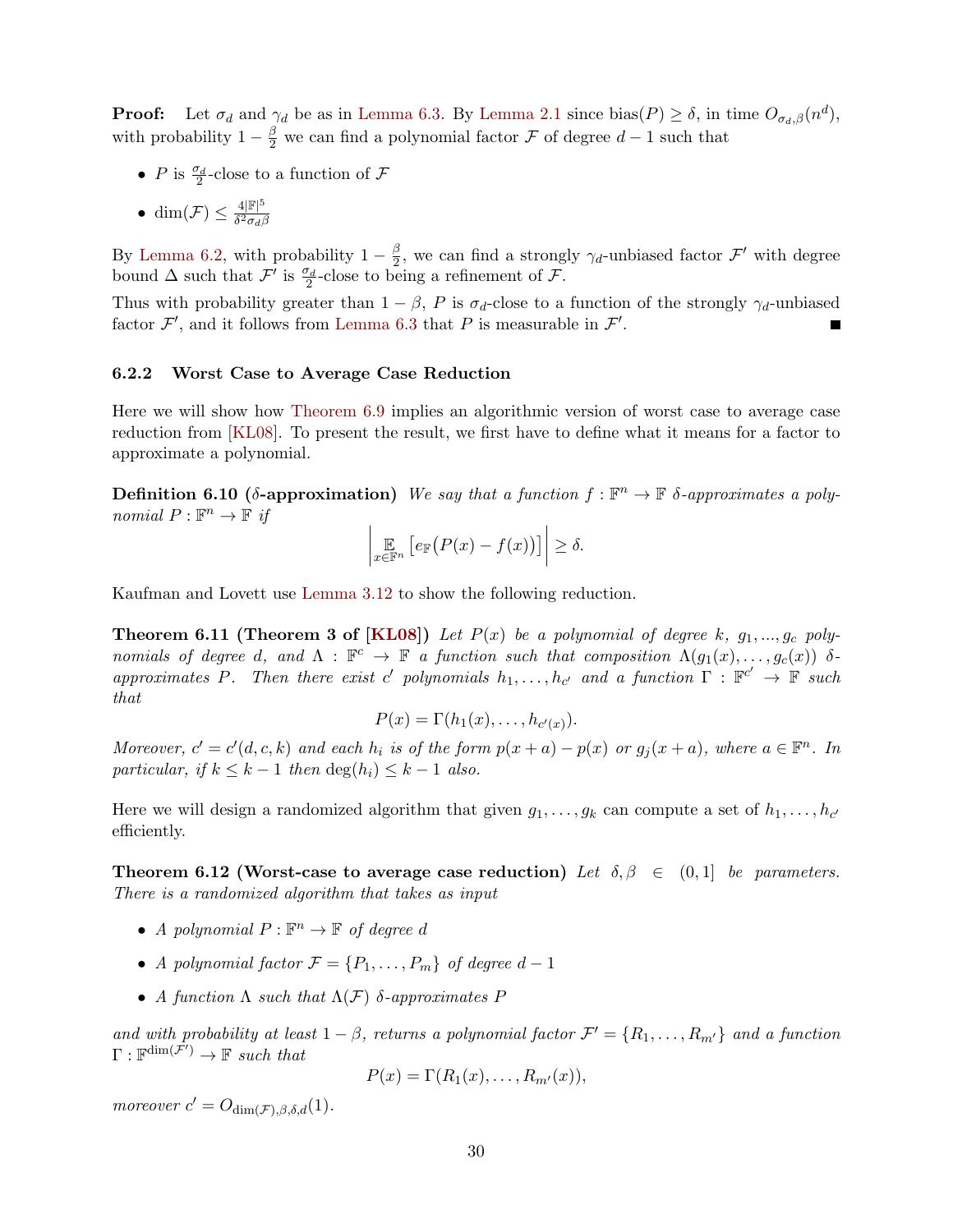**Proof:** Looking at the Fourier decomposition of  $e_{\mathbb{F}}(\Lambda)(y_1,\ldots,y_m)$ , since  $\Lambda(P_1,\ldots,P_m)$  δapproximates P, there must exist  $\alpha = (\alpha_1, \ldots, \alpha_m) \in \mathbb{F}^c$  such that  $Q_\alpha(x) = \sum_{i \in [m]} \alpha_i \cdot P_i(x)$ , δ'-approximates P, where  $\delta' \ge \frac{\delta}{\mathbb{F}^m}$ . We will estimate  $|\text{bias}(P - Q_\alpha)|$  for every  $\alpha \in \mathbb{F}^m$ . For each  $\alpha$ , we can distinguish bias $(P - Q_{\alpha}) \leq \frac{\delta'}{2}$  $\frac{\delta'}{2}$  from bias $(P - Q_{\alpha}) \geq \delta'$ , with probability  $1 - \frac{\beta}{3|\mathbb{F}|^m}$ , by evaluating  $e_{\mathbb{F}}(P(x) - Q_{\alpha}(x))$  on  $C = O_{\dim(\mathcal{F})}\left(\frac{1}{\delta^{n}}\right)$  $\frac{1}{\delta^{\prime 2}} \log(\frac{1}{\beta})$  random inputs. Let  $\alpha^* \in \mathbb{F}^m$  be such that our estimate for bias( $P - Q_{\alpha}$ ) is greater than  $\frac{3\delta'}{4}$  $\frac{\delta'}{4}$ .

With probability at least  $1 - \frac{\beta}{3|\mathbb{F}|^m}$  we will find such  $\alpha^*$ , and by a union bound with probability at least  $1-\frac{\beta}{3}$  $\frac{\beta}{3}$ , bias( $P - Q_{\alpha^*}$ )  $\geq \frac{\delta'}{2}$ at least  $1 - \frac{\beta}{3}$ , bias $(P - Q_{\alpha^*}) \ge \frac{\delta'}{2}$ . Now applying [Theorem 6.9](#page-29-0) to  $P - Q_{\alpha^*}$  with parameters  $\frac{\beta}{3}$  and  $\frac{\delta'}{2}$ , we find a polynomial factor  $\mathcal{F}' = \{R_1, \ldots, R_{\tilde{m}}\}$  of degree  $d-1$ , such that with  $\frac{\delta'}{2}$ , we find a polynomial factor  $\mathcal{F}' = \{R_1, \ldots, R_{\tilde{m}}\}$  of degree  $d-1$ , such that with probability  $1-\frac{\beta}{3}$  $\frac{\beta}{3}$ ,  $P - Q_{\alpha^*}$  is measurable in  $\mathcal{F}'$ . Namely there exists  $\Gamma'$  such that  $P - Q_{\alpha^*}(x) = \Gamma'(\mathcal{F}'(x))$  and therefore

$$
P(x) = \Gamma'(R_1(x), \dots, R_{\tilde{m}}(x)) + Q_{a^*}(x).
$$

References

- <span id="page-31-0"></span> $[ADL+94]$  Noga Alon, Richard A. Duke, Hanno Lefmann, Vojtech Rödl, and Raphael Yuster, The algorithmic aspects of the regularity lemma, J. Algorithms 16 (1994), no. 1, 80–109. [1](#page-0-0)
- <span id="page-31-1"></span>[AN06] Noga Alon and Assaf Naor, Approximating the cut-norm via Grothendieck's inequality, SIAM J. Comput. 35 (2006), no. 4, 787–803. [1](#page-0-0)
- <span id="page-31-7"></span>[BFH+13] Arnab Bhattacharyya, Eldar Fischer, Hamed Hatami, Pooya Hatami, and Shachar Lovett, Every locally characterized affine-invariant property is testable, STOC (2013). [15](#page-15-2)
- <span id="page-31-6"></span>[BV07] Andrej Bogdanov and Emanuele Viola, Pseudorandom bits for polynomials, Proc. 48th Annual IEEE Symposium on Foundations of Computer Science (Washington, DC, USA), IEEE Computer Society, 2007, pp. 41–51. [3,](#page-3-0) [5](#page-5-2)
- <span id="page-31-2"></span>[FK99] Alan M. Frieze and Ravi Kannan, A simple algorithm for constructing Szemerédi's regularity partition, Electr. J. Comb. 6 (1999). [1](#page-0-0)
- <span id="page-31-3"></span>[FMS10] Eldar Fischer, Arie Matsliah, and Asaf Shapira, Approximate hypergraph partitioning and applications, SIAM J. Comput. 39 (2010), no. 7, 3155–3185. [1](#page-0-0)
- <span id="page-31-9"></span>[GL89] Oded Goldreich and Leonid A Levin, A hard-core predicate for all one-way functions, Proceedings of the twenty-first annual ACM symposium on Theory of computing, ACM, 1989, pp. 25–32. [22](#page-22-0)
- <span id="page-31-4"></span>[Gop10] Parikshit Gopalan, A Fourier-analytic approach to Reed-Muller decoding, FOCS, 2010, pp. 685–694. [2](#page-2-0)
- <span id="page-31-8"></span> $[Gow01]$  William T. Gowers, A new proof of Szeméredi's theorem, Geom. Funct. Anal. 11 (2001), no. 3, 465–588. [20](#page-20-2)
- <span id="page-31-5"></span>[GT08] Ben Green and Terence Tao, An inverse theorem for the Gowers  $U^3$ -norm, Proc. Edin. Math. Soc. 51 (2008), 73–153. [2](#page-2-0)